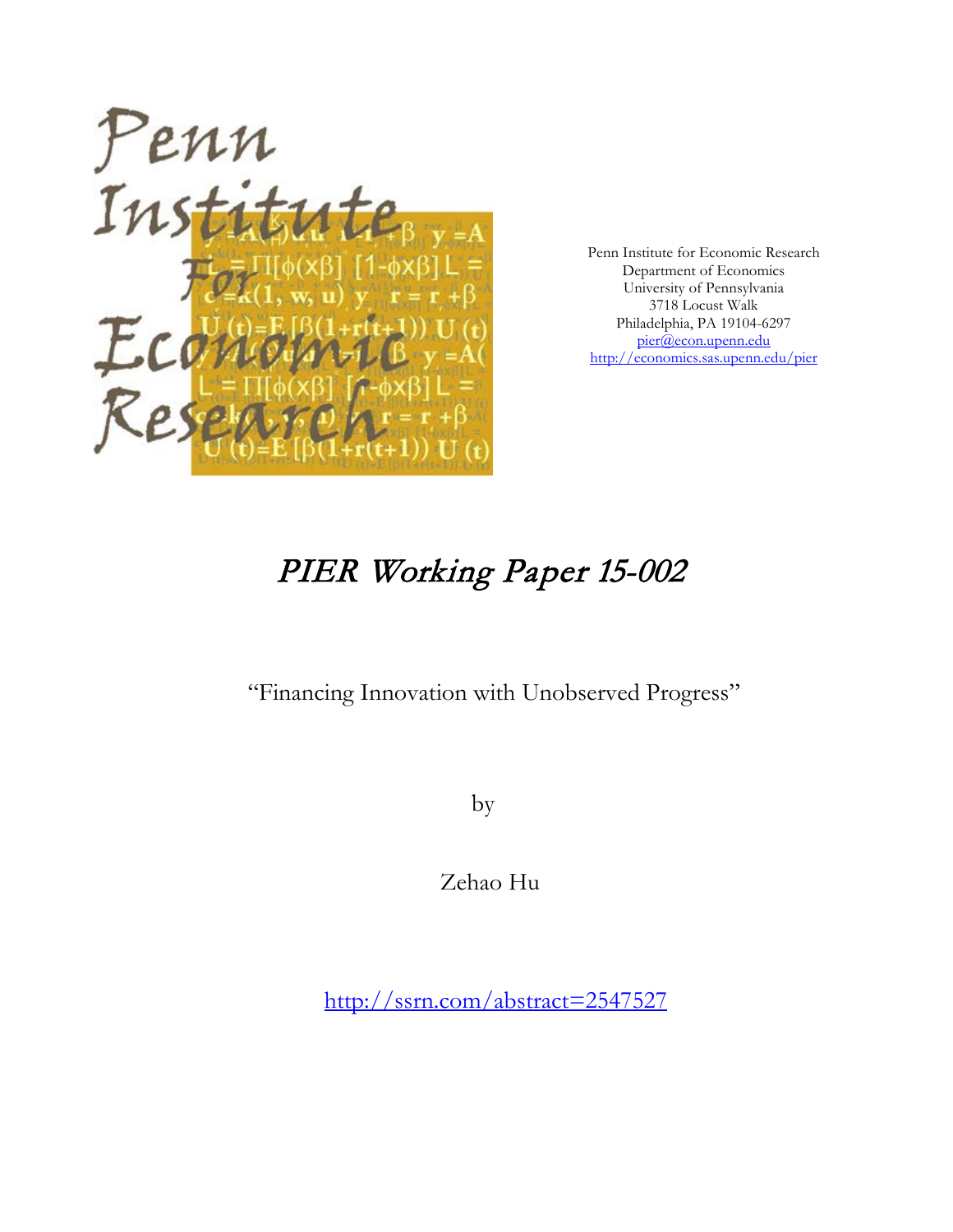### Financing Innovation with Unobserved Progress <sup>∗</sup>

### Zehao Hu

Department of Economics University of Pennsylvania

November 26, 2014

### **JOB MARKET PAPER**

#### **Abstract**

This paper studies the problem of incentivizing an agent in an innovation project when the progress of innovation is known only to the agent. I assume the success of innovation requires an intermediate breakthrough and a final breakthrough, with only the latter being observed by the principal. Two properties of optimal contracts are identified. First, conditional on the total level of financing, optimal contracts induce efficient actions from the agent. Second, the reward for success to the agent is in general non-monotone in success time and later success may be rewarded more. The latter property is consistent with the use of time-vested equity as part of compensation schemes for entrepreneurs.

I then extend the model by introducing randomly arriving buyers and apply it to study the financing of startup firms with opportunities to be acquired. I show that the potential acquisition increases the cost of providing incentives. Since an agent with low level of progress is "bailed out" when an offer is made to acquire firms with both high and low levels of progress, the agent has more incentive to shirk. In response, the principal reduces the likelihood that the firm with high level of progress is sold. Moreover, the total financing provided by the principal is less compared to the environment without buyers.

<sup>∗</sup> I am deeply indebted to my advisor George Mailath for his guidance and continuous support. I am grateful to Steve Matthews and Andy Postlewaite for their valuable advice. I also thank Aislinn Bohren, Hanming Fang, Itay Goldstein, Sangmok Lee, Mallesh Pai, Yuichi Yamamoto, John Yiran Zhu and seminar participants at University of Pennsylvania for helpful comments and suggestions.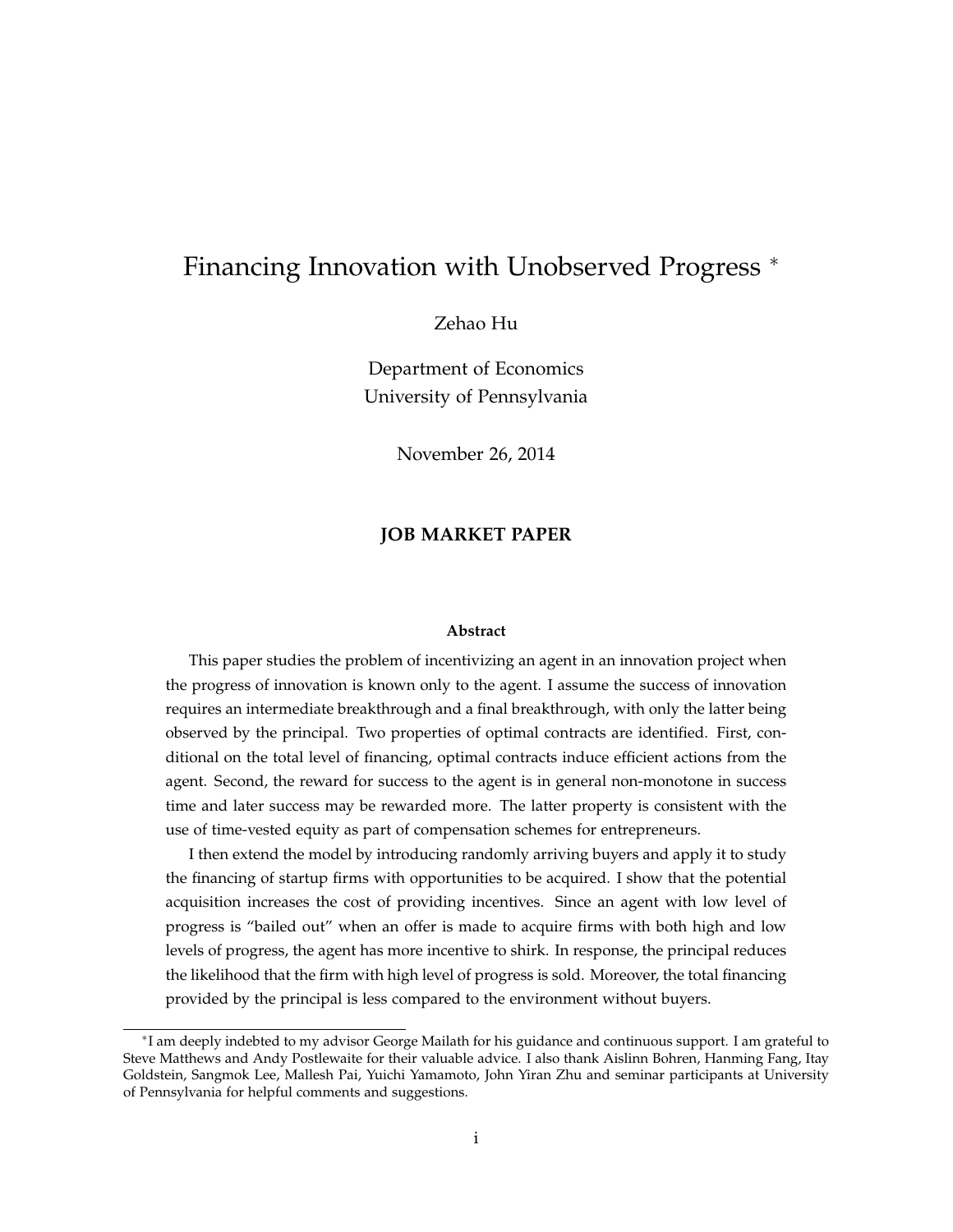## **Contents**

| 1            |                                            | Introduction                                                                                    |                |
|--------------|--------------------------------------------|-------------------------------------------------------------------------------------------------|----------------|
|              | 1.1                                        |                                                                                                 | $\overline{2}$ |
| $\mathbf{2}$ |                                            | <b>The Model</b>                                                                                | 6              |
| 3            | <b>Optimal Contracts</b>                   |                                                                                                 | 7              |
|              | 3.1                                        |                                                                                                 | 10             |
|              |                                            | 3.1.1                                                                                           | 10             |
|              |                                            | 3.1.2                                                                                           | 12             |
|              | 3.2                                        |                                                                                                 | 17             |
| 4            | <b>Implications of Unobserved Progress</b> |                                                                                                 | 19             |
|              | 4.1                                        |                                                                                                 | 20             |
|              | 4.2                                        |                                                                                                 | 21             |
| 5            | <b>Application: Acquisition Offers</b>     |                                                                                                 | 24             |
|              | 5.1                                        | Incentive Cost Minimization Given $(T^B, t^B_0, \mathbf{p}^0, \mathbf{p}^1)$ : Acquisition Rent | 28             |
|              | 5.2                                        |                                                                                                 | 31             |
|              | 5.3                                        |                                                                                                 | 33             |
| 6            | <b>Discussions</b>                         |                                                                                                 | 35             |
|              | 6.1                                        |                                                                                                 | 35             |
|              | 6.2                                        |                                                                                                 | 35             |
|              | 6.3                                        |                                                                                                 | 36             |
| 7            |                                            | Conclusion                                                                                      | 38             |
| 8            | Appendix                                   |                                                                                                 | 39             |
|              | A                                          |                                                                                                 | 39             |
|              | B                                          |                                                                                                 | 45             |
|              | $\mathsf{C}$                               |                                                                                                 | 48             |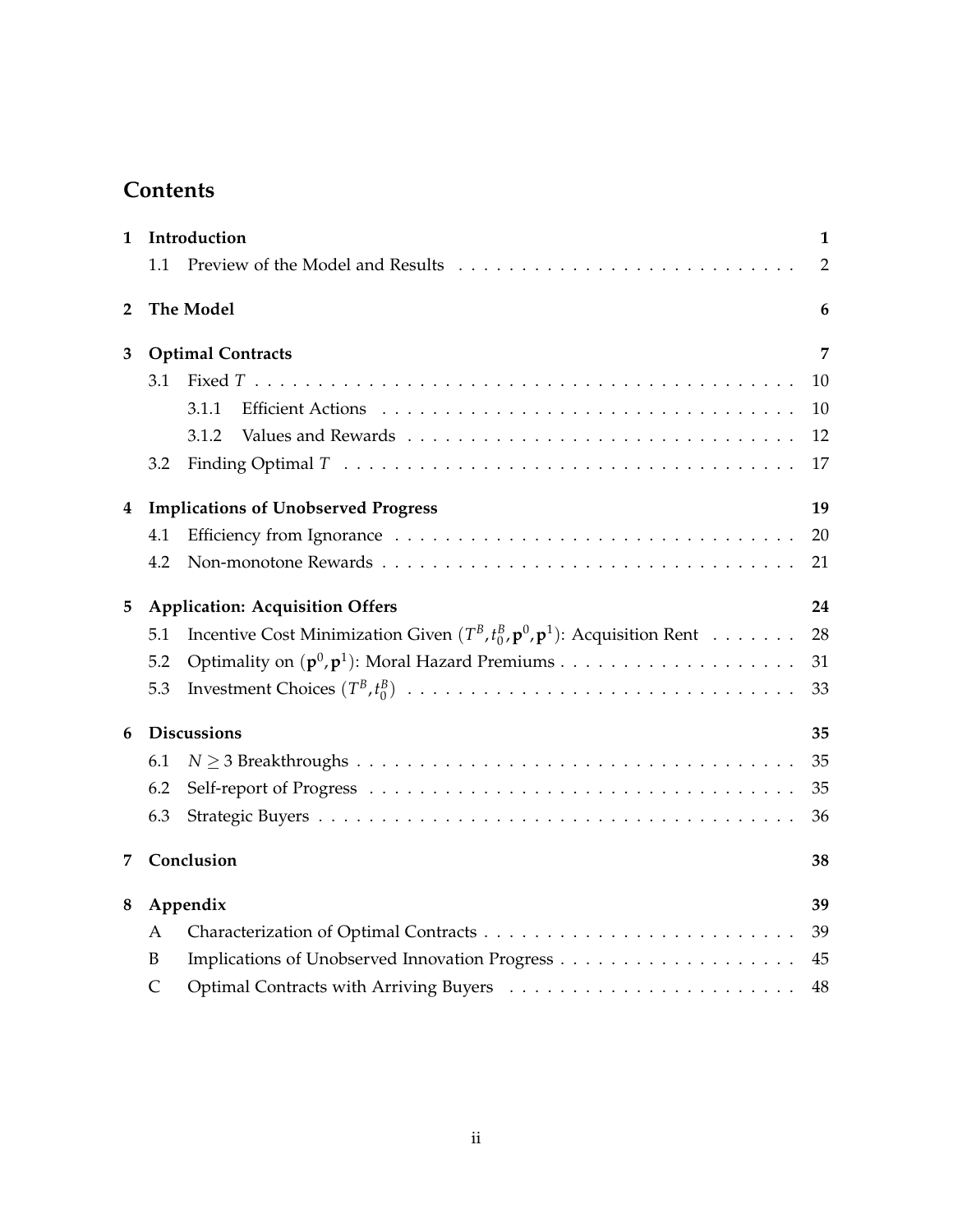### **1 Introduction**

How can a principal provide incentives to an agent engaged in an innovation project when the progress of innovation cannot be monitored? In this paper, I show that by only rewarding the agent for the final success of the project, the principal can incentivize the agent to innovate. The information asymmetry about the progress can actually lead to more efficient actions induced in an optimal contract. Moreover, it results in possible non-monotonicity in the reward schedule: later success may be rewarded more.

Agency problems in innovation activities have been recognized since Hölmstrom (1989) and Aghion and Tirole (1994). A prominent feature of innovation projects is that success often happens in the form of breakthroughs. Outcomes are uncertain and discontinuous. For example, a chemist aiming to synthesize a new drug may conduct many experiments with no positive results until she finds the right conditions.

Existing work has provided useful insights on agency problems in the context of innovation (e.g., Bergemann and Hege (1998), Bergemann and Hege (2005), Manso (2011), Hörner and Samuelson (2013) and Halac, Liu, and Kartik (2013)).<sup>1</sup> However, there is one important feature about innovation projects that has been largely ignored: Although the success of innovation usually arrives in the form of a breakthrough, the process typically consists of multiple steps rather than a one-shot success. In other words, before working toward the final breakthrough that brings success, some intermediate breakthroughs must first be achieved, without which the final breakthrough would be impossible. Moreover, the agent who works on innovation typically has better knowledge of the progress of innovation. Before proceeding to synthesize the final product, the chemist, for example, may have to first find a way to produce an important intermediate chemical. After the final breakthrough, the outcome is observable to all and performance can be tested. But before that, it is difficult for people outside the innovation team, including the principal, to monitor the level of progress.

Information asymmetry endogenously arises in the process of innovation. The innovation progress and chance of future success depend (stochastically) on the agent's past actions.<sup>2</sup>

 $^{2}$ In this sense, the model is broadly related to papers on principal-agent problems where the profitability in

<sup>&</sup>lt;sup>1</sup>Bergemann and Hege (1998), Bergemann and Hege (2005) and Hörner and Samuelson (2013) study models in which there is an ex ante uncertainty about the quality of the project, success requires only one breakthrough, and there is a lack of commitment power by the principal. Halac, Liu, and Kartik (2013) look at long-term contracts for experimentations without limited liability, and allow for agent's private information about his own ability. Manso (2011) examines a different innovation problem with two periods whereas the agent faces a tradeoff between a safe action and an innovative action, and he demonstrates that to motivate innovation, the incentive scheme needs to be tolerant with early failure.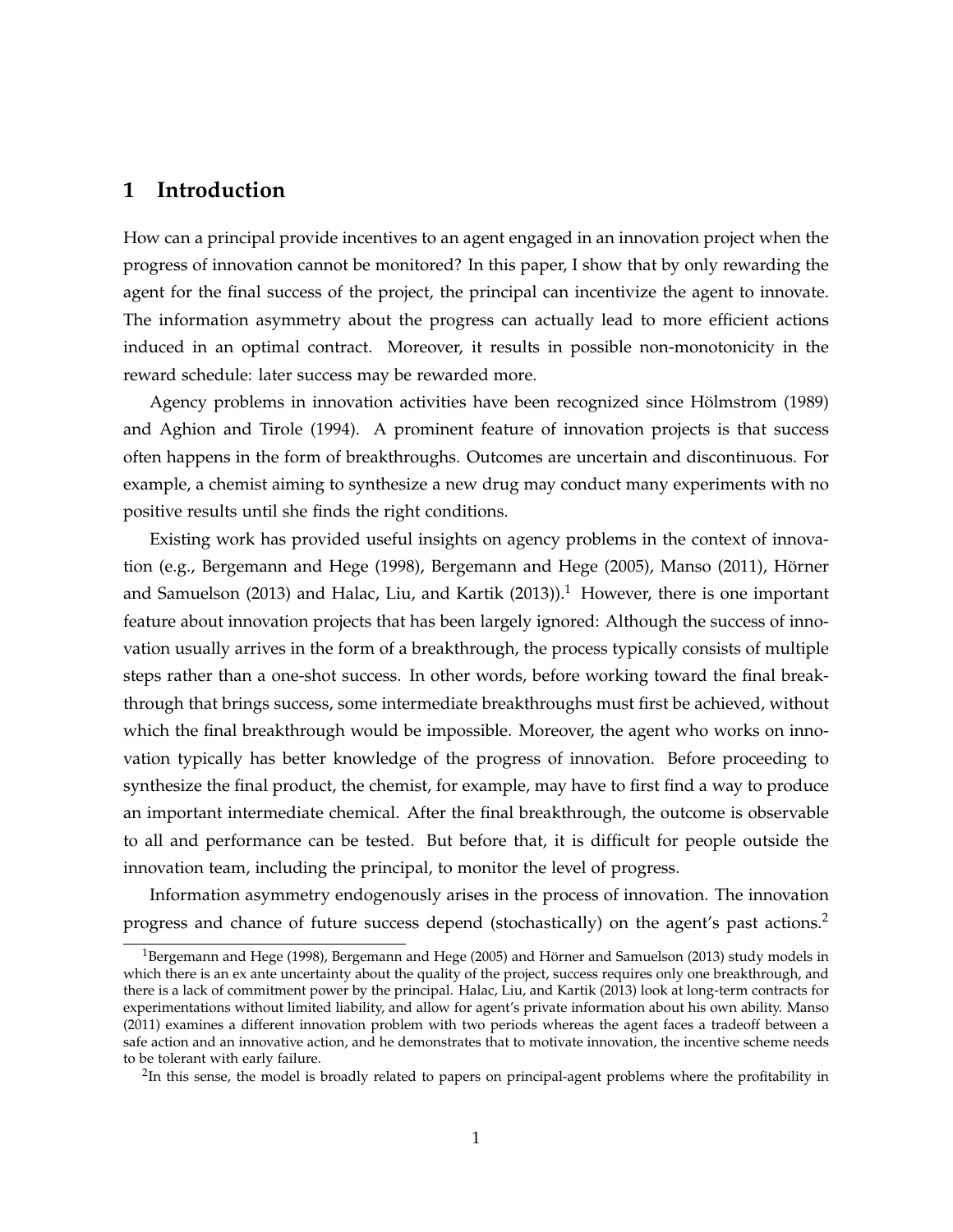The agent's private knowledge of the progress of innovation generates difficulties for the principal to provide incentives. The principal needs to decide what actions to induce from agents with different levels of progress, but cannot distinguish those different progress levels and can only use instruments such as rewards for final success. Agents with different levels of progress have different incentives to work, but their relevant incentives conditions have to be satisfied simultaneously by the contract.

In this paper, I study this agency problem in the context of a model of two-step innovation. I also extend the model to investigate a more complex contracting environment in which the agent's private knowledge about the progress of innovation is an important concern. The application I consider is the financing of innovative startup companies in the presence of occasionally arriving buyers that make acquisition offers. A large portion of startups end up being acquired or merged by other firms, and whether to "get big" or "get bought" is an important choice. The startup's founder usually knows better than the investor or outside buyers about how much progress has been made on innovation and the future prospects of the startup if not sold. In such an environment, the agent's private information about the progress matters both for incentives to work and for decision-making on acquisition bids. These two aspects interact with each other: the principal would like to provide proper incentives so that the agent can use his information for better decisions about selling the company, but also needs to take into account that the incentives provided upon acquisition offers will in turn affect the moral hazard problem in innovation. I thus analyze the impact of potential acquisitions on agent's incentives to innovate and principal's finance decisions. Moreover, I examine how moral hazard in the innovation project affects company sale decisions.

### **1.1 Preview of the Model and Results**

A principal finances an agent on an innovation project (e.g., an investor finances an entrepreneur to launch a startup company). The success of innovation requires *two* breakthroughs. In each period, if and only if a costly investment is made, *one* breakthrough occurs with positive probability. Success is publicly observable, but only the agent observes the first breakthrough. In each period, the principal finances the agent with the cost of investment.

each period depends on the value of a changing state. For example, Kwon (2014) and DeMarzo and Sannikov (2011) look at problems where the principal and the agent share common initial beliefs on the profitability of the project, and the state evolves exogenously over time. The agent can interfere with the principal's learning by private deviations in effort. Garrett and Pavan (2012) and Garrett and Pavan (2013) consider the case where the productivity of the agent is his own private information, and study mechanism design problems in which the principal induces the agent to report his information of productivity.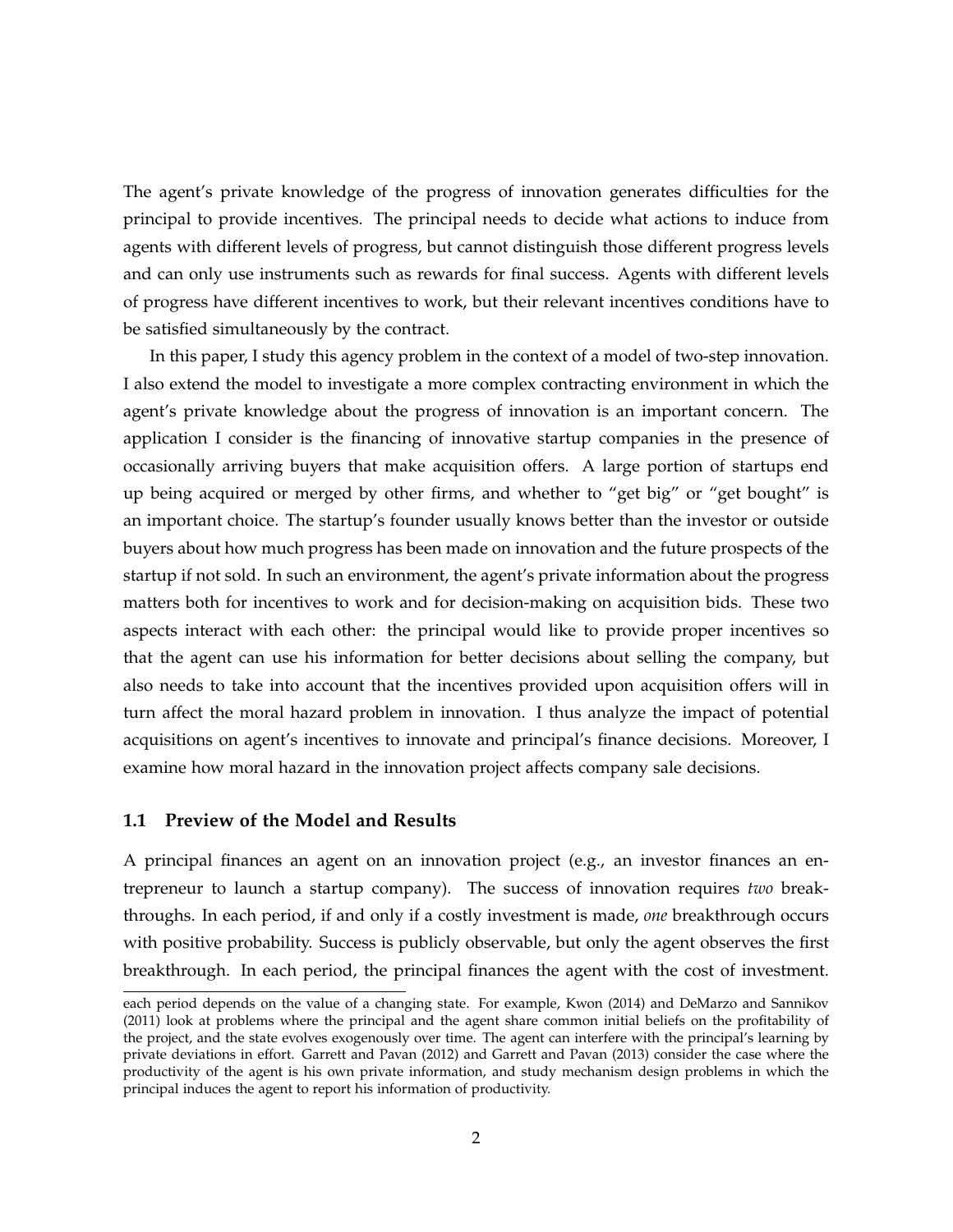There is a moral hazard problem: the agent can shirk and divert funds for his private consumption instead of truly investing in the project. As the project goes on, the agent develops into two possible types. I call the agent that has made the first breakthrough the *stage 1 agent* and the one that has made no breakthrough the *stage 0 agent*. The principal and agent can commit to a long-term contract, but payments and financing decisions can only depend on the event of success (but not the intermediate breakthrough).

In the first best outcome, the project is financed as long as success has not occurred, $3$  but this is not optimal for the principal because it gives the agent too much rent. In an optimal contract, the principal chooses to finance the project until some termination time, and rewards the agent depending on the date of success. The stage 1 agent will exert effort as long as he is financed. In contrast, the stage 0 agent will stop investment and start fund diversion some time before the termination date. This is because it becomes too expensive to induce effort from the agent with no progress when it is close to the termination date. The reward has to be very high because the probability of making two breakthroughs becomes very low as time moves close to the termination time. Moreover, whenever the stage 0 agent is induced to work, his incentive compatibility constraints are binding and he is kept indifferent between working and shirking. In this way, the principal's cost of providing incentives is minimized.

I identify two properties of optimal contracts driven by the multi-step nature of the innovation and the agent's private knowledge of the project progress.

First, given the termination time of the principal's financing, the induced agent's actions maximize the total social surplus. In other words, the stage 1 agent always works and the stage 0 agent is induced to work if and only if it is socially efficient to do so. The reasons are as follows: Since financing cannot terminate only for the stage 0 agent (because the principal does not know whether the agent is at stage 0 or stage 1), the total rent available to the agent is independent of when the stage 0 agent stops working. Given the total investment financed by the principal, the agent's ex ante payoff is fixed. In order to maximize the principal's payoff, the contract needs to induce actions from the agent so that the total social surplus from the project is maximized. I refer to this as *efficiency from ignorance*, because this efficiency result will not hold if the first breakthrough is public and contractible. In that environment, the principal prefers to terminates financing the stage 0 agent earlier than socially optimal to provide extra incentives to work in earlier periods. This comparison needs to be interpreted with caveats, because when the first breakthrough is contractible, the total financing provided

 $3$ This is because it is assumed that there is no ex ante uncertainty about the quality of the project.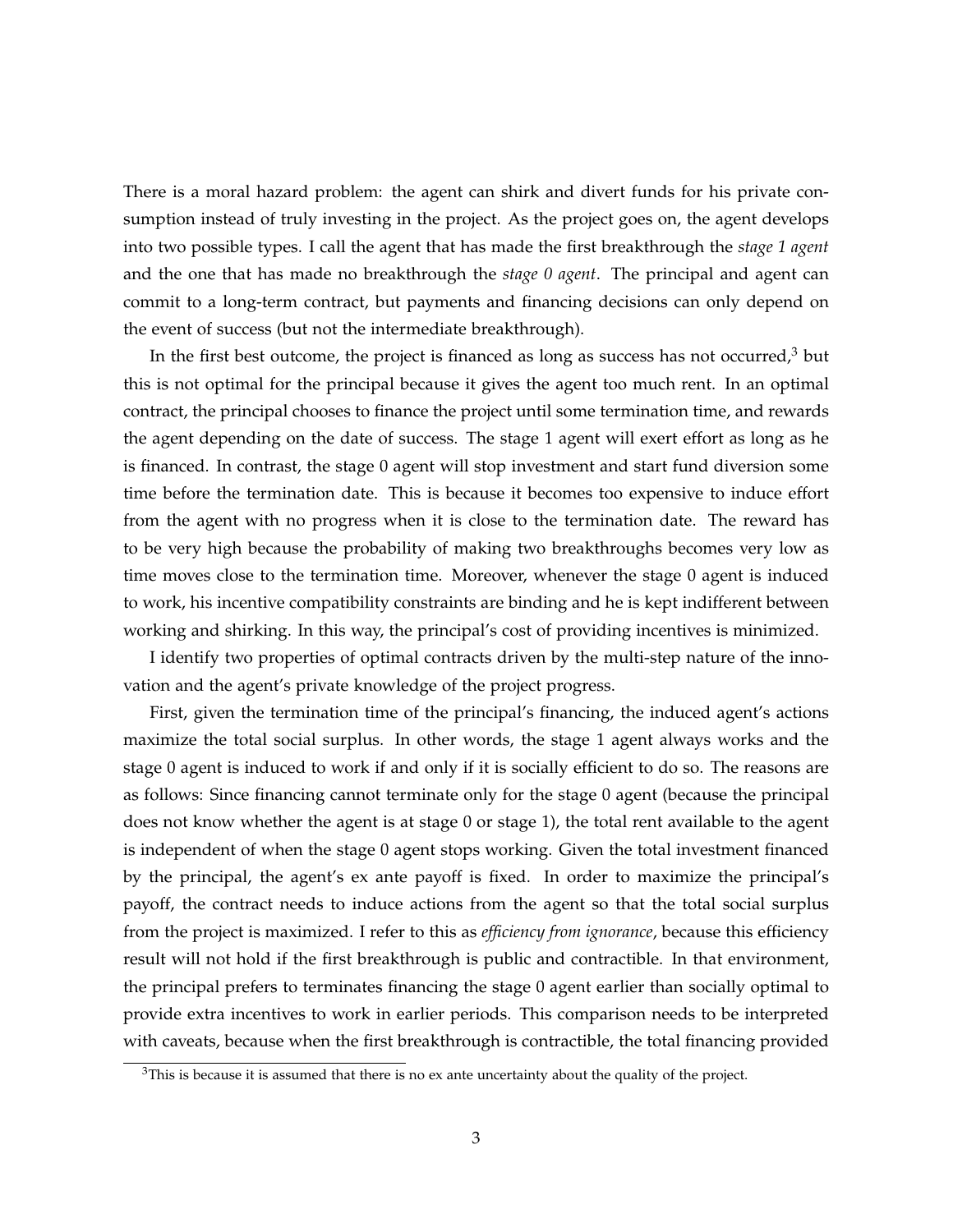by the principal is different, and depends on when the first breakthrough occurs. However, if there is a binding exogenous deadline for innovation, due to either time or budget constraint, then the principal's inability to monitor the agent's progress turns out to be beneficial from a social point of view.<sup>4</sup>

Second, the reward scheme that minimizes incentive cost is non-monotonic in the date of success. That is to say, the agent is not necessarily rewarded more for achieving success earlier. If success only requires one breakthrough, the reward is strictly decreasing in the date of success which Hörner and Samuelson (2013) identifies as the dynamic agency cost. In that setting, earlier success needs to be rewarded more throughout the contracting periods, because by working and possibly making success happen early, the agent gives up the opportunity to divert a large amount of funds in the future. Back to the setting of this paper, in the periods when the stage 0 agent is induced to work, the reward for success is decreasing due to the dynamic agency cost. However, in some of the periods after the stage 0 agent stops working, the reward for success is higher than if success happens in earlier dates. The intuition is that as time passes, it becomes increasingly difficult for stage 0 to reach success, so the increase in reward provides the extra incentive needed for him to work when it is socially efficient to do so. Moreover, this is the most cost-effective way to provide incentives because only the stage 1 agent will have a chance to achieve success and get the higher rewards in these periods. The non-monotonicity of reward is consistent with the use of time-vested stocks as part of the compensation for entrepreneurs in startup companies.

I then extend the model to study the role of potential acquisitions in the financing of startups. In addition to the baseline model discussed, I assume that at the end of each period, a buyer randomly arrives and makes an offer to acquire the company, and the agent decides to accept or reject it. The agent has a tendency to keep the firm independent, since by doing so he will continue to have access to the funds and may get rewarded for success in the future. This tendency is stronger for the stage 1 agent due to a larger probability of success. To induce the agent to accept an offer, the contract has to specify a severance payment no less than the agent's continuation value after the offer is rejected. In an optimal contract, in addition to the termination time of financing and the reward scheme for success, severance payments are

<sup>4</sup>The *efficiency from ignorance* result resonates with the desirability of an arm's-length relationship between principal and agent illustrated by Crémer (1995) and Bergemann and Hege (2005). In those environments, the benefit of loose monitoring comes from the lack of commitment, and arm's-length relationship makes threat of termination more credible. In my model, there is full commitment, so the principal cannot benefit from not observing the intermediate breakthrough, but her inability to monitor the progress may lead to more socially efficient outcome under some circumstances.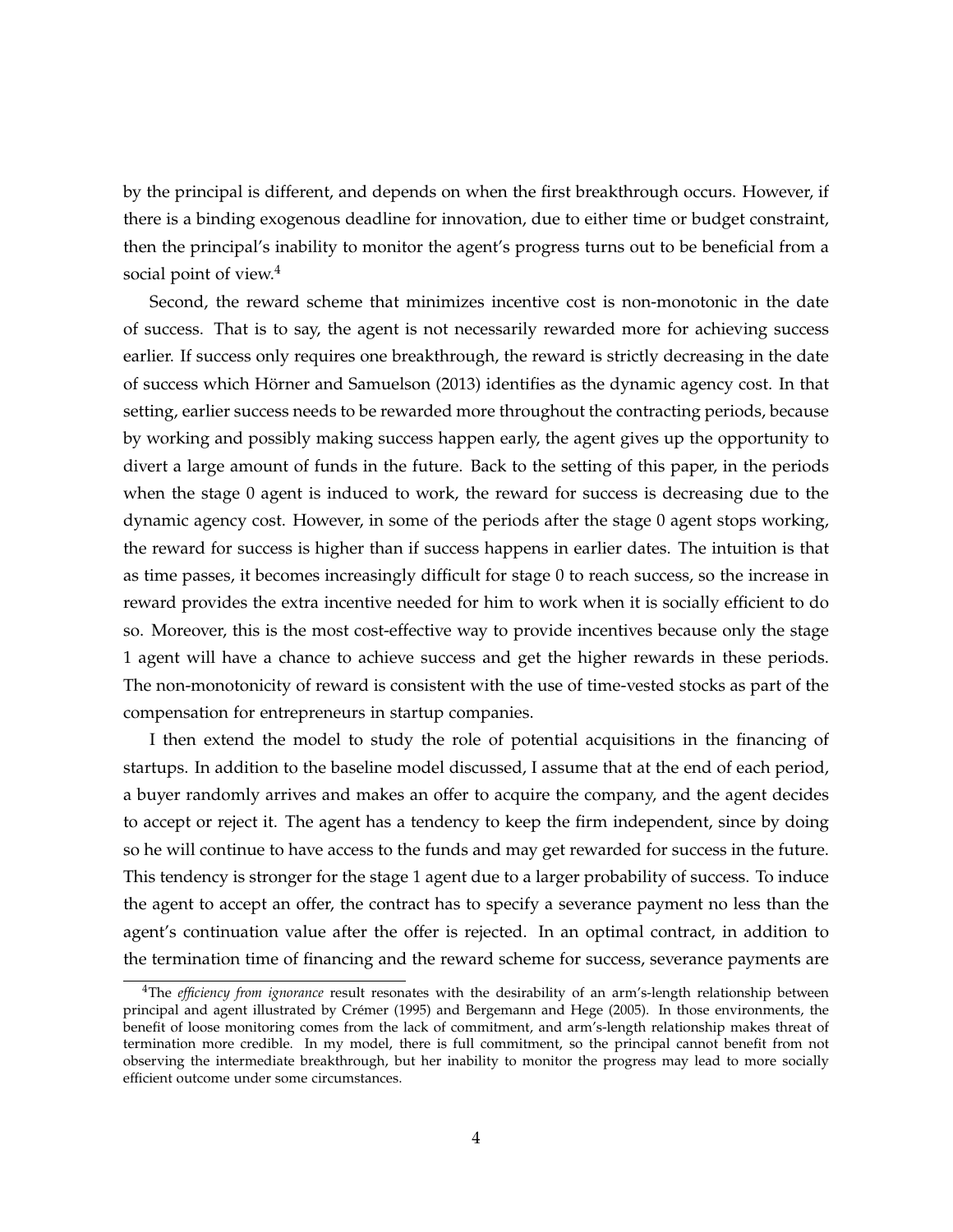specified contingent on sale prices so that certain offers will be accepted.<sup>5</sup> In each period there is a pair of price cutoffs for the stage 0 and 1 agents such that the agent accepts an offer if and only if the offer is higher than the corresponding cutoff. Since the continuation value for the stage 1 agent is higher, his cutoff price for acceptance is also higher.

I show that the possibility of acquisitions incurs additional cost to incentivize innovation. If the agent always shirks from the beginning, not only does he consume funds financed by the principal, but there is also a chance that a high enough acquisition offer arrives such that the company should be sold no matter it is at stage 0 or stage 1. In that case, the stage 0 agent receives a severance pay equal to what the stage 1 agent would receive, which is higher than his continuation value for keeping the company unsold. Therefore, the agent receives a *acquisition rent*, and his value from always shirking is higher than without acquisition offers. To induce effort, the principal needs to provide higher rewards for success.

The increased incentive cost due to potential buyers has an impact on the company sale decisions induced by the optimal contract. In the case without agency problem, an offer should be accepted if and only if it is higher than the continuation surplus to be generated when the company is not sold in that period. However, because of the moral hazard problem, acquisition rent arises due to the possibility that the stage 0 agent may get the stage 1 agent's continuation value when the stage 1 company is sold. In order to reduce the incentive cost and the agent's acquisition rent, the principal would like to reduce the likelihood that the stage 1 company is sold, and the cutoff offer for the stage 1 company is higher than the continuation surplus after rejecting the offer. Selling only the stage 0 company does not affect the agent's payoff, and thus the cutoff offer for stage 0 is equal to the continuation surplus of the project. In other words, the company with more progress is only sold at a premium over its value if kept independent. I call this premium the *moral hazard premium*. This result suggests that the moral hazard and the agent's private information about the innovation progress may together aggravate the lemon problem in the market for startups.

Finally, the possibility of acquisitions will also affect the principal's optimal amount of financing. On the one hand, it is more costly to induce one more period of investment due to the acquisition rent; on the other hand, the benefit of financing investment for one more period is smaller, because it is possible that the company has already been sold off and there

<sup>&</sup>lt;sup>5</sup>the use of severance pay to induce the agent's optimal use of his private information is related to work on CEO turnover such as Laux (2008) and Inderst and Mueller (2010). They look at problems in which the CEO has private information about the profitability of the firm under his management, and severance pay may be used together with a steep incentive pay to induce low types of CEO to reveal his information and to leave the firm.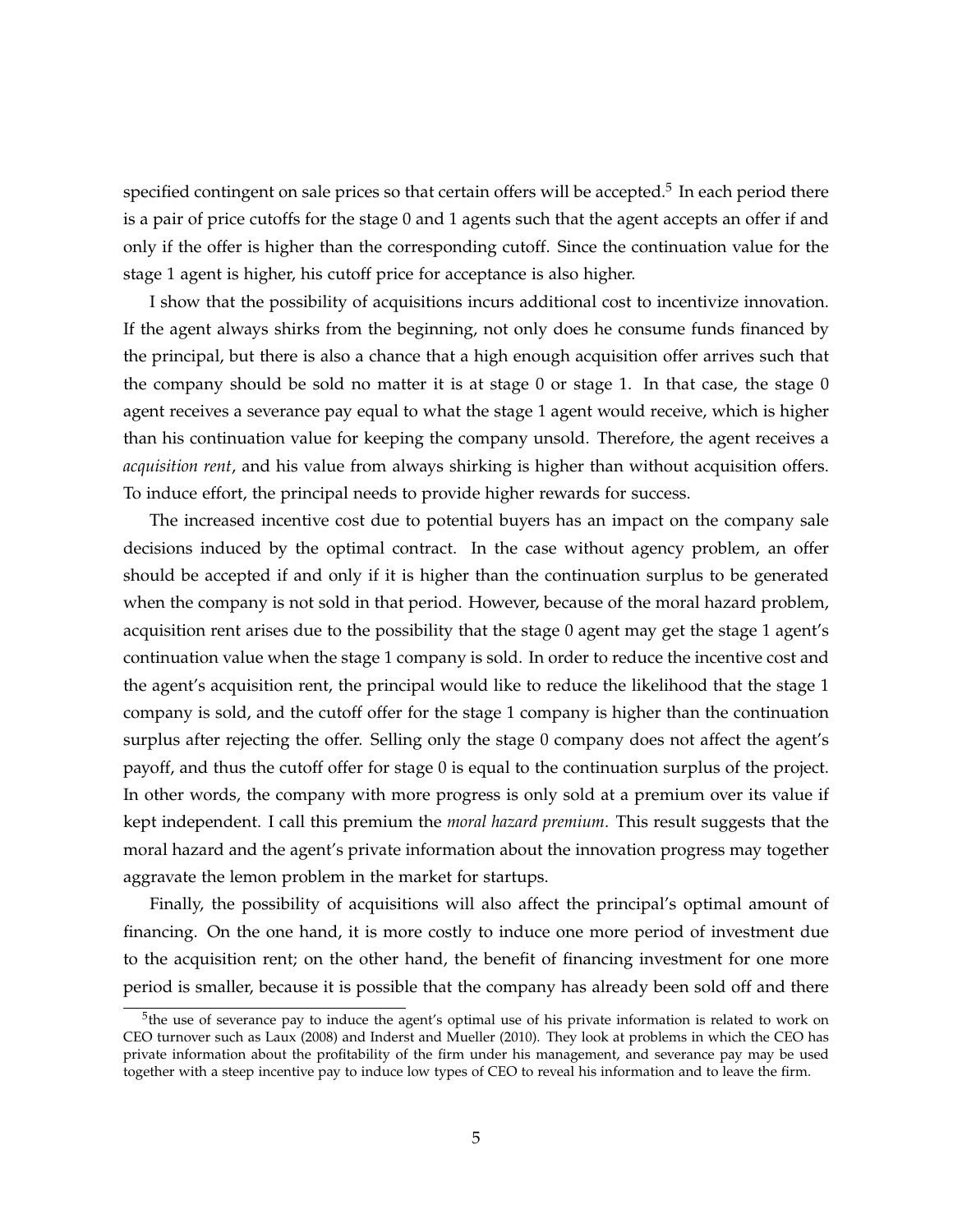is no need for the additional investment. As a result, the total investment will be less than when there are no buyers.

The remainder of the paper is organized as follows. The next section describe the model of dynamic contracting on an innovation project with unobserved progress. Section 3 characterizes the optimal contracts. Section 4 discusses in more detail the properties of the optimal contracts. It highlights the implications of the two-step innovation process with unobserved intermediate progress by comparing to the model in which the first breakthrough is contractible, and the model in which the innovation requires only one breakthrough. Section 5 extends the model by introducing randomly arrived buyers that make acquisition offers. The interaction between the possibility of being acquired and the moral hazard problem is studied. Section 6 discusses alternative assumptions of the model. Section 6 concludes. Omitted calculations and proofs are relegated to the Appendix.

### **2 The Model**

A principal (she) hires an agent (he) to work on an innovation project. Time is discrete  $t =$  $0, 1, 2, \ldots, \infty$ . The principal and the agent share a common discount factor  $\delta \in (0, 1]$  and are both risk neutral. There is no ex ante uncertainty about either the type of the agent or the type of the principal. The project requires *two* breakthroughs to succeed. Once successful, the project generates a positive constant flow profit per period; before success, the profit generated is 0. The discounted value of cash flows for a successful project is *Y*. I say the project or the agent is at stage *n* if exactly  $n \leq 2$  breakthroughs have been made. In each period, if an investment is made to develop the project, then there is a probability *q* that one more breakthrough is made and the project moves from current stage *n* to stage  $n + 1.6$  The cost of investment per period is fixed at *c* > 0. Once the project is successful, no further investment is needed. The agent does not have financial resources and must acquire funding for the investment cost from the principal. If the agent receives the investment cost *c* in a period *t*, he can choose to make the investment honestly for a chance of a breakthrough (denoted by *at*= 1), or to divert it for his own private consumption,  $(a_t = 0)$ . Alternatively, I refer to making honest investment as *working* or *exerting effort*, and fund diversion as *shirking*.

Without the agency problem, the social planner's problem is straightforward. If the value of the successful project *Y* is large enough compared to the cost of investment *c* and the

 $6$ Unlike the experimentation literature (e.g.,Hörner and Samuelson (2013)), there is no ex ante probability of a poor quality project where investment will never lead to a breakthrough.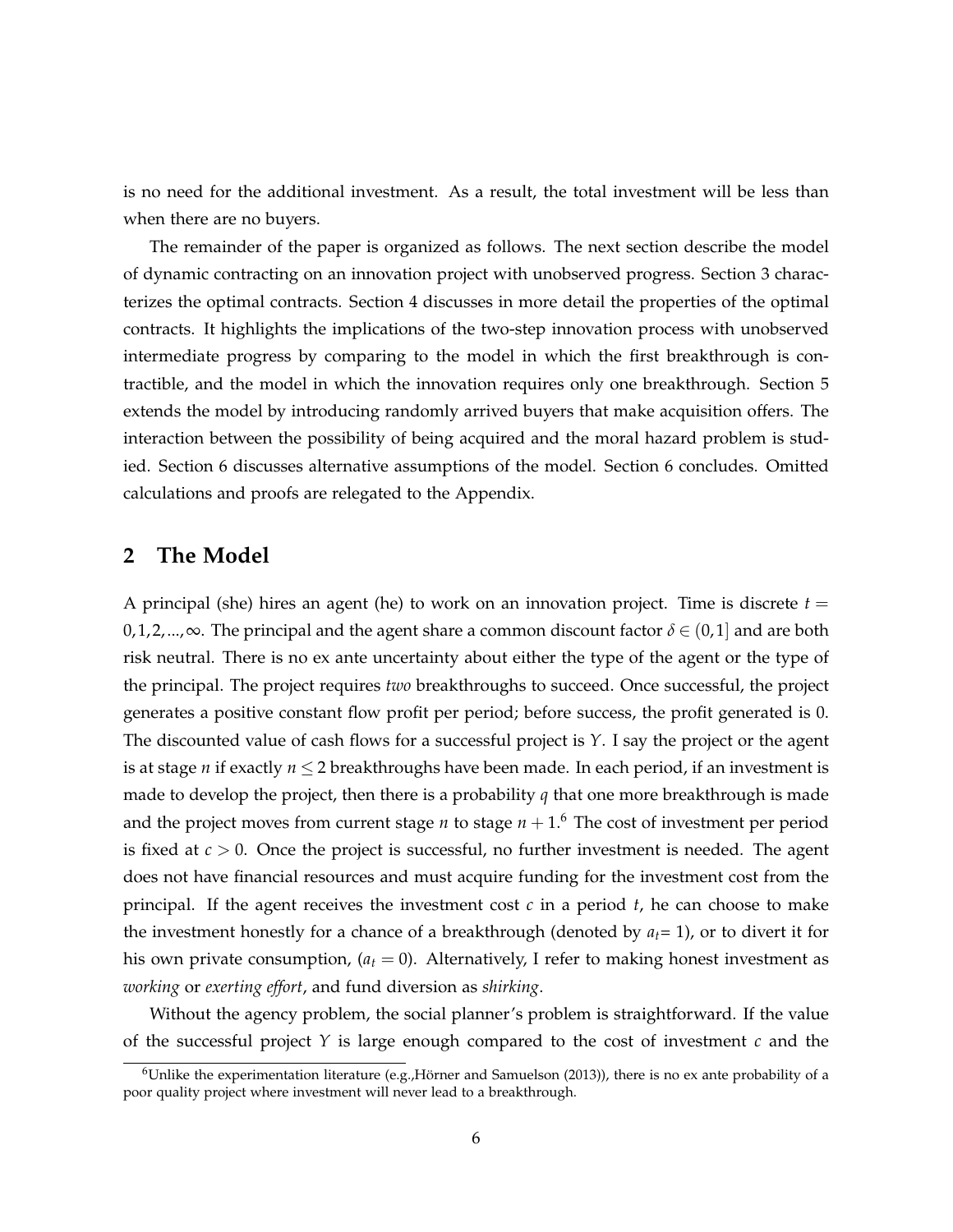probability of breakthroughs *q*, the planner would like to keep on investing until success. Otherwise, the planner will not invest at all. I assume that it is socially efficient to invest in the project, i.e., the expected discounted value of profits from the project is greater than the expected cost of investment. See the Appendix for the detailed calculations.

#### **Assumption 1 (Efficiency)**

$$
Y \ge \frac{(1-\delta+2\delta q)}{\delta q^2}c.
$$

The agent observes each breakthrough and thus knows exactly the stage of the project, but the principal observes the final success. At any time *t*, there are two kinds of contractible histories: either the success has not occurred by time *t*, or the success happened in some period  $t' < t$ . The agent cannot make reports about the progress to the principal. In section 6.2, I show that this restriction on the space of contracts is without loss of generality in the sense that contracting on reports cannot improve the principal's payoff in an optimal contract.

Ex ante, the principal and the agent can commit to a long-term contract that specifies in each period the funding decision (whether the principal advances the investment cost *c* to the agent) and an additional payment, contingent on contractible histories. The agent has limited liability: all payments must be non-negative. The principal's payoff is the (discounted) total profits from the project minus payments to the agent and investment costs transferred, whereas the agent's payoff is the value of total funds diverted plus payments received.

### **3 Optimal Contracts**

I begin by defining a class of contracts that I call *cutoff contracts*.

**Definition 1** *A contract is a cutoff contract if there exists some T* > 0 *such that the agent is financed with the investment cost if and only if*  $t \leq T$ *.* 

In cutoff contracts, the agent is financed until some termination date *T*, and there is no delay of financing. I first restrict attention to the class of cutoff contracts. Proposition 2 characterizes the optimal cutoff contract given a fixed termination date *T*, and Proposition 3 characterizes the optimal termination date. Then in Proposition 4, it is shown that the restriction to cutoff contracts is without loss of generality. Conditional on that an optimal cutoff contract yields a non-negative payoff to the principal,<sup>7</sup> it is also optimal in the unrestricted contract space. In

 $7$ Otherwise the optimal contract is no financing at all.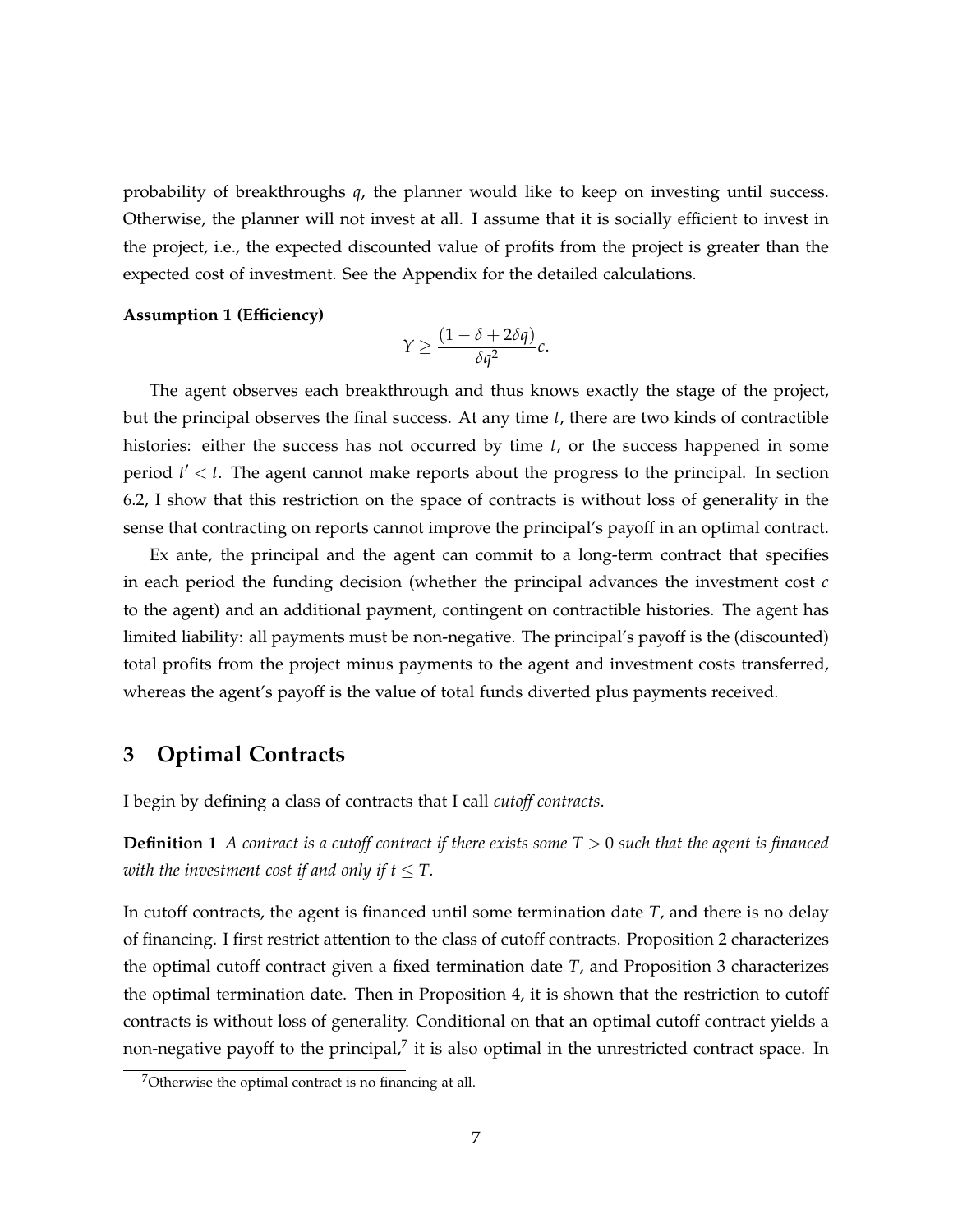other words, it is not optimal to delay financing.<sup>8</sup> Loosely speaking, if the continued financing after suspension is profitable for the principal, then he would rather not delay financing so that he can collect the profits earlier; if the continued financing is not profitable, then he is better off by terminating financing instead of delaying it.

The lemma below helps further restrict the set of contracts that need to be considered.

**Lemma 1** *In an optimal contract, the agent receives a positive payment (apart from the investment cost) only when success occurs.*

Intuitively, unconditional payments to the agent do not help providing incentives to work. An unconditional payment in some period can be replaced by some payment conditional on success such that the agent's incentives will still be satisfied, but the total expected payment to the agent is smaller.

I now focus on contracts that consist of two components: i) a termination time of investment *T*; ii) a reward schedule  $\mathbf{w} = \{w_t\}_{t=0}^T$  that specifies a payment  $w_t$  if the success occurs in period *t*.

Denote the agent working (shirking) at stage *n* in period *t* by  $a_t^n = 1$  ( $a_t^n = 0$ ). Take any contract  $(T, \mathbf{w})$ . For any sequence of actions of the agent  $\mathbf{a} = \{a_t^n\}$ , a probability distribution  $\mathbb{P}_{T,a}$  is induced over the time of the first breakthrough and the time of final success  $t^*$ . Let  $n_t$ be the stage of the project in period *t*. If success does occur, i.e.,  $t^* \leq T$ , the ex post payoffs of the principal  $(u)$  and the agent  $(v)$ , and the total surplus  $(\pi)$  are given by

$$
u = \delta^{t^*} (Y - w_{t^*}) - \frac{1 - \delta^{t^* + 1}}{1 - \delta} c;
$$
  

$$
v = \delta^{t^*} w_{t^*} + \sum_{t=0}^{t^*} \delta^t (1 - a_t^{n_t}) c;
$$
  

$$
\pi = \delta^{t^*} Y - \sum_{t=0}^{t^*} \delta^t a_t^{n_t} c.
$$

If success does not occur, then

$$
u=-\frac{1-\delta^T}{1-\delta}c;
$$

 $8$ Delay of financing is strictly suboptimal for a generic set of parameters. It is weakly optimal if and only if, for some  $T$ , both  $T$  and  $T + 1$  are optimal termination dates of cutoff contracts. Thus, the principal is indifferent between whether to delay the financing in period *T* + 1 or not, since she is in fact indifferent between whether or not to finance the project at all in period  $T + 1$ .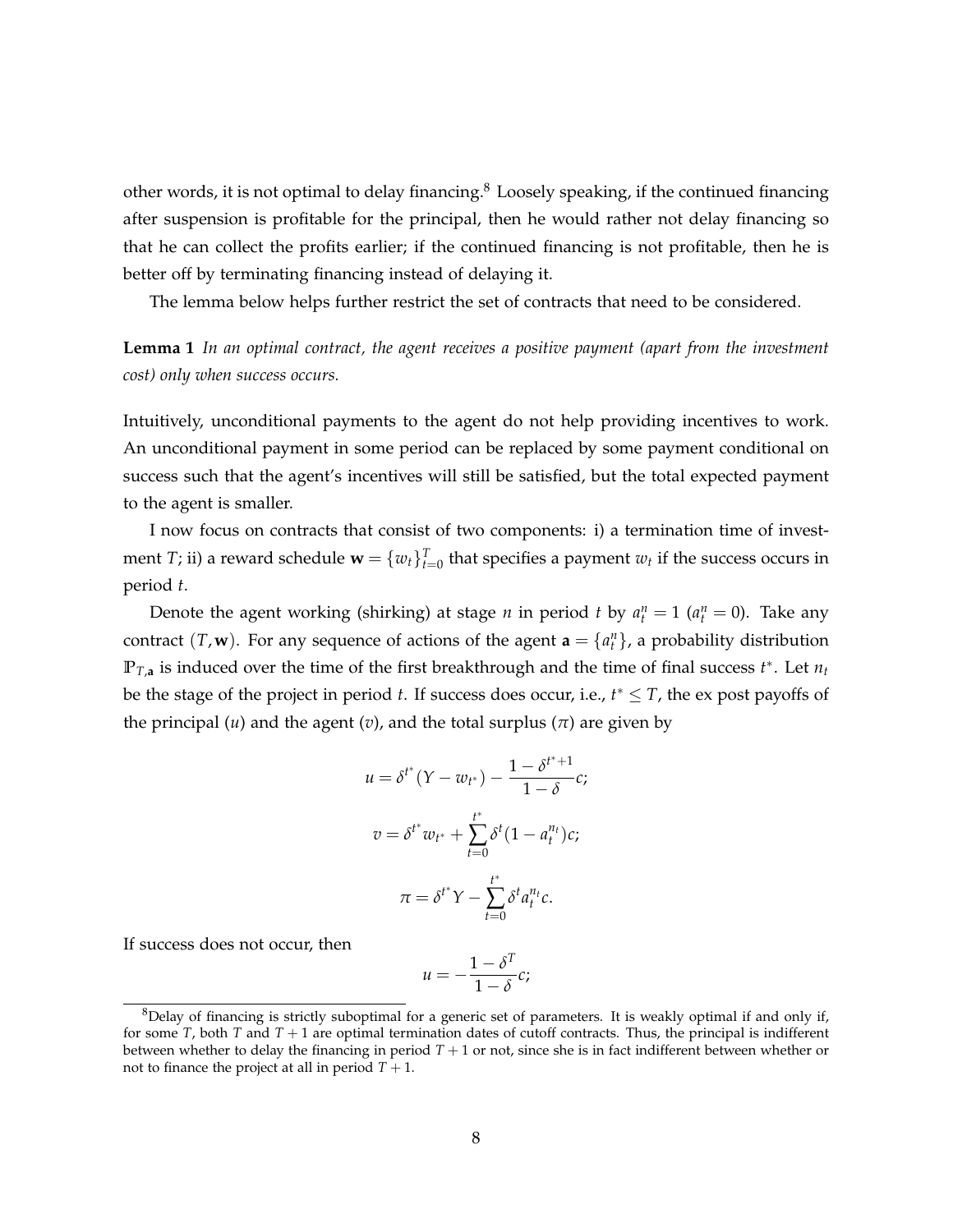$$
v = \sum_{t=0}^{T} \delta^t (1 - a_t^{n_t}) c;
$$

$$
\pi = -\sum_{t=0}^{t^*} \delta^t a_t^{n_t} c.
$$

The corresponding ex ante values *U*, *V*, Π are calculated by taking expectations with respect to  $\mathbb{P}_{T,a}$ .

In principle, the agent's strategy depends not only on calendar time *t* and whether the intermediate breakthrough has occurred *n* ∈ {0, 1}, but also on his entire private history including his past actions and when the intermediate breakthrough occurred. He may also choose a mixed strategy. Nevertheless, the probability distribution  $\mathbb{P}_{T,\mathbf{a}}$  over the time of breakthroughs is uniquely pinned down by the termination date *T* and the realized choice of actions of the agent  $\mathbf{a} = \{a_t^n\}$ . Similarly, the total surplus  $\Pi$  is determined by  $T$  and  $\mathbf{a} = \{a_t^n\}$ , with the additional terms of the contract of the rewards **w** determining the agent's payoff *V* and the principal's payoff *U*.

The contract maximizes the principal's ex ante payoff *U*. Formally, it solves the following problem

$$
\max_{T,a,w} U(\mathbf{a}, \mathbf{w}, T) = \mathbb{E}_{\mathbb{P}_{T,a}} u
$$
  
s.t.  $V(\mathbf{a}, \mathbf{w}, T) \ge V(\mathbf{a}', \mathbf{w}, T), \ \forall \mathbf{a}'$  (IC)  
 $w_t \ge 0, \ \forall t.$  (LL)

The design of optimal contracts must address the following questions:

- 1. What are the proper incentives to provide to the agents with different levels of progress, or in other words, should an agent at stage *n* in period *t* be induced to work or not?
- 2. Is it possible to provide those incentives using only rewards for success and threat of termination without knowing the agent's progress?
- 3. What is the least costly way to provide those incentives?

The principal's ex ante payoff is a complicated function of *T*, **a** and **w**. Moreover, the reward schedule and the termination date have to satisfy the IC constraint that consists a set of inequalities. Rather than solving the principal's problem directly, it is more convenient to look at the problem from another angle. Since the principal and the agent share the same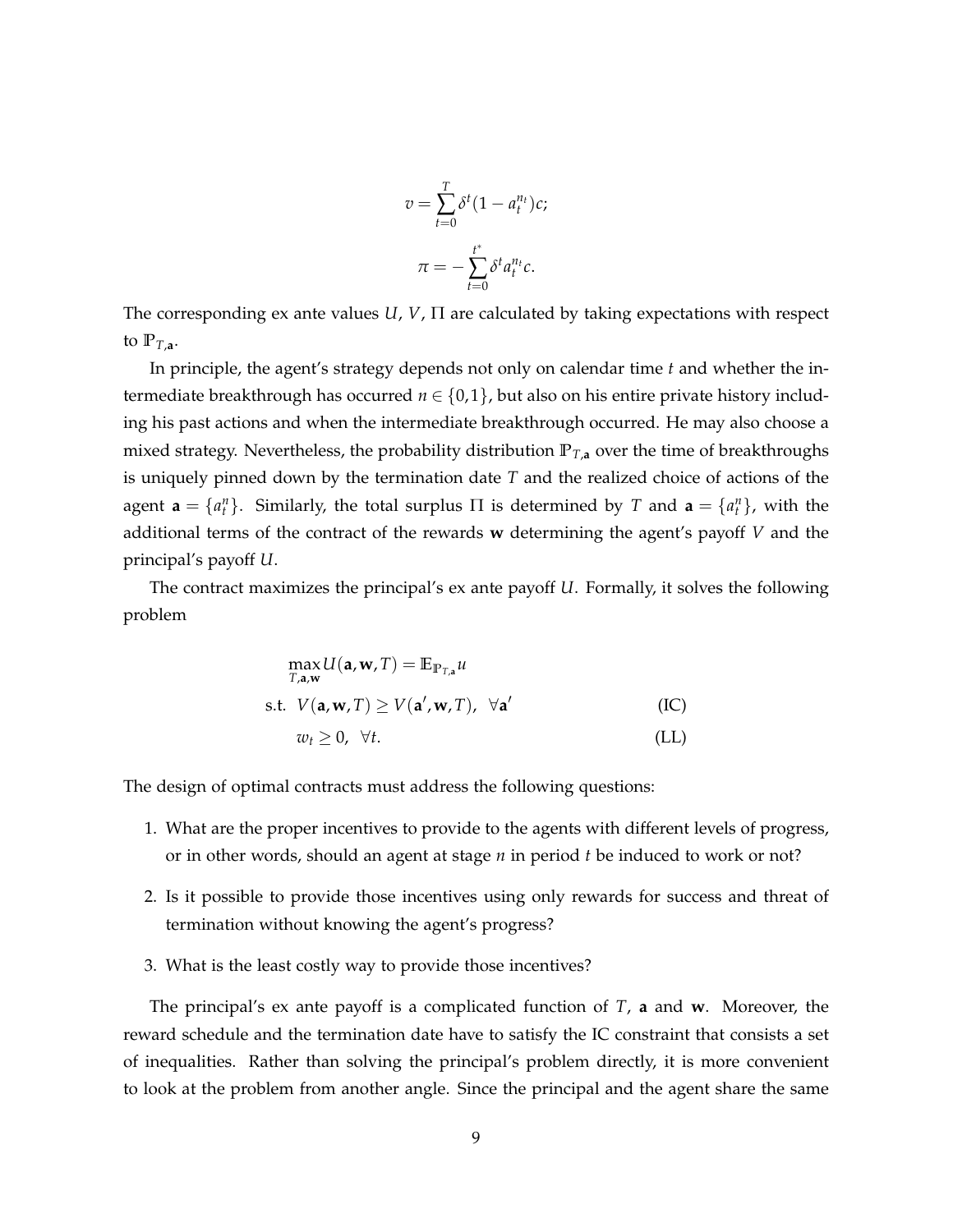discount factor,  $U = \Pi - V$ . Given termination time *T*, the induced action profile **a** determines the total surplus of the project Π. The reward schedule **w** has to make the induced **a** incentive compatible for the agent. The agent will receive an expected payoff *V*, and this measures the principal's cost of providing incentives. In general, a tradeoff would be expected between the social surplus and the cost of providing incentives. A more socially efficient action profile may also be more costly to induce. However, in this model it turns out that given *T* the socially optimal action profile **a**ˆ is no more costly to induce than others. More specifically, define  $\underline{V}(T) = c(1 - \delta^{T+1})/(1 - \delta)$ . This is the ex ante payoff that the agent can receive if he always shirks and diverts funds, and is a lower bound for the incentive cost for all action profiles. It turns out that the efficient  $\hat{a}$  can be induced at a cost of  $V(T)$ .

In the remainder of this section, I characterize the optimal contract through the following steps. To start, I look for the optimal cutoff contract for fixed termination time *T*. To do that, I first solve for the action profile **a**ˆ that maximizes the total surplus Π. Next, I show that there indeed exists a reward schedule **w** that induces **a**ˆ and gives the agent a payoff of  $V(T)$ . Therefore, ( $\hat{a}$ , $\bf{w}$ ) maximizes the principal's payoff *U* given *T* because it simultaneously maximizes Π and minimizes *V* over all possible incentive compatible (a',w'). Then, I solve for the optimal termination time  $T^*$ . Finally, I show that the optimal cutoff contract is also optimal among all contracts.

### **3.1 Fixed** *T*

### **3.1.1 Efficient Actions**

Given Assumption 1, if the project is at stage 1 and has only one breakthrough to be made, then it is socially optimal for the agent to work instead of shirking for all  $t \leq T$ . So  $\hat{a}_t^1 = 1$  for all  $t \leq T$ . However, if the player is at stage 0, then as time moves closer to the termination time *T*, working becomes suboptimal compared to shirking. This is because when it is closer to the termination time, there is less and less chance to make two breakthroughs that are necessary for success, and the expected return from investment becomes smaller than the cost of investment. Therefore, it is socially more efficient to let the agent divert the funds for private consumption. In particular, if the stage is 0 in period *T*, then there is no chance to succeed because only one breakthrough is possible per period. It is therefore more efficient for the agent to consume the fund rather than invest it for no return.

Use  $\prod_{t=1}^{n}$  to denote the maximum social surplus available if the project is at stage *n* at the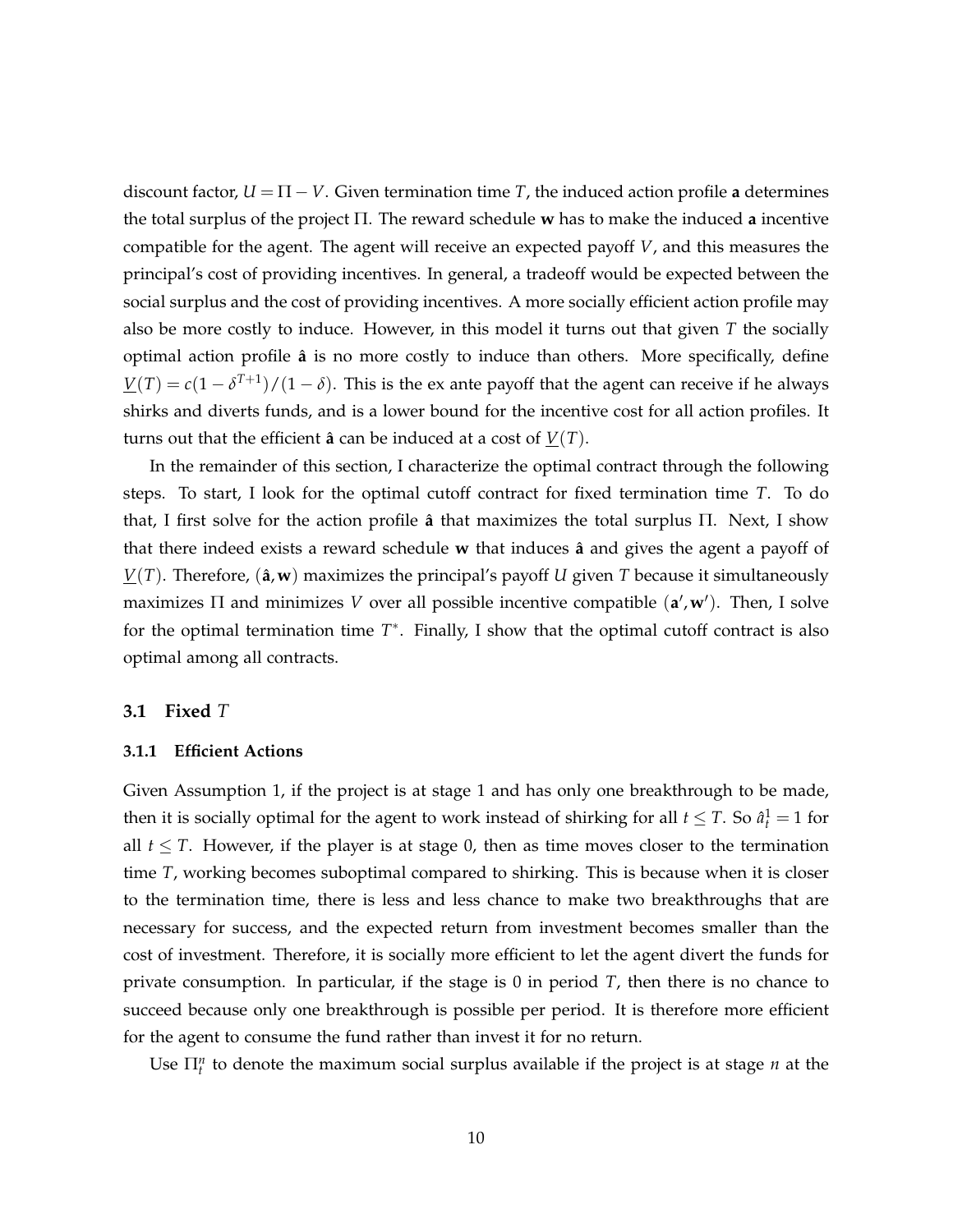beginning of period *t* given termination time *T*. First note that

$$
\Pi_t^2 = Y, \forall t; \ \Pi_{T+1}^n = 0, \forall n < 2.
$$

At stage 1, working is always efficient. Therefore, the social surplus at stage 1 is characterized recursively by

$$
\Pi_t^1 = qY + \delta(1-q)\Pi_{t+1}^1) - c,
$$

with boundary condition  $\Pi^1_{T+1}=0$ . Solving the recursive equation gives us

$$
\Pi_t^1 = \frac{qY - c}{1 - \delta(1 - q)} (1 - [\delta(1 - q)]^{T - t + 1}).
$$
\n(1)

In period *t* at stage 0,

$$
\Pi_t^0 = \max \{ \underbrace{\delta(q\Pi_{t+1}^1 + (1-q)\Pi_{t+1}^0) - c, \underbrace{\delta\Pi_{t+1}^0}_{\text{Working}} \}.
$$

Working is efficient if and only if

$$
\Pi_{t+1}^1 - \Pi_{t+1}^0 \ge \frac{c}{\delta q}.\tag{2}
$$

At stage 0, in period *T* it is efficient to shirk, because it is impossible to achieve success; or we can also see it by condition (2):  $\Pi^1_{T+1} - \Pi^0_{T+1} = 0 < \frac{c}{\delta q}$ . So  $\Pi^0_{T} = 0$ . Check condition (2) again for period  $T - 1$ : if

$$
\Pi_T^1 - \Pi_T^0 = (qY - c) - 0 > \frac{c}{\delta q},
$$

then it is efficient to work in period  $T - 1$ , and

$$
\Pi_{T-1}^0 = \delta(q\Pi_T^1 + (1-q)\Pi_T^0) - c;
$$

otherwise, it is still efficient to shirk, and

$$
\Pi_{T-1}^0 = \delta \Pi_T^0 = 0.
$$

As we go back in time, as long as it is efficient to shirk at stage 0 in period  $t$ ,  $\Pi^0_t$  stays at 0. On the other hand, from equation (1), we can see that  $\Pi_t^1$  becomes larger as *t* becomes smaller.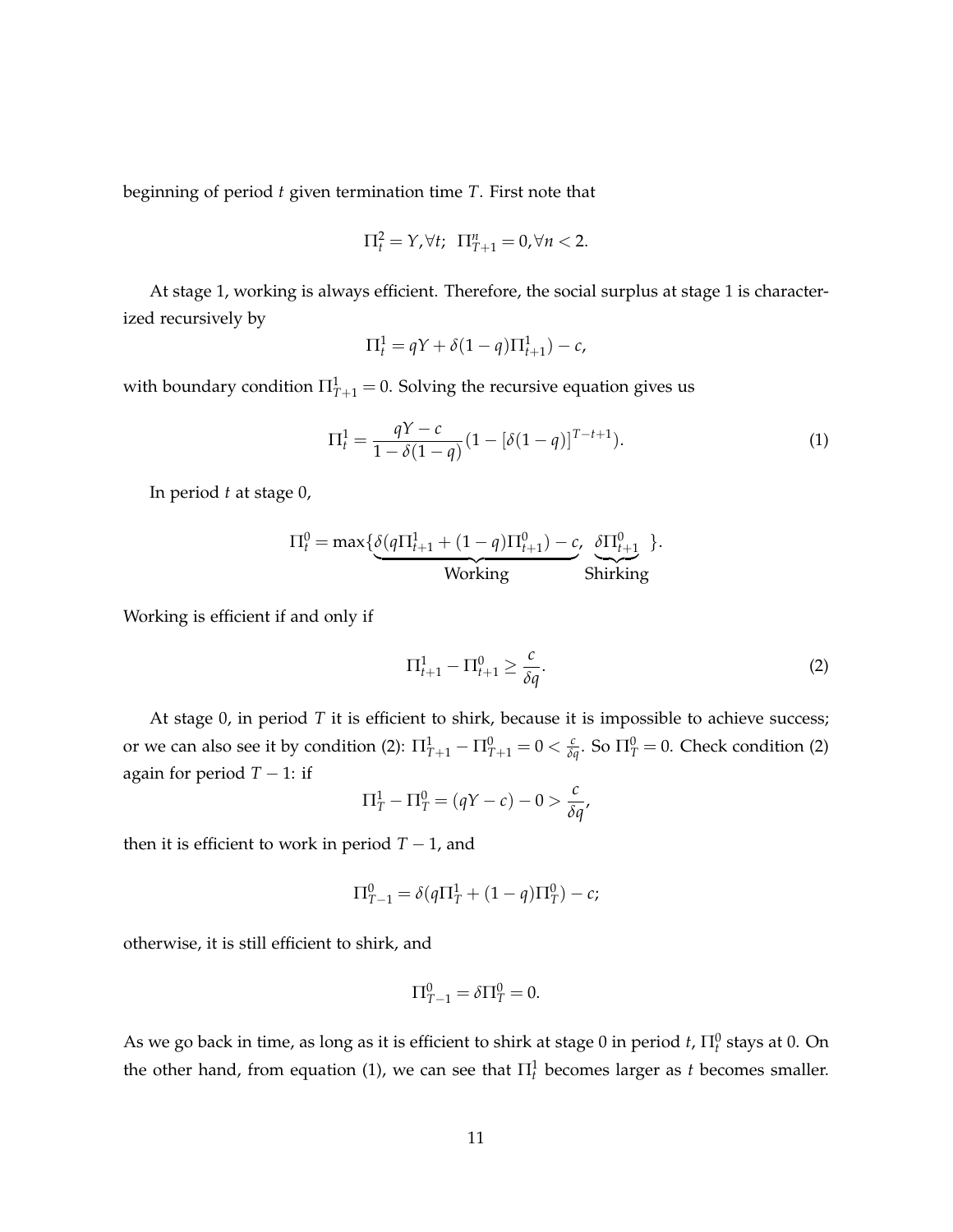Define

$$
t_0 = \max\{t : \Pi_{t+1}^1 \ge \frac{c}{\delta q}\},\tag{3}
$$

where  $\Pi_t^1$  is determined by equation (1). Then  $t_0$  is the last period in which condition (2) holds, i.e., the last period in which it is efficient to work if the stage is 0. It is shown in the proof to proposition 1 that for  $t \leq t_0$ , it is always efficient to work at stage 0, and the total surplus functions satisfy

$$
\Pi_t^0 = \delta(q \Pi_{t+1}^1 + (1-q) \Pi_{t+1}^0) - c. \tag{4}
$$

The following proposition summarizes the results above. See Figure 1 for an illustration.



Figure 1: Total surplus function Π*<sup>n</sup> t*  $(Y = 60, q = 0.1, c = 1, \delta = 0.99, T = 20)$ 

**Proposition 1** *For given T, let t<sub>0</sub> be defined by* (3) *and* (1)*.* 

- *1)* It is socially efficient to work at stage 1 for all  $t \leq T$ ; it is socially efficient to work at stage 0 if and *only if*  $t \leq 0$ *.*
- 2) At stage 1, the social surplus of the project  $\Pi^1_t$  is characterized by (1). At stage 0, the social surplus  $\Pi_t^0$  equals 0 for  $t > t_0$ ; for  $t < t_0$ ,  $\Pi_t^0$  is characterized by (4).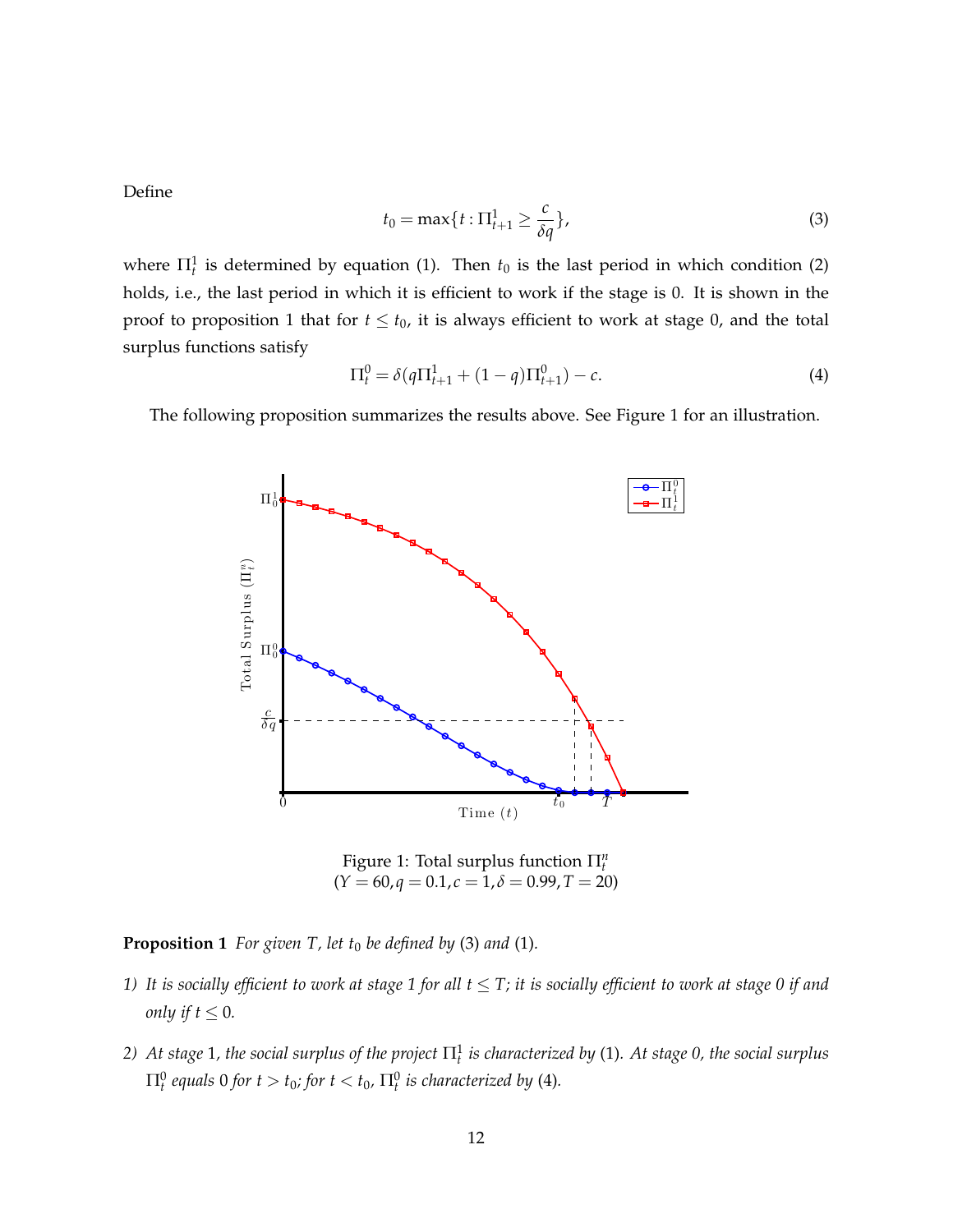#### **3.1.2 Values and Rewards**

Now that we have determined the socially optimal action choices are  $\hat{a}_t^1 = 1$  for all *t* and  $\hat{a}_t^0 = 1$ if and only if  $t \le t_0$ , we will show that there exists a reward schedule  $\mathbf{w} = \{w_t\}$  that induces  $\hat{\mathbf{a}}$ from the agent, while giving the agent a payoff of *V*.

Given termination time *T*, let  $V_t^n$  denote the agent's value at stage *n* in period *t* under a contract that induces the socially optimal action profile  $\hat{a}$  characterized in proposition 1. The agent's ex ante payoff is  $V = V_0^0$ . The agent's value in any period only depends on the stage of the project  $n \in \{0,1\}$  and his future actions. The agent's IC constraint is equivalent to a set of one-shot IC conditions at both stage 0 and 1 in all periods. At stage 0, the agent's value function follows

$$
V_t^0 = \max\{\underbrace{\delta(qV_{t+1}^1 + (1-q)V_{t+1}^0)}_{\text{Value from working}}\}, \quad \underbrace{c + \delta V_{t+1}^0}{\text{Value from shifting}}\}, \quad \forall t = 0,...,T
$$

It is optimal for him to work if and only if

$$
V_{t+1}^1 - V_{t+1}^0 \ge \frac{c}{\delta q}.
$$

So the one-shot IC conditions for the stage 0 agent are

$$
V_{t+1}^1 - V_{t+1}^0 \ge \frac{c}{\delta q}, \quad \forall t \le t_0;
$$
  

$$
V_{t+1}^1 - V_{t+1}^0 \le \frac{c}{\delta q}, \quad \forall t > t_0.
$$

Stage 0 agent's value function satisfies

$$
V_t^0 = \delta(qV_{t+1}^1 + (1-q)V_{t+1}^0) \ge c + \delta V_{t+1}^0, \forall t \le t_0;
$$
  

$$
V_t^0 = c + \delta V_{t+1}^0, \forall t > t_0.
$$

To minimize the agent's ex ante payoff  $V = V_0^0$ , we need to make the IC constraint binding for all  $t \le t_0$ , so that his payoff is the same no matter whether he works or shirks. For  $t > t_0$ , his IC constraints are not satisfied, and shirking is optimal. Then his ex ante payoff *V* is exactly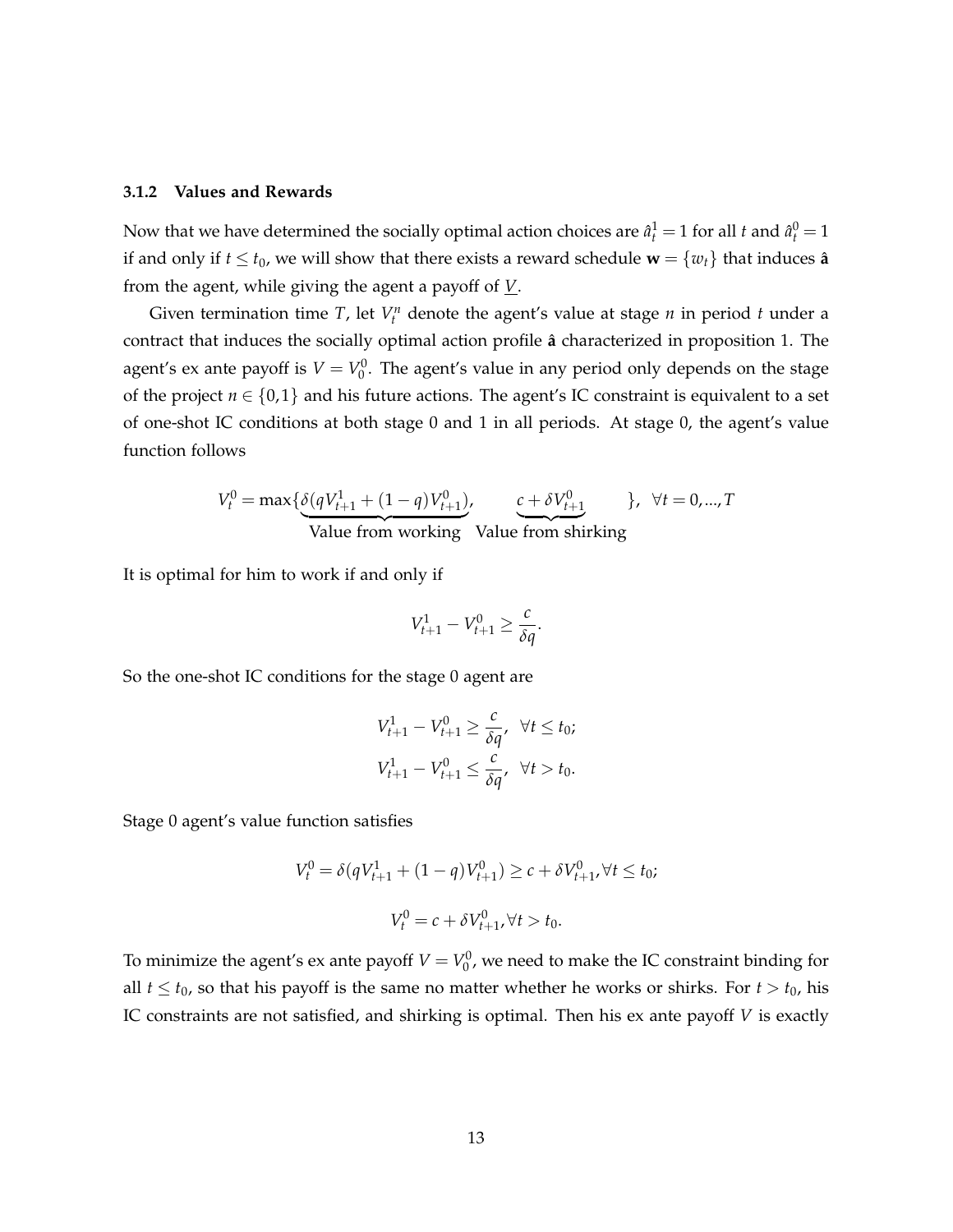equal to the payoff he can receive if he always shirks:

$$
V = V_0^0 = c + \delta V_1^0 = \dots = c \sum_{t=0}^{T} \delta^t = \underline{V},
$$

and stage 0 agent's payoff at any  $t \leq T$  is

$$
V_t^0 = c \sum_{i=0}^{T-t} \delta^i.
$$

Next we solve for the agent's value function at stage 1. First for  $t \le t_0 + 1$ , the binding IC constraints at stage 0 for  $t \le t_0$  pins down  $V_t^1$ :

$$
\delta(qV_t^1 + (1-q)V_t^0) = c + \delta V_t^0,
$$

or

$$
V_t^1 = V_t^0 + \frac{c}{\delta q}.
$$

Note that for any  $t \leq t_0$ , if stage 0 agent's IC constraints are binding, then IC constraints for stage 1 agent are automatically satisfied and stage 1 agent has a strict incentive to work for any  $\delta \in (0,1)$ :

$$
V_t^1 - \delta V_{t+1}^1 = (V_t^0 + \frac{c}{\delta q}) - (\delta V_{t+1}^0 + \frac{c}{q}) = c + (1 - \delta) \frac{c}{\delta q} > c.
$$

For  $t > t_0 + 1$ , we need  $V_t^1 \leq V_t^0 + \frac{c}{\delta q}$  so that stage 0 agent has incentive to shirk in  $t > t_0$ . Also, it is necessary that  $V_{t-1}^1 \ge c + \delta V_t^1$  so that the IC constraints for stage 1 agent are satisfied for  $t \ge t_0 + 1$ . But optimality does not pin down the value function of stage 1 agent for  $t > t_0 + 1$ , and value functions  $V_t^0$  and  $V_t^1$  are consistent with optimal contracts as long as the above conditions are satisfied.

Given any  $\{V_t^1\}_{t=1}^T$  and  $V_{T+1}^1 = 0$ , the reward schedule  $\{w_t\}$  can be derived from the recursive equations of the agent's value at stage 1:

$$
V_t^1 = q w_t + \delta (1 - q) V_{t+1}^1,
$$

or

$$
w_t = \delta V_{t+1}^1 + \frac{1}{q}(V_t^1 - \delta V_{t+1}^1), \forall t = 1, ..., T.
$$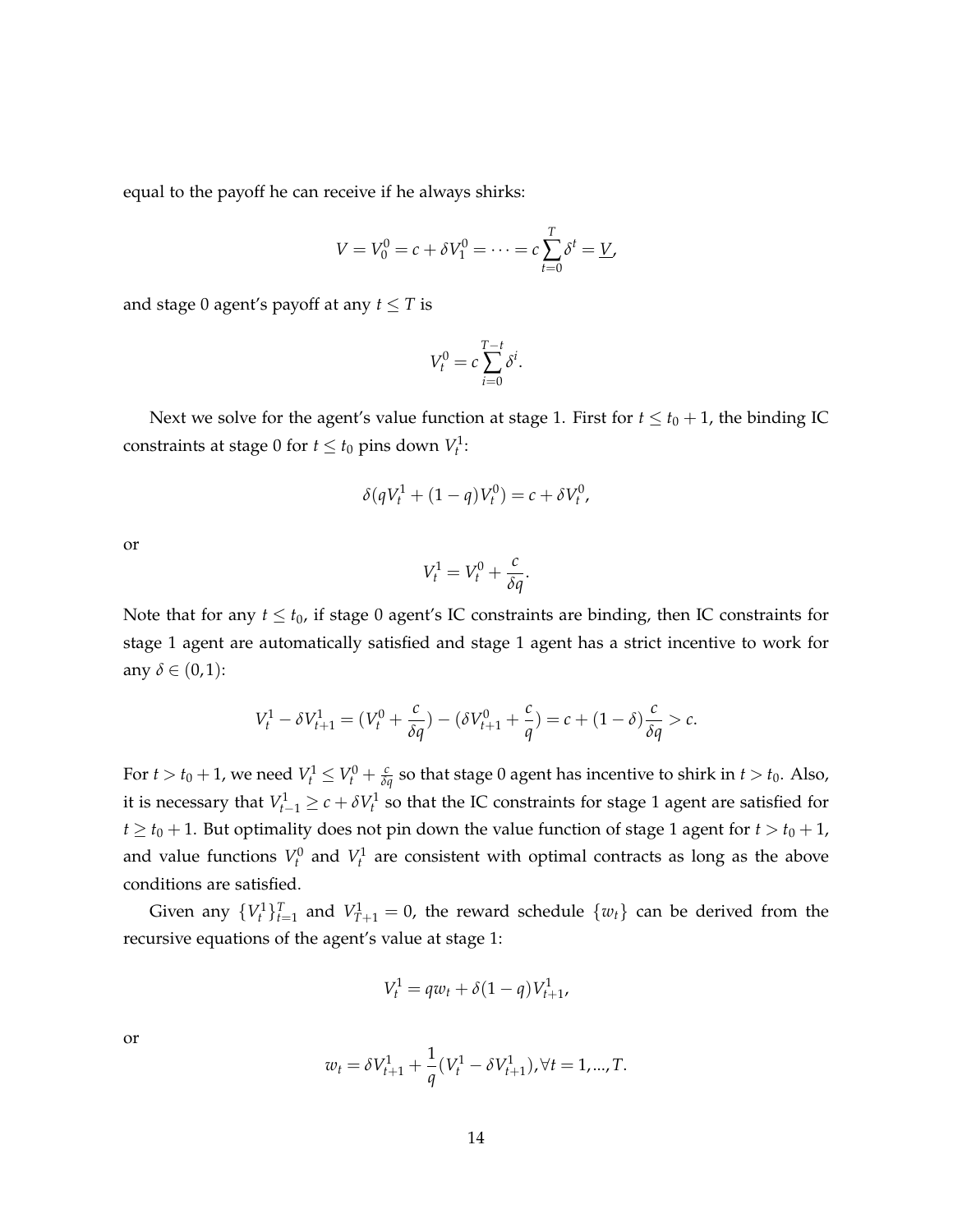Note that stage 1 agent's IC conditions  $V_{t-1}^1 \ge c + \delta V_t^1$  automatically imply the limited liability constraints  $w_t \geq 0$ .

The following proposition summarizes properties of the optimal contracts given termination time *T*.

**Proposition 2** Let  $t_0$  be the last period that it socially efficient for stage 0 agent to work. An action *profile* **a***, a reward schedule* **w** *and the agent's value function V<sup>n</sup> t are consistent with an optimal cutoff contract if and only if the following holds:*

- *1*)  $a_t^0 = 1$  *if and only if t*  $\le t_0$ *;*  $a_t^1 = 1$ *,*  $\forall t \le T$ *.*
- *2) For all*  $t > T$ *,*  $V_t^n = 0$ *,*  $n = 0, 1$ *.*

*At stage 0,*

$$
V_t^0 = c \sum_{i=0}^{T-t} \delta^i, \ \ \forall t \leq T.
$$

*At stage 1, for all t*  $\in$  [1,  $t_0 + 1$ ],

$$
V_t^1 = V_t^0 + \frac{c}{\delta q} = c \left( \sum_{i=0}^{T-t} \delta^i + \frac{1}{\delta q} \right);
$$

*for all*  $t \in (t_0 + 1, T]$ ,  $V_t^1$  satisfies

*(a)*  $V_t^1 \leq V_t^0 + \frac{c}{\delta q}$  : No incentive to work for stage 0 agent;

(b)  $V_{t-1}^1 \ge c + \delta V_t^1$ : IC conditions for stage 1 agent;

*3)* For all  $t \in [1, T]$ ,  $w_t$  satisfies

$$
w_t = \delta V_{t+1}^1 + \frac{1}{q}(V_t^1 - \delta V_{t+1}^1).
$$

*In particular,*  $\forall t \in [1, t_0]$ *,* 

$$
w_t = c \left( \sum_{i=1}^{T-t} \delta^i + \frac{2}{q} + \frac{1-\delta}{\delta q^2} \right).
$$

In an optimal contract, the agent's induced actions **a** maximizes the total surplus and is generically unique. Stage 0 agent's value function  $V_t^0$  is also unique for all *t*. It is equal to the discounted value of future transfers of investment cost. We can uniquely determined  $V_t^1$  for  $t \le t_0 + 1$  and  $w_t$  for  $t \le t_0$ , which are also strictly decreasing.

There are multiple values of  $V_t^1$  for  $t > t_0 + 1$  and multiple values of  $w_t$  for  $t > t_0$  that are consistent with optimal contracts. This is because optimality only requires minimizing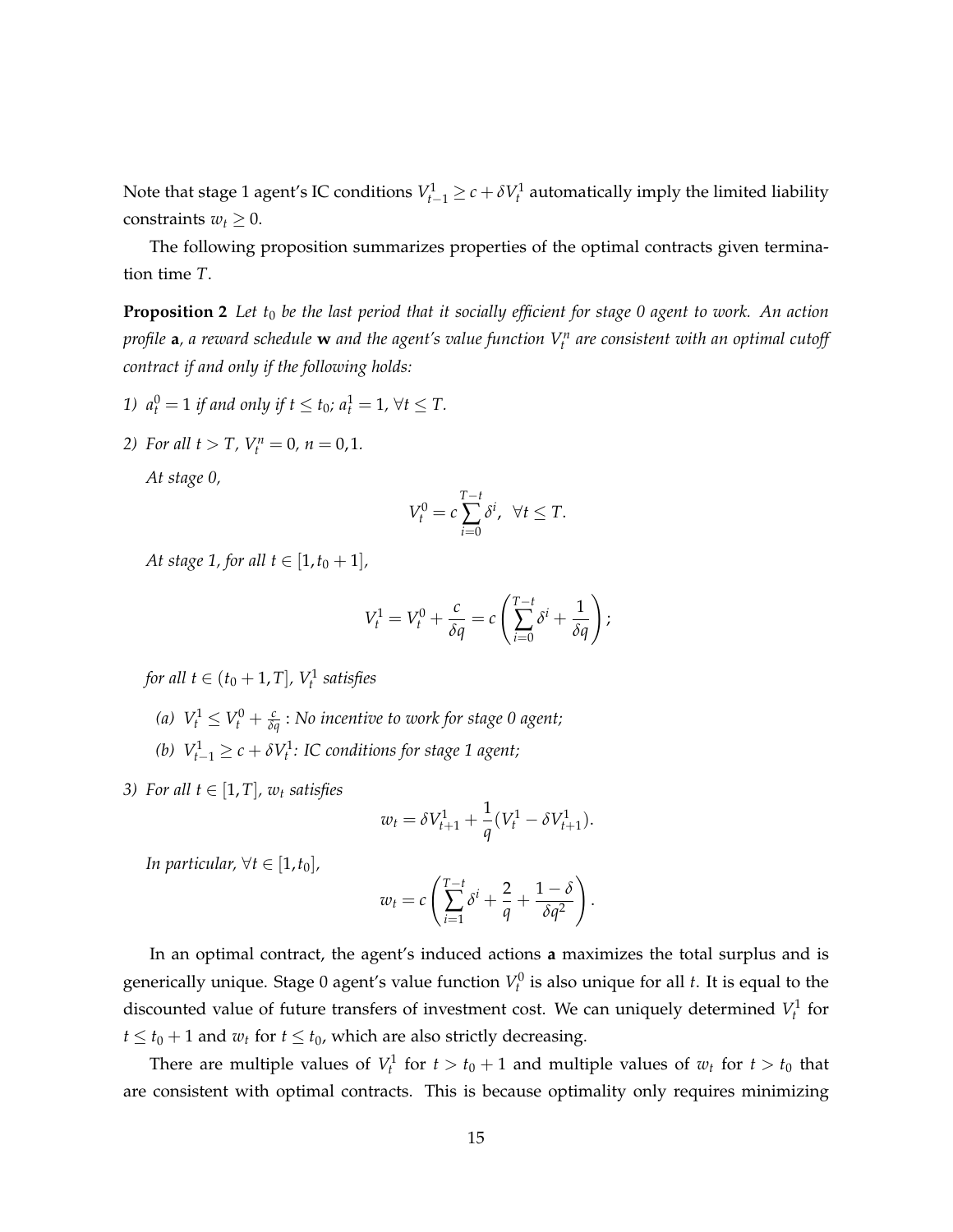the *ex ante* value of the agent. Given an optimal contract, suppose we increase the reward in some  $t > t_0$  but decrease the reward in another  $t' > t_0$ . Since the IC conditions for agents at either stage do not bind in general, the incentive to work (or shirk) for stage 1 (or 0) agent will still hold. So as long as the perturbation generates the same value for stage 1 agent in period  $t_0 + 1$ , then all incentives for  $t \leq t_0$  will not be affected and the agent's ex ante payoff remains the same. The perturbed contract is still optimal. Next, we show two examples of optimal contracts with different  $V_t^1$  and  $w_t$  for  $t \geq t_0$ . In one example, stage 1 agent's value  $V_t^1$ is maximized for  $t > t_0 + 1$  while in the other  $V_t^1$  is minimized.

**Example 1** (Figure 2) Set  $V_t^1 = V_t^0 + c/\delta q$  for  $t > t_0 + 1$ . Therefore, stage 0 agent is still indifferent *between working and shirking for t* > *t*<sup>0</sup> *but chooses to shirk. Stage 1 agent has a strict incentive to work in every period. Then*

$$
w_t = c \left( \sum_{i=1}^{T-t} \delta^i + \frac{2}{q} + \frac{1-\delta}{\delta q^2} \right), \forall t \in [1, T-1]; \ w_T = \frac{c}{q} \left( 1 + \frac{1}{\delta q} \right).
$$

*wt is strictly decreasing except possibly in the last period.*



Figure 2: Example 1: Value and reward functions  $(Y = 60, q = 0.1, c = 1, \delta = 0.99, T = 20)$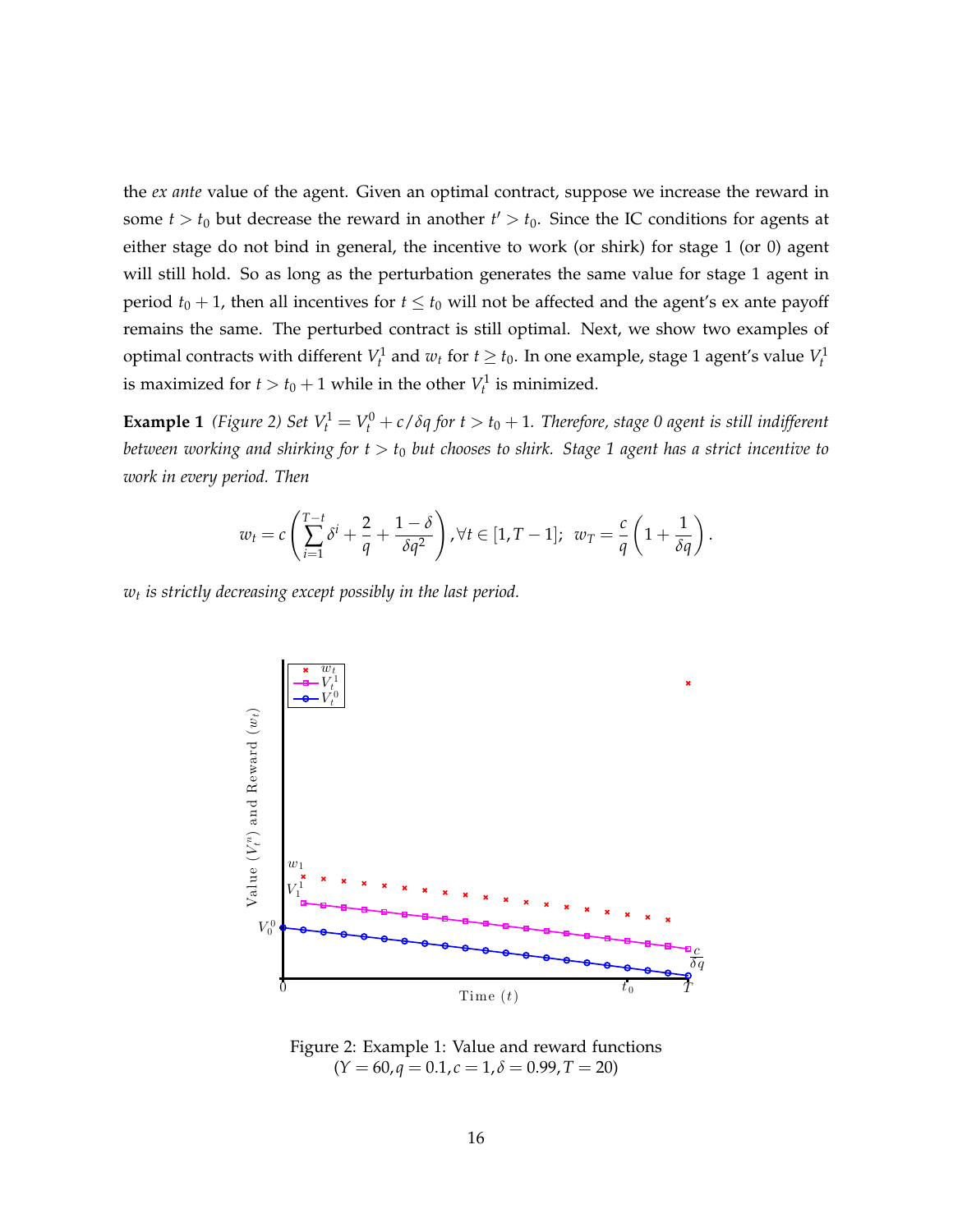**Example 2** (Figure 3) Set  $V_t^1 = V_t^0$  for  $t > t_0 + 1$ . In other words, we choose the reward schedule such *that stage 1 agent's IC constraints are binding for*  $t > t_0 + 1$ *. Stage 0 agent strictly prefers to shirk for t* > *t*<sup>0</sup> *because the continuation value for working and shirking are the same. The implied reward schedule is*

$$
w_t = \begin{cases} c\left(\sum_{i=1}^{T-t} \delta^i + \frac{2}{q} + \frac{1-\delta}{\delta q^2}\right) & 1 \le t \le t_0\\ c\left(\sum_{i=1}^{T-t} \delta^i + \frac{1}{q} + \frac{1}{\delta q^2}\right) & t = t_0 + 1\\ c\left(\sum_{i=1}^{T-t} \delta^i + \frac{1}{q}\right) & t_0 + 1 < t \le T \end{cases}
$$

with the summation  $\sum_{i=1}^0 (\cdot)$  defined to be 0.



Figure 3: Example 2: Value and reward functions  $(Y = 60, q = 0.1, c = 1, \delta = 0.99, T = 20)$ 

As we can see, in the two examples, the reward  $w_t$ 's are different for  $t > t_0$ . However, under both reward schedules, the relevant IC conditions are satisfied and the same actions will be induced. Moreover, the agent will receive the same expected payment. Thus both contracts are optimal.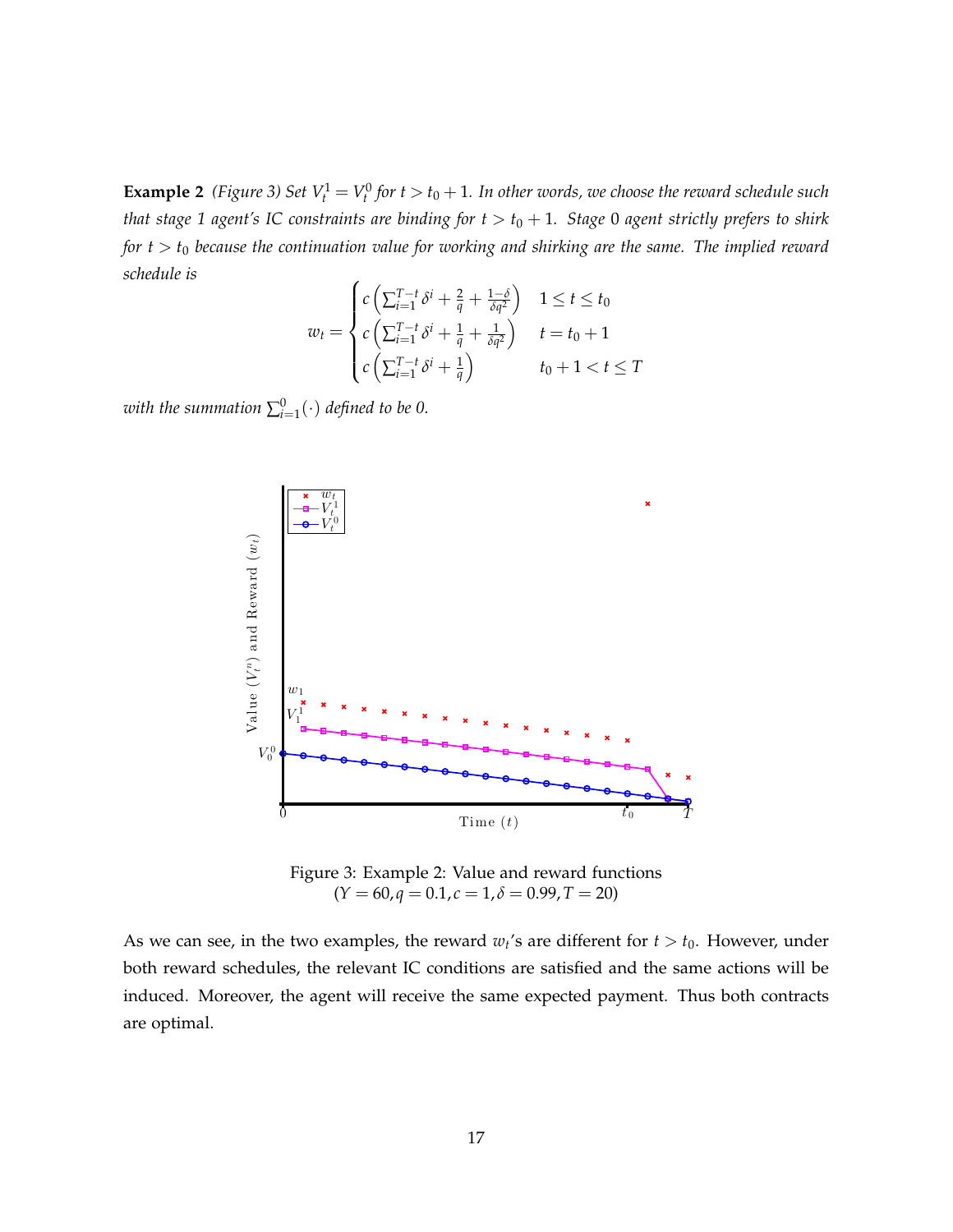### **3.2 Finding Optimal** *T*

To fully characterize the optimal contracts, it remains to solve for the optimal time of termination *T*. In first best scenario, *T* should be infinity, i.e., investment should always be made until success. However, with the moral hazard problem, it is suboptimal to invest infinitely because that gives the agent too many funds to divert. As we have shown in the previous section, for a given *T*, the agent's ex ante payoff is equal to the discounted value of the *T* periods' investment costs. Suppose the contract specifies one more period of investment, changing from *T* − 1 to *T*. It leads to an increase of the agent's payoff by  $\delta^T c$ . This is the marginal cost for the principal to commit to one more period of investment. On the other hand, the marginal benefit is an increase in the probability of success of the project. As we can see, as *T* increases, the marginal cost remains constant if we ignore discounting. However, the marginal benefit diminishes, because when *T* goes to infinity, with probability almost 1 success can occur before *T*. Increasing investment for one more period will hardly increase the overall probability of success. Then the optimal termination time *T* is the last period that the marginal benefit of investment is larger than the marginal cost.

Define  $Q_n(t)$ ,  $n = 0,1$ , to be the probability that exactly *n* breakthrough occurs within *t* periods of time. Then

$$
Q_0(t) = (1 - q)^t;
$$
  

$$
Q_1(t) = tq(1 - q)^{t-1}.
$$

We can see that  $Q_0(t)$  is strictly decreasing in t, and  $Q_1(t)$  first increases and then decreases. These values converge to 0 as *t* goes to infinity.

Given *T*, let  $\prod_{t,T}^n$  and  $V_{t,T}^n$  be the total surplus functions and the agent's value functions under optimal contracts, and let *t*0,*<sup>T</sup>* be stage 0 agent's last working period under optimal contracts. From how  $t_{0,T}$  is calculated in proposition 1, we can see that for any termination time *T*, *T* − *t*<sub>0,*T*</sub> is constant. Let  $\hat{t} = T - t_{0,T}$ . This will be the number of periods of financing after stage 0 agent stops working. So one more period of investment will induce both stage 0 and stage 1 agent to work for one more period. Also note that the total surplus  $\Pi_{t,T}^1$  at stage 1 in time *t* when termination time is *T* only depends on *T* − *t* + 1, i.e., the number of periods left for investment. Define  $\Pi^1(t)=\Pi^1_{T-t+1,T}$  to be the total surplus when the project is at stage 1 when there are *t* periods of investment left. From equation (1) in 3.1.1, we know that

$$
\Pi^{1}(t) = \frac{qY - c}{1 - \delta(1 - q)}(1 - [\delta(1 - q)]^{t}).
$$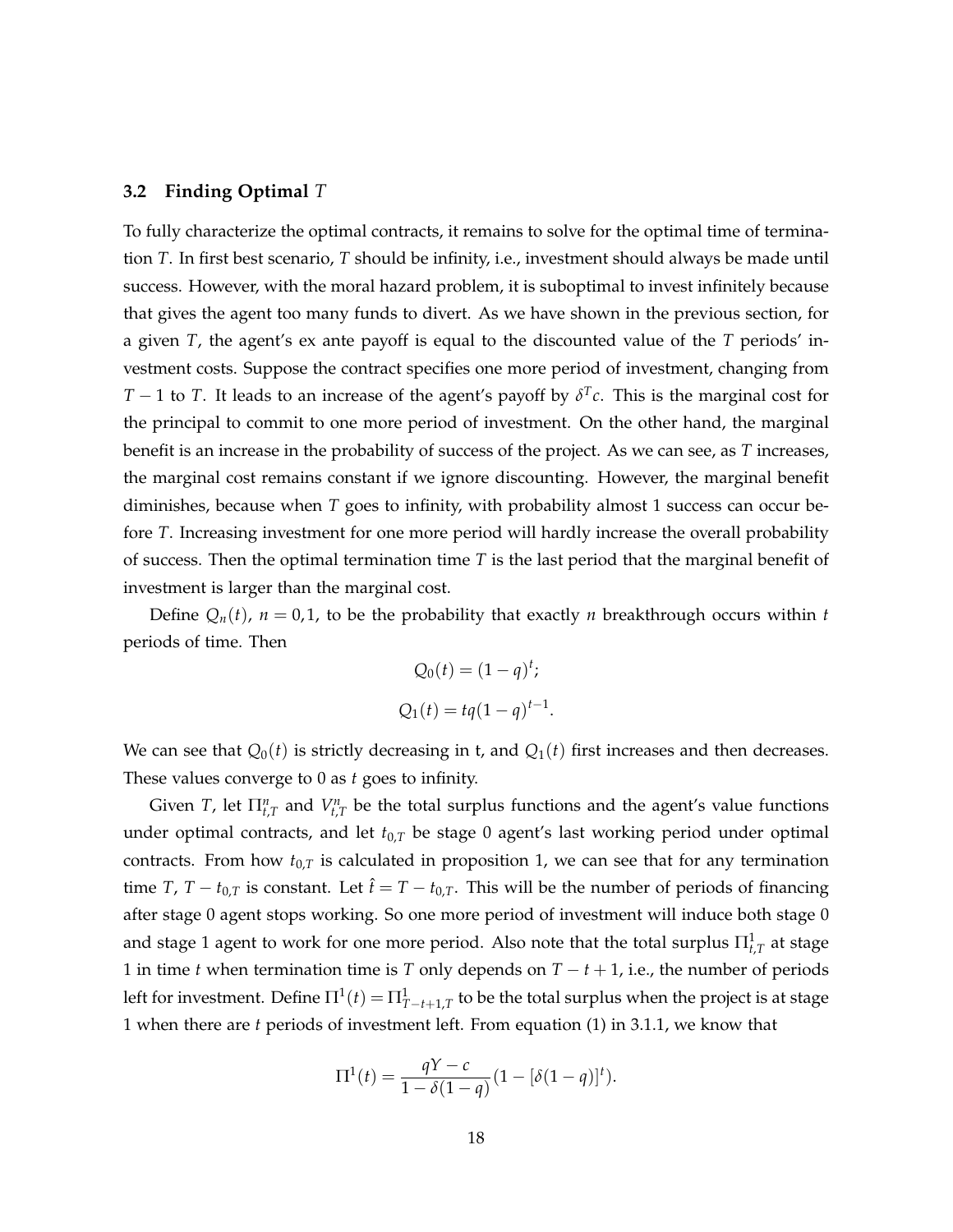**Proposition 3** *Define*

$$
T^* = \max_T \{ T : \Pi_{0,T}^0 - \Pi_{0,T-1}^0 \ge \delta^T c \}^9,
$$

*where*

$$
\Pi_{0,T}^0 - \Pi_{0,T-1}^0 = Q_1(t_{0,T})Q_0(\hat{t})\delta^T(\delta qY - c) + Q_0(t_{0,T})\delta^{t_{0,T}}(\delta q\Pi^1(\hat{t}) - c).
$$

*Then T*<sup>∗</sup> > 0 *is the termination time in the optimal cutoff contract.*



Figure 4: Finding opitmal termination time *T* ∗  $(Y = 50, q = 0.15, c = 1, \delta = 0.99, T^* = 17)$ 

Figure 4 illustrates how to determine the optimal termination time. As *T* increases, the difference between the ex ante total surplus and the agent's payoff  $\Pi^0_{0,T} - V^0_{0,T}$  first increases and then decreases. The optimal  $T^*$  is where the gap is the largest if the difference is ever positive. If  $\Pi^0_{0,T}-V^0_{0,T}$  is always negative, then the project is not profitable to finance for the principal.

**Proposition 4** *Conditional on the optimal cutoff contract yields non-negative payoff to the principal, the optimal cutoff contract is also optimal in unrestricted class of contracts. Otherwise, the optimal contract specifies no financing at all.*

 $9^9$ The set is non-empty by Assumption 1.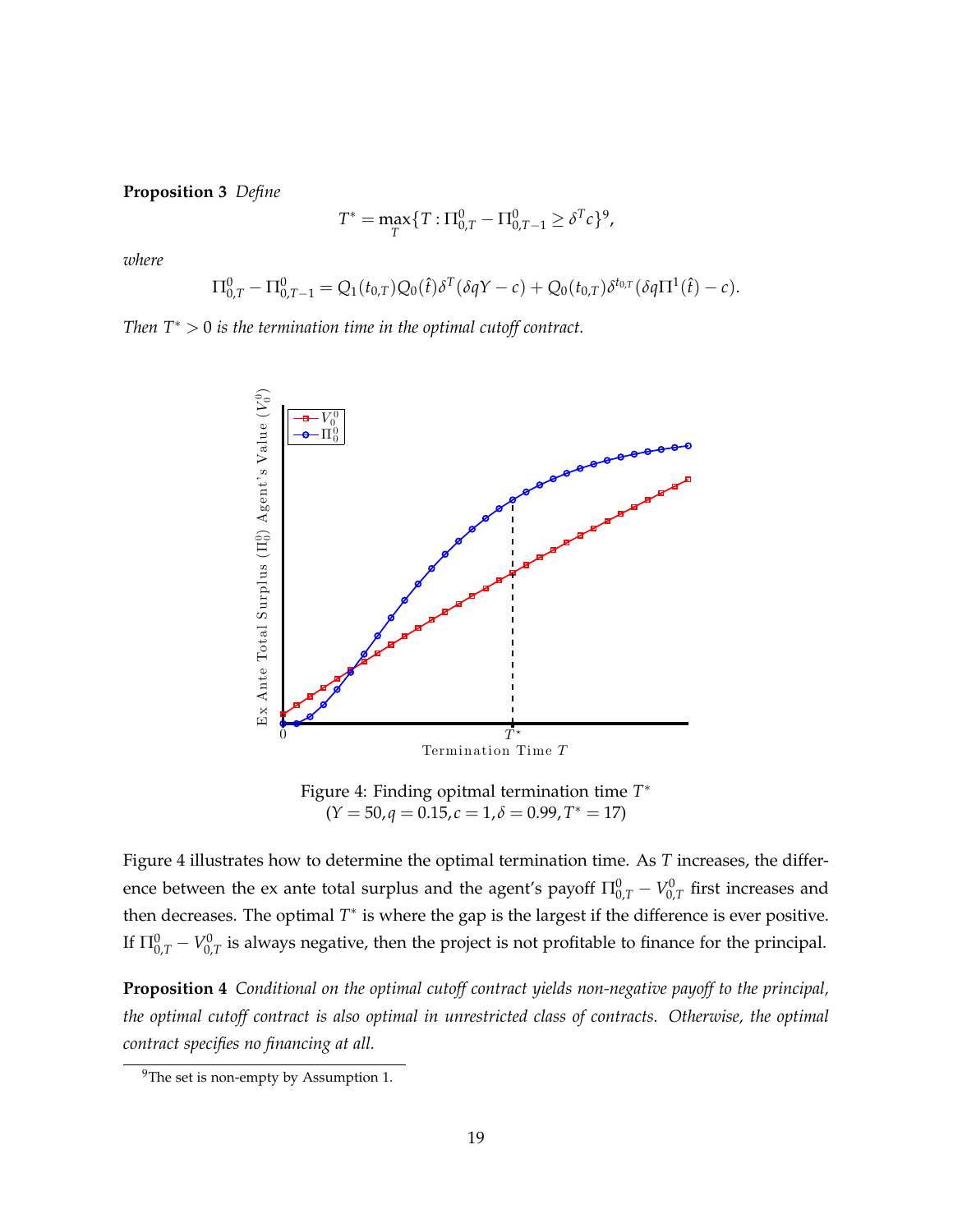### **4 Implications of Unobserved Progress**

In this section, I discuss in more detail the properties of optimal contracts characterized in section 3. Comparing the results to models where the progress is observable and contractible, or where only one breakthrough is required for success (so that the progress of innovation is not modeled), I highlight the implications of progress being unobservable to the principal on incentives and on the contract structure.

### **4.1 Efficiency from Ignorance**

From section 3, we already know that fixing the termination time *T*, profit-maximizing contracts for the principal actually induce actions from the agent that maximize the total surplus. However, the optimal termination time *T* ∗ is not efficient because first best will require always investing until success. But if there is a binding exogenous deadline  $\tilde{T} \leq T^*$  for innovation due to either time or budget constraint such that investment cannot be made after  $T$ , then the optimal contract is socially efficient.

This efficiency result is precisely because progress is unobservable, and we will call it *efficiency from ignorance*. Since the agent with no progress cannot be distinguished from the one with some progress, he will continue collect the rent from diverting the funds when he is supposed to shirk in  $t > t_0$ . Therefore, it does not help providing incentives to choose a earlier stopping time of working for the stage 0 agent. Given the final investment termination time *T*, the agent is always guaranteed a payoff of *V* from always shirking. As a result, the best that the principal can do is to induce actions from the agent that maximize the total surplus.

This will not be the case when progress is observable and contractible. In that environment, the agent's value is no longer independent of the stopping time of investment at stage 0 because the principal can observe whether the first breakthrough has occurred or not. If the principal wants stage 0 agent to stop working after some period ˜*t*0, but wants stage 1 agent to continue working until *T*, she can do so simply by stopping financing the project if the stage is still 0 after  $\tilde{t}_0$ . The smaller  $\tilde{t}_0$  is, the less money he can divert by always shirking. In other words, earlier termination  $\tilde{t}_0$  provides more incentive for stage 0 agent to work. Less reward is needed upon success, and inducing working becomes cheaper. As a result, given the termination time *T*, the principal may be better off by choosing a  $\tilde{t}_0$  that is smaller than the socially efficient  $t_0$ , although it reduces the total possible surplus.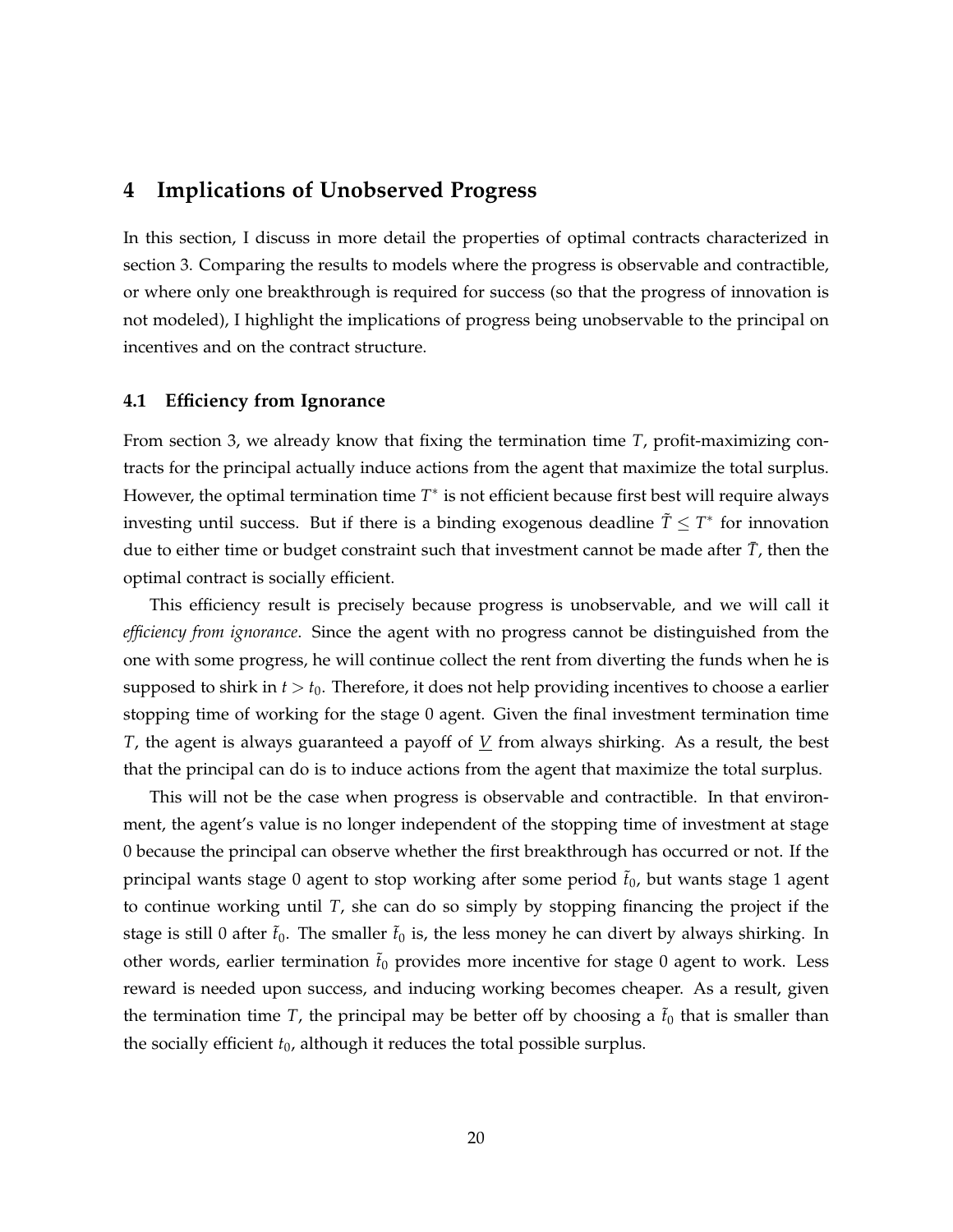**Proposition 5** *Suppose the first breakthrough is observable and contractible, and there is an exogenous* deadline for innovation  $\tilde{T} \leq T^{*,10}$  The optimal contract the following feature: conditional on the first *breakthrough does not occur, the agent is financed if and only if*  $t \leq \tilde{t}_0$  *for some*  $\tilde{t}_0 < \tilde{T}$ *.; conditional on the first breakthrough has occurred, the agent is financed until the deadline*  $\tilde{T}$ *.* 

*Moreover,*  $\tilde{t}_0 \le t_0$ , where  $t_0$  is the efficient stopping time of investment for stage 0 project charac*terized in Proposition 1. The inequality is strict under some parameters.*

It is worth noting that although, under some conditions, the outcome is less efficient when the principal can monitor and contract on the progress, she is still strictly better off than if the progress is not contractible. She can always induce the efficient actions and have stage 0 agent stop in period  $t_0$ . Unlike the case where progress is private, she does not need to finance the stage 0 agent after *t*0, and the agent's share of the surplus is strictly smaller. However, if the innovation project is funded by a principal that aims to maximize social welfare, such as the government, and there is a binding deadline for innovation, then there is an optimal contract where the principal chooses not to monitor the progress even when monitoring is costless. Another interpretation of the result is that, under some circumstances, the regulator in the economy may choose to impose regulations that prevent tight monitoring of the progress of some projects, although it will hurt the financier.

### **4.2 Non-monotone Rewards**

In an optimal contract, the reward function *w<sup>t</sup>* is strictly decreasing in the success time *t* for  $t \le t_0 + 1$ . This is reminiscent of the dynamic agency cost identified by Hörner and Samuelson  $(2013).$ <sup>11</sup> Intuitively, when success happens early, the agent loses the opportunity to divert a large amount of fund in the future. So for him to be willing to work for success in early periods, the agent has to be rewarded by more for earlier success. However, as illustrated by example 1 and 2, the reward  $w_t$  may jump up in some periods after  $t_0$ , and later success can be rewarded by more.<sup>12</sup> This possible non-monotonicity of  $w_t$  on  $t \in [t_0, T]$  is again driven by the features that innovation takes more that one step and that the progress is unobservable to the

<sup>&</sup>lt;sup>10</sup>Recall that *T*<sup>∗</sup>, as characterized by Proposition 3, is the optimal termination time of financing when the first breakthrough is not contractible.

 $11$ In their setting, an additional source of the dynamic agency cost is due to the uncertainty of the quality of the project. The agent's private belief is more optimistic than the principal's off the equilibrium path when he deviates to shirking, so shirking is more tempting compared to the static setting because it will lead to larger value in the future.

 $12$ For all parameters, there exists an optimal contract in which the rewards are non-monotone. Moreover, there exists parameters such that all optimal contracts have non-monotone rewards.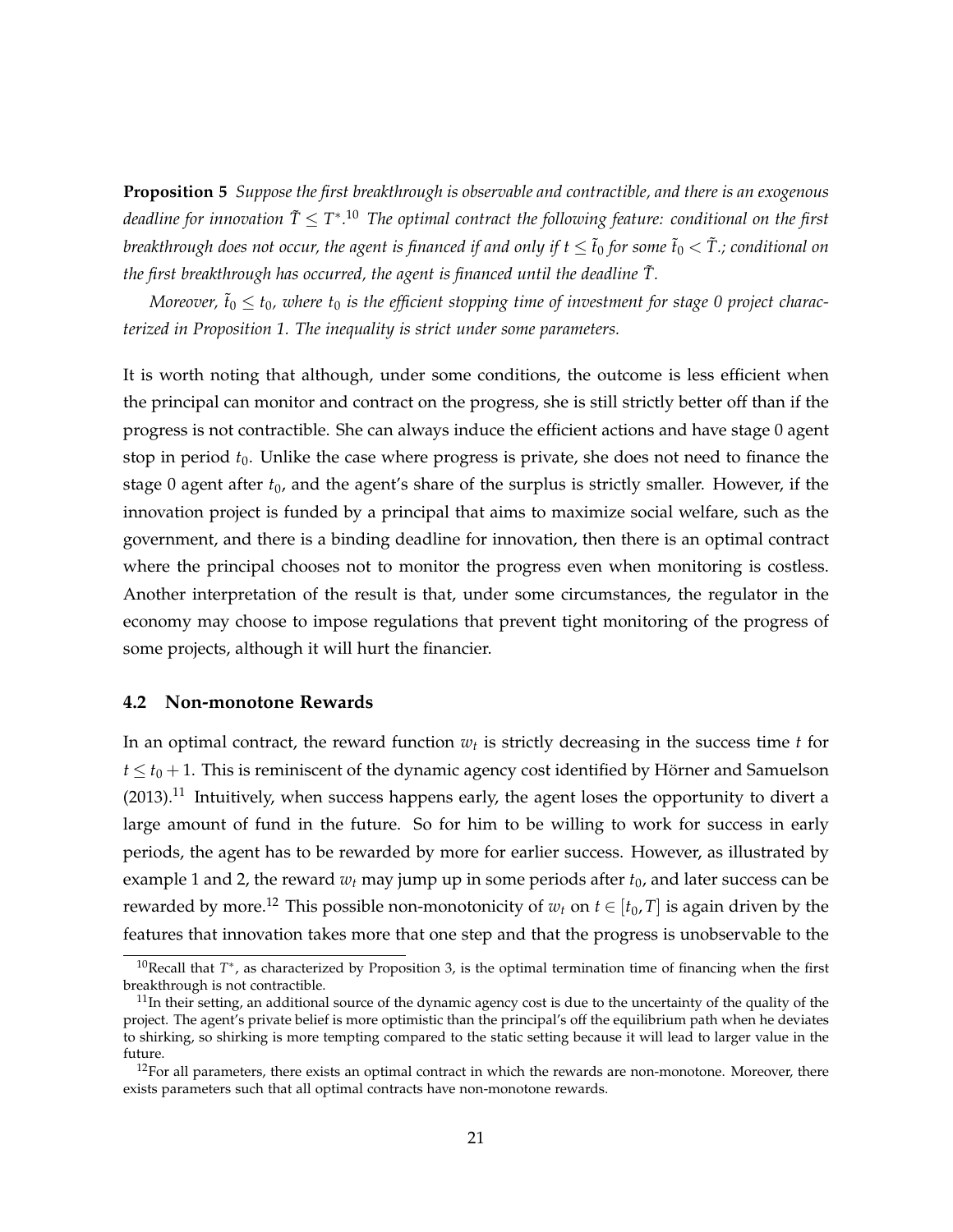principal. If the success of innovation only requires one breakthrough, and thus there is no information asymmetry about the progress then the optimal reward will be strictly decreasing for all  $t \leq T$ . As a comparison, we state the result for the case where innovation requires only one breakthrough in the following proposition.

**Proposition 6** *When innovation only requires one breakthrough, the optimal contract* (**w**,*T*) *is characterized by*

$$
w_t = c \left( \sum_{i=1}^{T-t} \delta^i + \frac{1}{q} \right), \forall t = 0, ..., T;
$$

*and*

$$
T=\left\lfloor \log_{1-q} \frac{c}{qY-c} \right\rfloor,
$$

*where*  $\lfloor \cdot \rfloor$  *is the floor function:*  $\lfloor x \rfloor \equiv \min\{k \in \mathbb{N} : k \leq x\}.$ 

Mathematically, the reason that *w<sup>t</sup>* may be monotone is the following. As shown in figure 2 and 3,  $V_t^0$  decreases gradually in *t* and is equal to 0 when  $t = T + 1$ . For  $t \le t_0 + 1$ ,  $V_t^1$  is strictly larger than  $V_t^0$  by  $c/\delta q$ ; but at  $t = T + 1$ ,  $V_t^1 = V_t^0 = 0$ . So between  $t_0 + 1$  and  $T + 1$ , stage 1 agent's value function  $V_t^1$  shifts from  $V_t^0 + c/\delta q$  down to  $V_t^0$ , and has to decrease at a higher rate than in periods  $t \leq t_0$ . In example 1,  $V_t^1$  drops down at  $t = T + 1$ , and in example 2,  $V_t^1$  drops at  $t = t_0 + 2$ . A faster decrease of  $V_t^1$  in  $t$  corresponds to a high  $w_t$ . In general, the shift can be more gradual, the the jump in *w<sup>t</sup>* will be less drastic as in the two examples. See figure 5 for an example.

The result of non-monotone rewards can also be interpreted from the perspective of capital structure implementation. In the one-breakthrough case, the decreasing reward function  $w_t = c \left( \sum_{i=1}^{T-t} \right)$  $\int_{i=1}^{T-t} \delta^i + 1/q$  is equivalent to the following arrangement. The principal commits to transfer *c* to the agent in each period for either investment or consumption until *T*, even if success has already occurred. When the project is successful, the agent receives a fixed share of the value of success  $c/q$  and the principal gets the rest  $Y - c/q$ ; the agent consumes the rest of the transfers of *c* period. Since the agent can still get the future transfers after success, he has no incentive to delay investment. The share *c*/*q* is the minimum reward needed for the agent to be willing to work in a static problem. The optimal contract can be simply implemented by granting a fixed share of stock to the agent.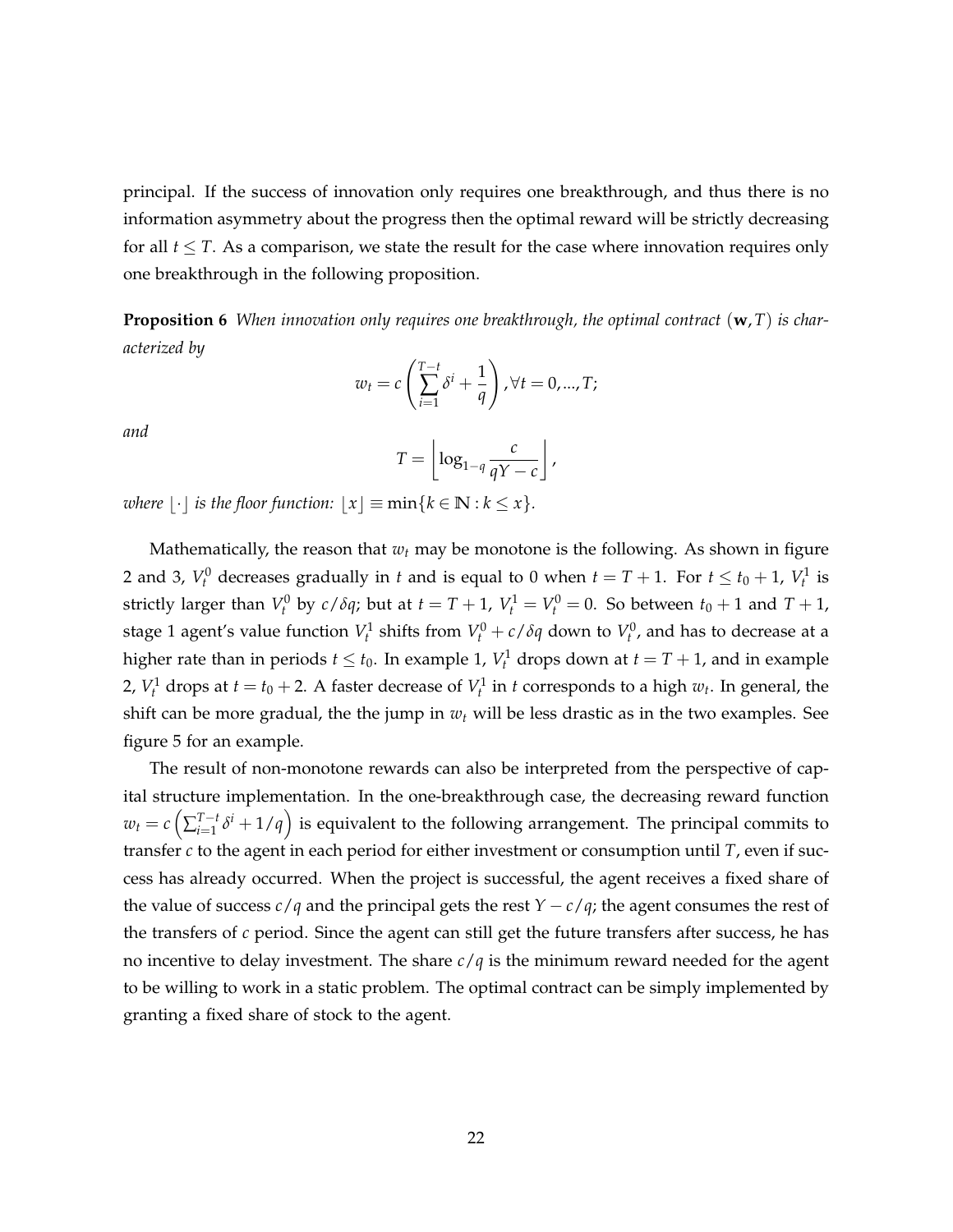

Figure 5: Example 3: Value and reward functions  $(Y = 60, q = 0.1, c = 1, \delta = 0.99, T = 20)$ 

One might conjecture a similar argument will hold for the two-breakthrough case. Indeed, for  $t \le t_0$ ,

$$
w_t = c \left( \sum_{i=1}^{T-t} \delta^i + \frac{2}{q} + \frac{1-\delta}{\delta q^2} \right).
$$
 (5)

The structure is similar to the one-breakthrough case, except now the fixed share granted to the agent becomes  $c\left(\frac{2}{q}+\frac{1-\delta}{\delta q^2}\right)$ . However, if  $w_t$  follows equation (5) for all  $t \leq T$ , some of the incentive conditions for the agent will be violated. Remember that in an optimal contract, stage 0 agent is supposed to work until  $t_0$ , where  $t_0$  is the socially efficient time to stop investing in stage 0 project when the value of success is *Y*. If the agent is given *c* in each period until  $T$  and gets a fixed share  $c\left(\frac{2}{q}+\frac{1-\delta}{\delta q^2}\right)$  when the project succeeds, then he will act as if he is a social planner that manages a project that is worth  $c\left(\frac{2}{q}+\frac{1-\delta}{\delta q^2}\right)$  upon success. Since  $c\left(\frac{2}{q}+\frac{1-\delta}{\delta q^2}\right)< Y$ , the agent of stage 0 would like to stop investing earlier than the efficient time *t*0. In order to induce stage 0 agent to invest for longer time, the principal could increase the fixed share of the value of success granted to the agent. But this is the suboptimal approach because this gives the agent a larger ex ante payoff. Instead, the optimal contract does not use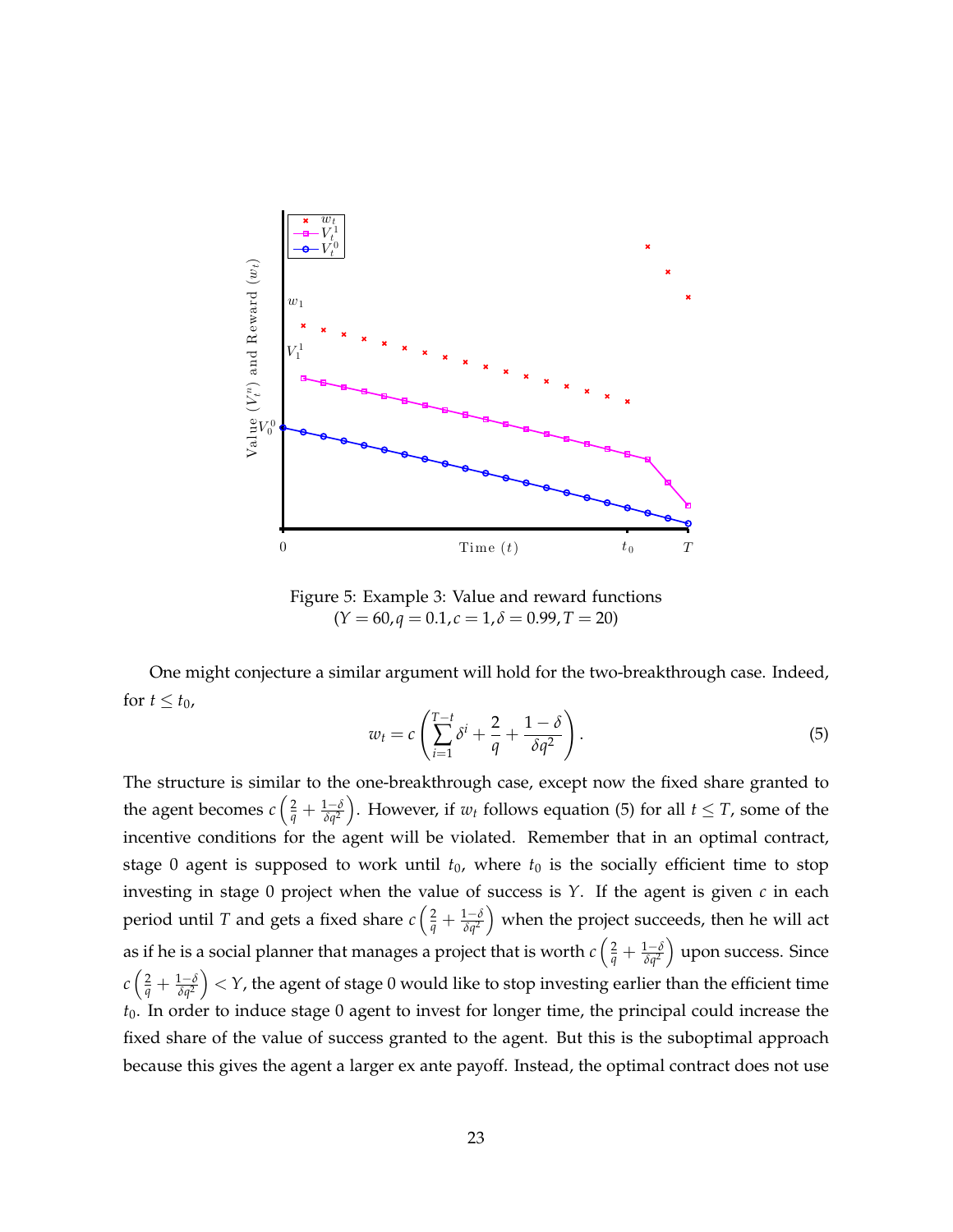a fixed share of stock. For  $t \le t_0$ , the share given to the agent is  $c\left(\frac{2}{q} + \frac{1-\delta}{\delta q^2}\right)$ ; in one or more periods from  $t_0 + 1$  to  $T$ , the reward function  $w_t$  jumps up, corresponding to a larger share of stock given to the agent. This provides stage 0 agent more incentive to work for  $t \leq t_0$  without giving him a larger ex ante payoff.

The result is consistent with the wide use of time-vested restricted stock units (RSU). Usually time-vested RSU is understood as a tool to provide incentives for employees to stay on the job. Indeed, this is its main role for workers at middle to low levels in large companies, where individuals' effort have little impact on the overall profitability, and moral hazard may not be the main concern. On the other hand, this model stresses that in contexts such as incentivizing founders of startups, time-vested stocks as part of the compensation scheme not only help retain founders on the project, but also give them more incentives to exert effort before the stocks vest. This extra bit of incentive is especially important if the progress has been slow. The founder will want to work to make more progress on the project so that his vested stocks will be more likely to be valuable.

### **5 Application: Acquisition Offers**

I extend the model to study the problem of financing of an innovative startup company whereas buyers randomly arrive and make offers to acquire the company. The founder (the agent) of a startup company aims to develop a new product, and the venture capitalist (VC, the principal) finances the founder the cost of R  $\&$  D. Startup companies attract acquisition offers from time to time, and whether to "get bought" or "get big" is a critical decision to make. Typically, the founder is better informed about the innovation progress, and thus possesses private information of the company's value if kept independent. The VC would like the founder to use his private information appropriately to make better decisions responding to acquisition offers, but their interests in general do not align. For him to be willing to accept an offer, the founder has to be sufficiently compensated by the contract for losing the opportunity to manage the company and be rewarded for a possible success. However, the terms of contracts regarding acquisitions in turn affects the founder's incentive to work at the first place. In this section, I examine how the potential acquisition interacts with the moral hazard problem in innovation, and study how it affects the principal's financing decisions.

The problem of financing startups with randomly arrived buyers relates to the literature on takeovers. Grossman and Hart (1980) shows that takeovers can play a disciplinary role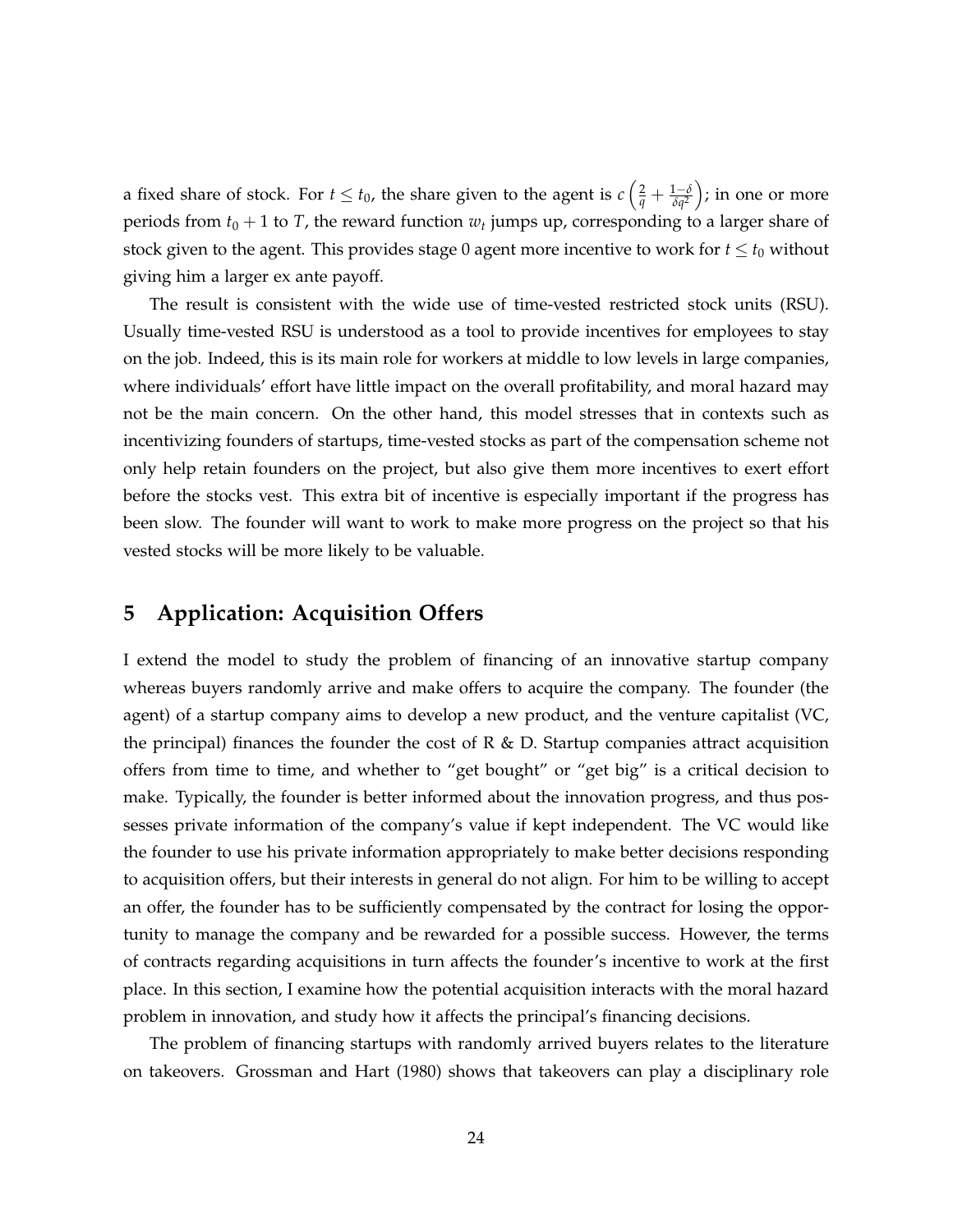for the management, because the company of a manager with poor performance may get taken over. The raider profits from the takeover and incumbent manager loses his job. On the contrary, Stein (1988) argues that if stockholders are imperfectly informed, the takeover threat will lead to managerial myopia; but this conclusion is reached with the assumption of no agency problem. This result is often used as a justification for entrenchment. In this section, I will show that the principal's lack of information on innovation progress and the entrenchment of the agent together lead to increase in the cost of incentivizing the agent. Consequently, total financing decreases due to potential acquisitions, which is less efficient.

Consider the same environment as described in section 2. It requires *two* breakthroughs for the product to be successfully developed, and there is a moral hazard problem that the founder may divert the investment for private consumption. Only final success is observable to the investor. In addition, assume that at the beginning of each period *t*, there is a probability *λ* that there is a buyer that arrives and makes an offer *p<sup>t</sup>* to acquire the startup. I assume that buyers are non-strategic and  $p_t = z + \mathbb{1}\{n_t = 2\}$ *Y*, where *z* is a random variable that follows some distribution  $G(\cdot)$  with density  $g(\cdot)$  and support  $[0,\infty)$ .<sup>13</sup> The part *z* in the offer reflects the part of the buyer's valuation for the startup that does not rely on the success of the project. For example, it could be for the expertise of the research team that the startup has built, or for some existing patent or product that is valuable to the buyer. It could even be for the benefit of eliminating a potential competitor. In addition, if the project has been successful, the acquisition offer will take into account the value of the future cash flows *Y*. The arrivals and values of acquisition offers are independent across periods. Upon receiving the acquisition offer, the agent (the founder of the startup) chooses whether or not to sell the company. The agent may receive payment from the principal upon selling the company, and again the payment has to be non-negative. Afterward, the agent receives 0 continuation value.

I take as exogenous that the agent has the control right. This is typically the case for startup companies in technology industry nowadays, especially for firms at a younger age. In corporations, various forms of anti-takeover defense are used widely such that it is often very difficult for outsiders to acquire a company without the consent of the incumbent management. While it is interesting to study the optimal allocation of control right, this is a complex problem affected by many factors, many of which are not the focus of this paper. Given founder control and takeover defense are the prevailing practices, my goal is to highlight the impact of the unobserved progress of innovation on the principal-agent problem when there

<sup>&</sup>lt;sup>13</sup>The results are not driven by the offers being non-strategic. In subsection 6.3, I will discuss the implication of strategic offers.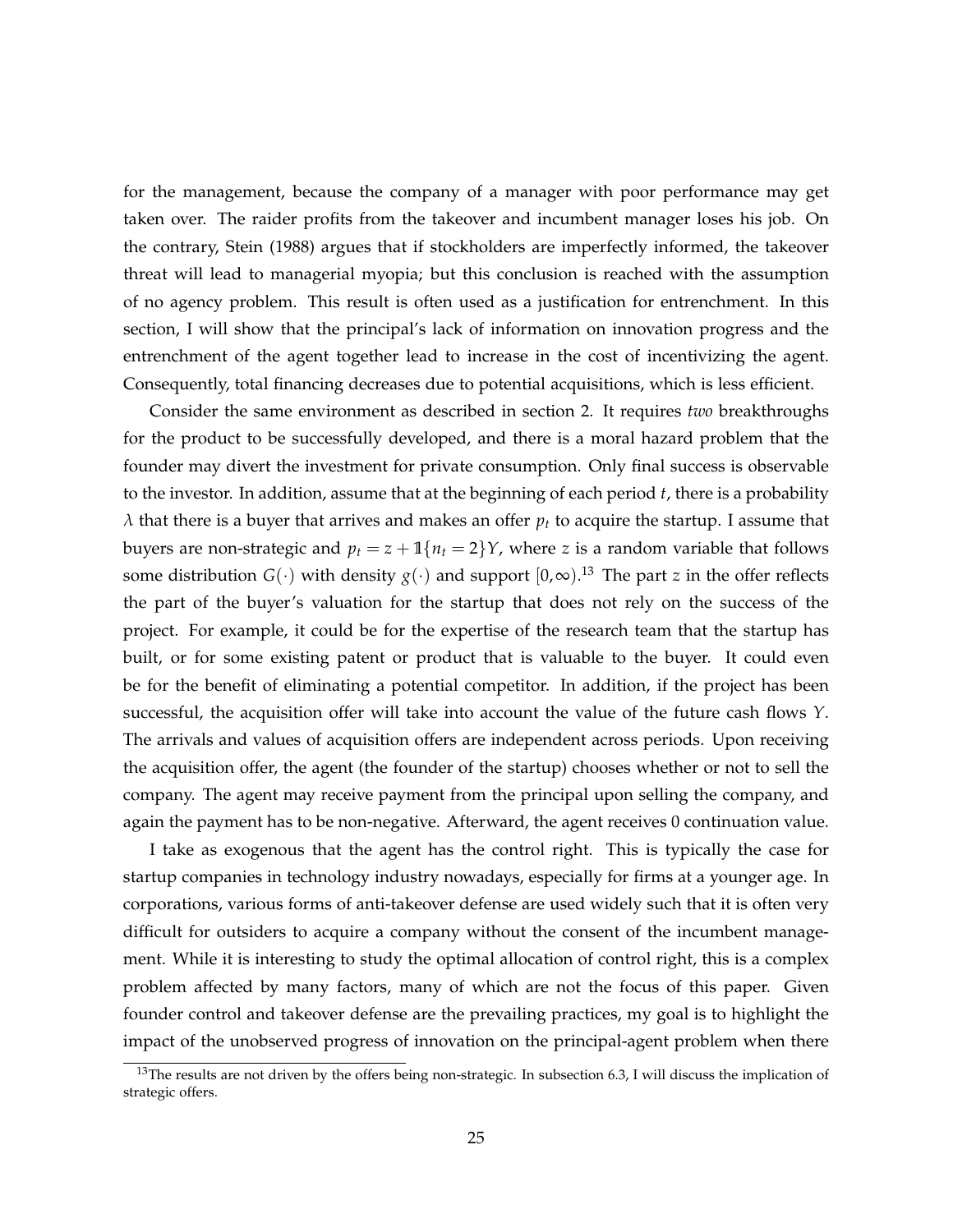are potential buyers interested in take over the company.

With potential buyers, in addition to the final success, the principal now can also observe offers made by arrived buyers and whether the agent accepts an offer or not. I assume that besides the date of success, the principal and the agent can contract the date and the price of the sale of the company, but (dates and prices of) the rejected offers are not contractible. There are two reasons for this assumption. First, communication of offers is often informal and thus difficult to verify and contract on. Indeed, it is uncommon that terms in a contract are contingent on an offer of some price being rejected at some date. In contrast, payments made contingent on an accepted offer are very common, and can be easily implemented by equity and severance packages. Second, if the contractual terms are contingent on some offer being rejected, then potentially the agent may have an incentive to present a fake offer and reject it in order to get more favorable treatment. Here, another set of incentive constraints would be needed, complicating the model without providing much more insight. So instead, it seems reasonable to assume that besides the success of R  $\&$  D project, only the sale of the company (including the date and price) is contractible.

In the environment with buyers, it is still the case that in an optimal contract, the principal will finance the agent for the project until some termination time, and there is no benefit of delaying investment. Also similar to lemma 1, in an optimal contract, payments only need to be made either at the time of success as a reward or at the time of sale as a severance pay. Moreover, whenever the project has succeeded, or has been terminated, there is no future financing of the project and the continuation value for the agent is zero. Then no payment is needed to induce the agent to sell the company, and I assume that he makes optimal decisions for the principal.<sup>14</sup> Note the selling problem after success or termination is stationary, and will not interfere with the agent's incentives.

In summary, we can focus on contracts given by  $(T^B, \mathbf{w}^B, \mathbf{s}(p), \overline{p}, p)$ , where  $T^B \in \mathbb{N}$  is the last period that the agent is financed,  $\mathbf{w}^B = \{w^B_t\}$  is the reward to the agent when success occurs at time *t*,  $\mathbf{s}(p) = \{s_t(p)\}_{t \leq T}$  specifies a severance pay to the agent conditional on the company being sold in period *t* for price *p* when success has not happened,  $\bar{p}$  is the cutoff price above which the company is sold when the project has succeeded, and *p* is the cutoff price when the project has terminated without success.

Given a contract, with some abuse of notations, I again use  $V_t^n$ ,  $U_t^n$  and  $\Pi_t^n$  to denote the agent's value, the principal's value and the total surplus between them at stage *n* in period *t*.

 $14$ Equivalently, I can assume that after success or termination, the agent leaves the company, and the principal makes selling decisions by herself.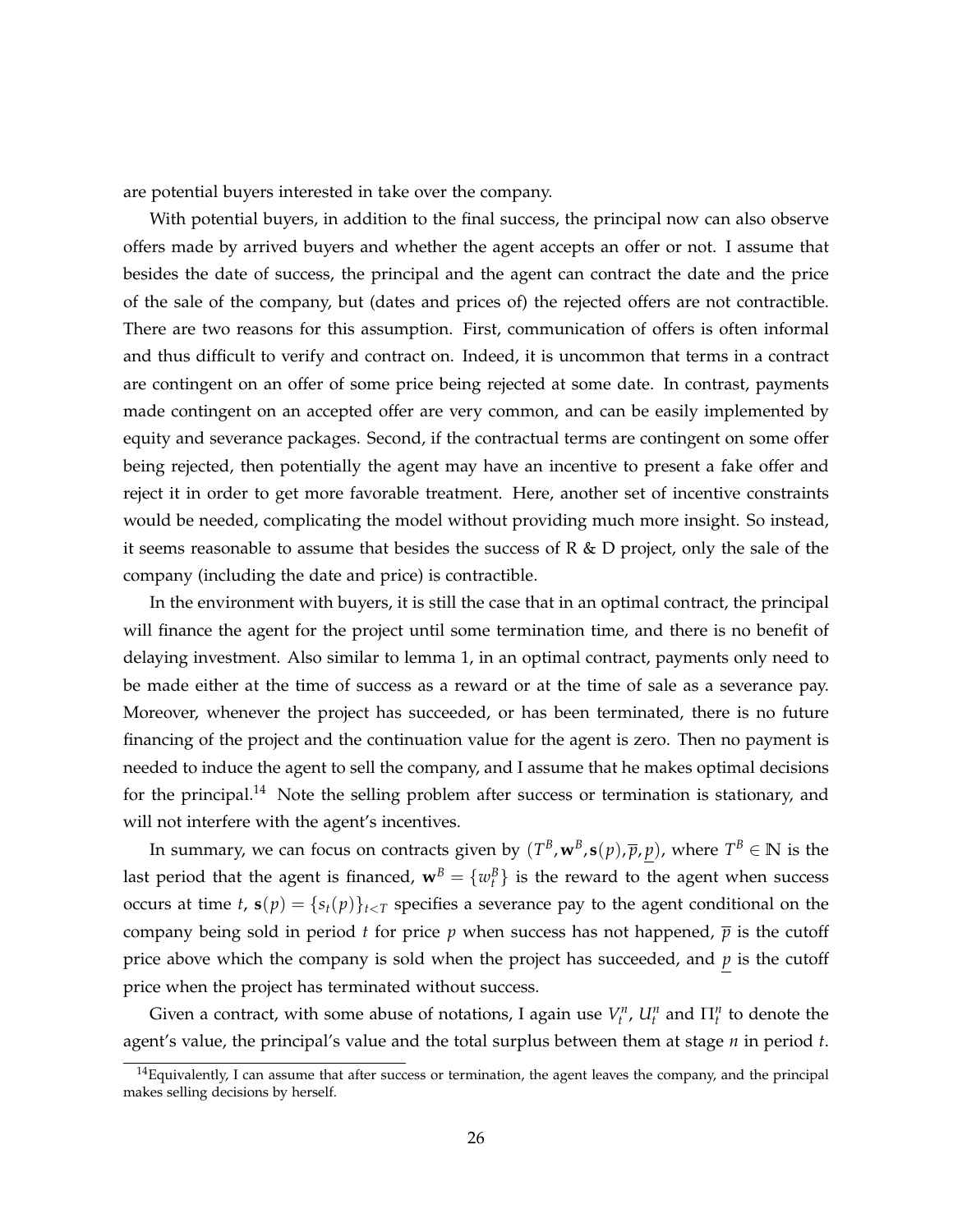Then the agent at stage *n* is willing to sell the company in period *t* at price *p* if and only if

$$
s_t(p) \geq \delta V_{t+1}^n, n = 0, 1.
$$

In other words, if the principal would like the stage *n* company to be sold in period *t*, then she has pay stage *n* agent a severance pay at least equal to his continuation value. Also, it is obvious that  $V_t^1 \geq V_t^0$  for all *t*. So if stage 1 agent is induced to sell the company at some price  $p$ , stage 0 agent is also willing to accept the offer. By choosing  $s_t(p)$ , the principal is choosing at price *p*, whether the company will be sold at neither stage, or only at stage 0, or at both stage 0 and stage 1.

**Lemma 2** If an optimal contract exists, then there is an optimal contract where for all  $t < T$ ,  $s_t(p)$ *satisfies*

$$
s_t(p) = \begin{cases} 0 & p < p_t^0 \\ \delta V_t^0 & p \in [p_t^0, p_t^1) \\ \delta V_t^1 & p \in [p_t^1, \infty) \end{cases} \tag{6}
$$

*for some*  $p_t^0, p_t^1 > 0$  *such that*  $p_t^1 > p_t^0$ .

Lemma 2 states that we can focus on contracts where the principal does not pay more than stage *n* agent's continuation value to induce the company at that stage to be sold. Moreover, if it is optimal to have the company of stage  $n$  sold at price  $p$ , then it is also optimal to do so for any  $p' > p$ . Choosing  $\mathbf{s}(p) = \{s_t(p)\}_{t \le T}$  is equivalent to choosing a sequence of cutoff pairs  $(\mathbf{p}^0, \mathbf{p}^1) = \{ (p_t^0, p_t^1) \}_{t \le T}$  such that the company of stage  $n = 0, 1$  will be sold in period  $t < T$  if and only if the offer  $p$  is no less than  $p_t^n$ . Define

$$
\mu_t^n = 1 - G(p_t^n), \ \ n = 0, 1, \ \ t < T.
$$

So  $\mu_t^n$  is the probability that the company at stage *n* in period *t* will be sold. Choosing  $(\mathbf{p}^0, \mathbf{p}^1)$ is equivalent to choosing  $(\mu_t^0, \mu_t^1) = \{(\mu_t^0, \mu_t^1)\}_{t < T}$ , and later on I use them interchangeably when referring to a contract.

It is a standard search problem to characterize the optimal  $\bar{p}$  and  $p$ .

**Lemma 3** Let  $\overline{\Pi}$  be the value of the principal when success has happened and  $\Pi$  be her value when the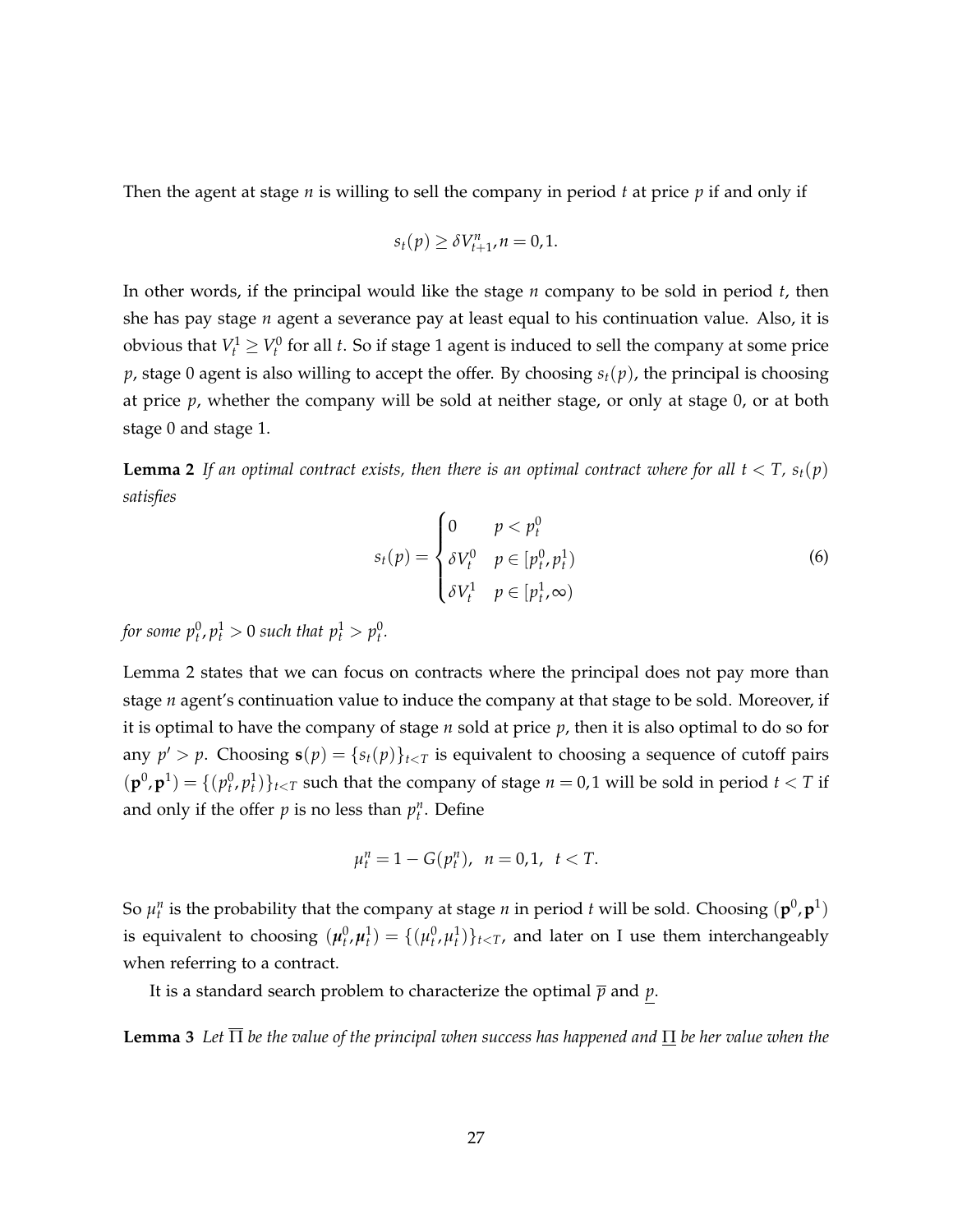*project has terminated without success.* Π *is the unique solution to*

$$
(1 - \delta)\underline{\Pi} = \lambda \int_{z \ge \delta \underline{\Pi}} (z - \delta \underline{\Pi}) g(z) dz,
$$

*and*  $\overline{\Pi} = \underline{\Pi} + Y$ . The optimal  $\overline{p}$  and  $p$  are  $\overline{p} = \delta \overline{\Pi}$  and  $p = \delta \underline{\Pi}$ .

A contract  $(T^B, w^B, p^0, p^1, \overline{p}, \underline{p})$  will determine the value functions of the agent  $V_t^n$  and total surplus functions Π*<sup>n</sup> t* . The agent will be induced to work or shirk at each stage in each period. Similar to the no buyer case, it can be shown that in optimal contract stage 1 agent is always induced to work for  $t \leq T^B$ , and there exists some  $t^B_0 < T^B$  such that stage 0 agent is induced to work if and only if  $t \leq t_0^B$ . The problem can now be written as

$$
\max_{T^{B}, t_{0}^{B}, \mathbf{w}, \mathbf{p}^{0}, \mathbf{p}^{1}} \Pi_{0}^{0} - V_{0}^{0}
$$
\ns.t.  $V_{t}^{0} \ge c + \delta V_{t+1}^{0}, \forall t \le t_{0}^{B},$   
\n $V_{t}^{0} = c + \delta V_{t+1}^{0}, \forall t \in (t_{0}^{B}, T^{B});$  (IC: Stage 0)  
\n $V_{t}^{0} \ge c + \delta V_{t+1}^{0}, \forall t \le T_{0}^{B},$  (IC: Stage 1)  
\n $w_{t} \ge 0, \forall t \le T_{0}^{B}.$  (LL)

The following proposition establishes the existence of the optimal contract.

**Proposition 7** *There exists a solution to problem* (P')*. The solution characterizes the optimal contract if the maximized value is positive; otherwise no investment is optimal for the principal.*

From now on I assume that the value to problem (P') is positive.

In the rest of the section, I will characterize the properties of the optimal contracts. Again, the key tension in the model is the endogenous information asymmetry of the progress of innovation. As in the setting without buyers, one main problem regarding this asymmetric information is how to use rewards for success and threat of termination to simultaneously provide agents at different levels of progress with proper incentives to work or shirk. In addition to that, with potential acquisitions offers, the other important concern is what selling decisions to induce from agents with different levels of progress. The two problems interact closely with each other. On the one hand, the selling decisions in period *t* will affect the agent's incentives to work in previous periods and the cost of providing incentives; on the other hand, the moral hazard problem of the innovation project will affect the optimal prices to sell a company.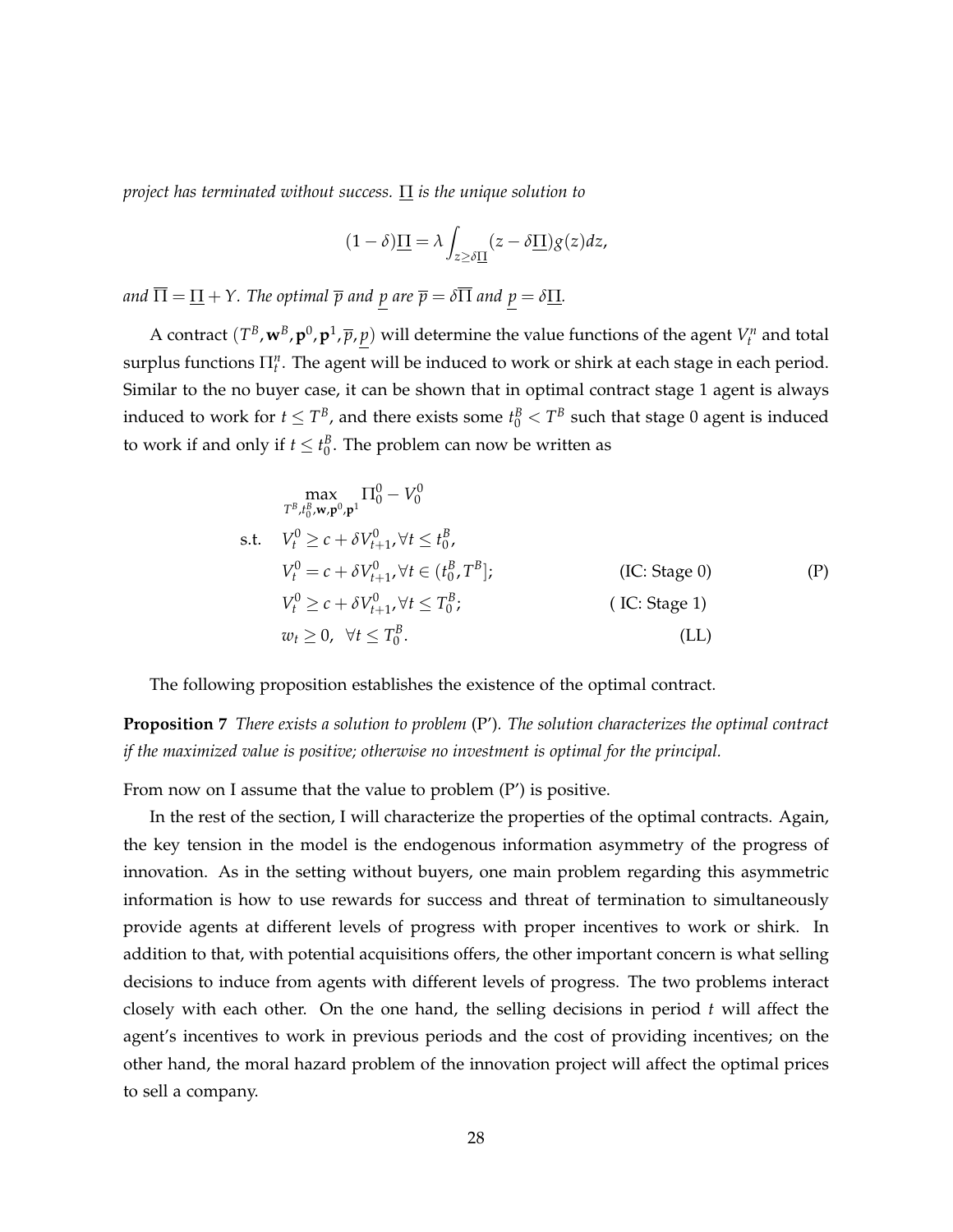#### **5.1 Incentive Cost Minimization Given**  $(T^B, t^B_0)$ 0 ,**p** 0 ,**p** 1 )**: Acquisition Rent**

In this subsection, I take as given the termination time  $T^B$ , the stopping time of working for stage 0 agent  $t_0^B$  and the cutoff selling prices  $(\bf{p}_t^0,\bf{p}_t^1)$  (or selling probabilities  $(\pmb{\mu}_t^0,\pmb{\mu}_t^1))$  . Then the total surplus between the principal and the agent is fixed, and I study how to minimize the cost of providing incentives to the agent. I will characterize the agent's value functions  $V_t^n$ and the reward function  $w_t^n$  in terms of  $(T^B, t_0^B, \mathbf{p}_t^0, \mathbf{p}_t^1)$  (or  $(T^B, t_0^B, \mu_t^0, \mu_t^1)$ ).

As in section 3, there are a set of recursive equations that  $V_t^1$  and  $V_t^1$  satisfy, but this time the possibility of acquisitions needs to be taken into account. For  $t \leq t_0^B$ , stage 0 agent is supposed to work, and

$$
V_t^0 = \delta(q + (1 - q)\lambda \mu_t^1) V_{t+1}^1 + \delta(1 - q)(1 - \lambda \mu_t^1) V_{t+1}^0.
$$

So if the stage 0 agent works, then there are two cases that he will have stage 1 agent's continuation value  $\delta V_{t+1}$ . It is either when he makes the first breakthrough with probability *q*, or when he accepts a acquisition offer greater than  $p_t^1$  and receives a severance pay  $\delta V_{t+1}^1$ . Otherwise, his value in the next period is  $V_{t+1}^0$ . To prevent him from shirking, the agent's IC condition is for all  $t \leq t_0^B$ ,

$$
V_t^0 = \delta(q + (1 - q)\lambda\mu_t^1)V_{t+1}^1 + \delta(1 - q)(1 - \lambda\mu_t^1)V_{t+1}^0
$$
  
\n
$$
\geq c + \delta\lambda\mu_t^1V_{t+1}^1 + \delta(1 - \lambda\mu_t^1)V_{t+1}^0
$$
\n(7)

When  $t > t_0^B$ , the agent is supposed to shirk, so

$$
V_t^0 = c + \delta \lambda \mu_t^1 V_{t+1}^1 + \delta (1 - \lambda \mu_t^1) V_{t+1}^0, \tag{8}
$$

and in particular  $V_{T^B}^0 = c$ .

Again the agent has the option to always shirk, and that provides a lower bound for the agent's ex ante payoff  $V_0^0$ . But unlike the case without buyers, by always shirking, the agent is getting more than the discounted value of total funds for investment. This is because when a acquisition offer  $p \geq p_t^1$  arrives, by selling the company the agent can receive the stage 1 agent's continuation payoff  $\delta V_t^1$ , which is larger than his own continuation payoff. The next proposition solves for the minimum agent's ex ante payoff  $V_0^0$ , and the associated  $V_t^n$  and  $w_t$ for  $t = 1, ..., T^B, n = 0, 1$ .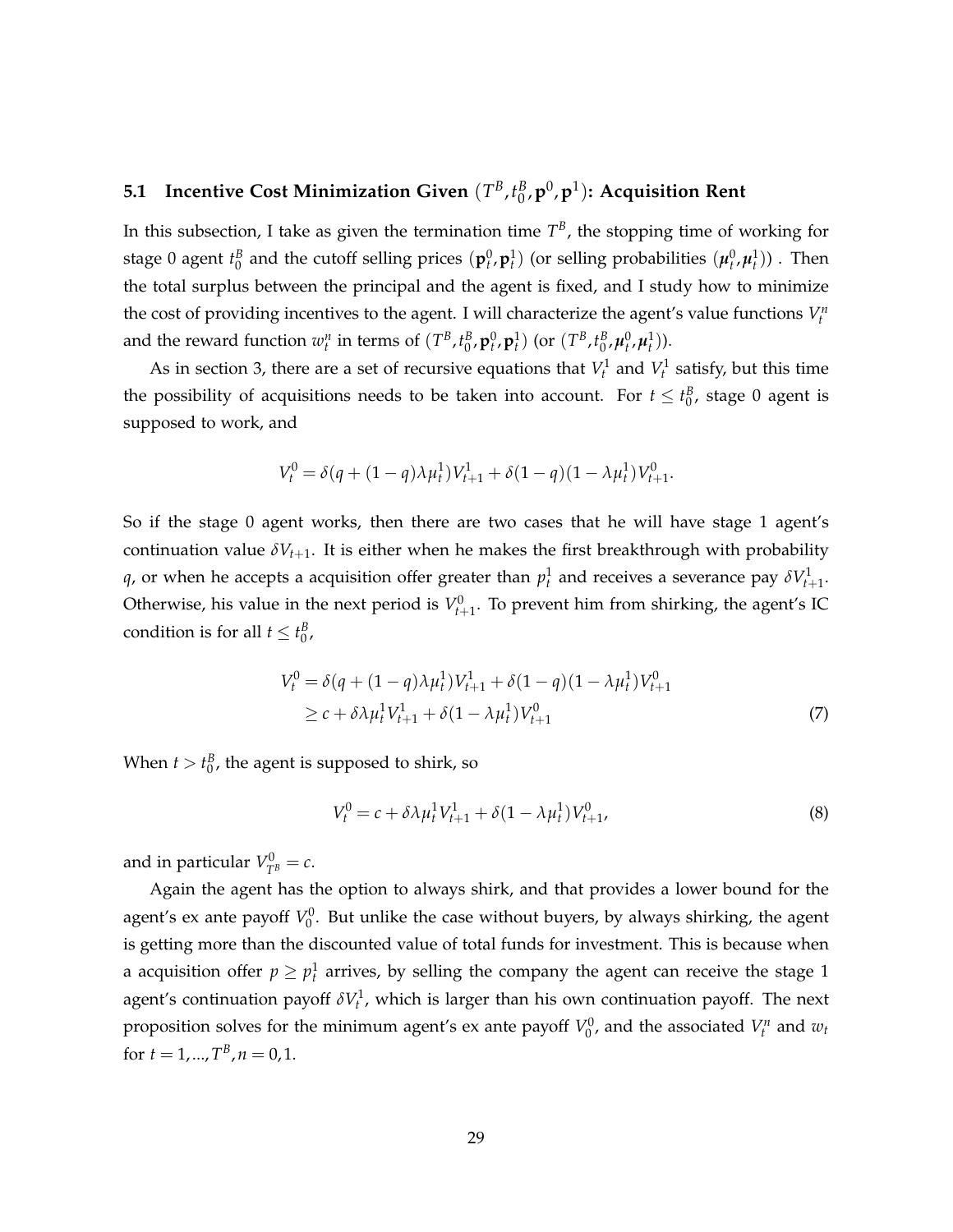**Proposition 8** In an optimal contract with  $(T^B,t^B_0,\mathbf{p}_t^0,\mathbf{p}_t^1)$  (or  $(T^B,t^B_0,\mu_t^0,\mu_t^1)$ ), the agent's ex ante *payoff is*

$$
V_0^0 = c \sum_{i=0}^{T^B} \delta^i + c \sum_{i=0}^{t_0^B} \delta^i \frac{\lambda \mu_i^1}{q(1 - \lambda \mu_i^1)}.
$$

*Stage 0 agent's IC conditions are binding for*  $t \leq t_0^B$  *and stage 1 agent's IC conditions are binding for*  $t > t_0^B + 1$ . The agent's value functions  $V_t^n$  are

$$
V_t^0 = c \sum_{i=0}^{T^B-t} \delta^i + c \sum_{i=t}^{t_0^B} \delta^{i-t} \frac{\lambda \mu_i^1}{q(1 - \lambda \mu_i^1)}, \quad \forall t = 0, ..., t_0^B;
$$
  

$$
V_t^0 = c \sum_{i=0}^{T^B-t} \delta^i, \quad \forall t = t_0^B + 1, ..., T^B.
$$
  

$$
V_t^1 = V_t^0 + \frac{c}{\delta q(1 - \lambda \mu_{t-1}^1)}, \quad \forall t = 1, ..., t_0^B + 1;
$$
  

$$
V_t^1 = V_t^0 = c \sum_{i=0}^{T^B-t} \delta^i, \quad \forall t = t_0^B + 2, ..., T^B.
$$

*The reward function w<sup>t</sup> is*

$$
w_t = \delta V_{t+1}^1 + \frac{V_t^1 - \delta V_{t+1}^1}{q}, \ \ \forall t = 1, ..., T^B.
$$

Proposition 8 shows that as in the case without buyers, the cost-minimizing way to provide incentives is to make stage 0 agent always indifferent between working and shirking when he is supposed to work. The agent's ex ante payoff is equal to the payoff he can get by always shirking.

However, unlike in the previous section, now incentive cost minimization also requires stage 1 agent's IC to be binding for  $t > t_0^B + 1$ . Recall that in the environment without buyers, there are multiple  ${V_t^1}$  for  $t > t_0^B + 1$  that are consistent with optimal contracts. The reason there is that for  $t > t_0^B$ , stage 0 agent is supposed to shirk, and he will not reach stage 1. Therefore the agent's ex ante payoff, which is the payoff from always shirking, will not be affected by  $V_t^1$  for  $t > t_0^B + 1$ . So  $V_t^1$  can be chosen arbitrarily for  $t > t_0^B + 1$  as long as the relevant IC conditions are satisfied, and  $V_t^1$  is not necessarily minimized for  $t > t_0^B + 1$ . With arrivals of acquisitions offers and possibility of sale, this is no longer the case. Even when stage 0 agent is shirking in period *t*, he may still receive stage 1 agent's continuation payoff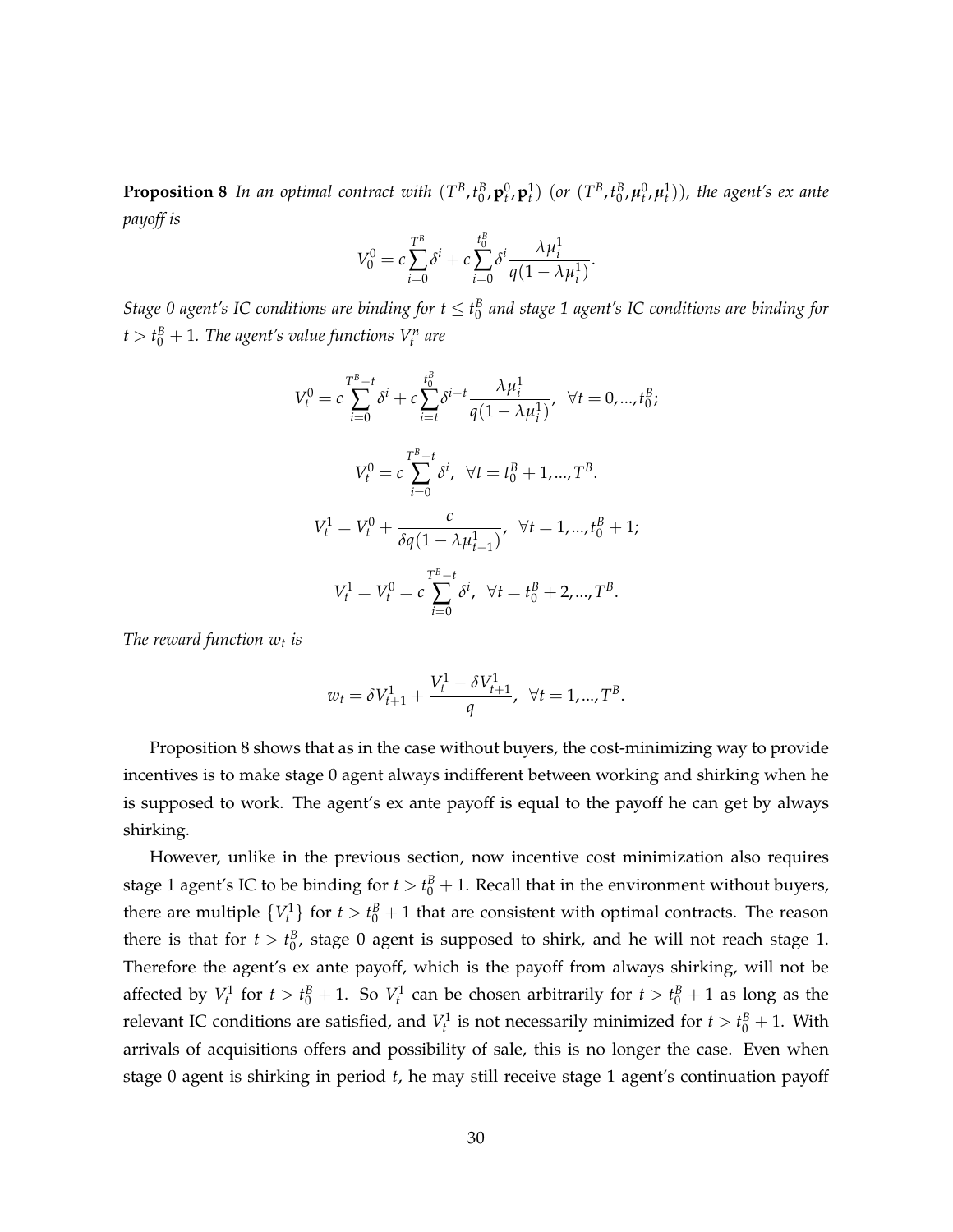$\delta V^1_{t+1}$ , because there may be a acquisition offer high enough such that the principal wants induce stage 1 agent to accept the offer. Therefore, to minimize the agent's ex ante payoff, the contract must also make  $V_t^1$  as small as possible in each period, and the function  $V_t^1$  is uniquely determined for all  $t = 1, ..., T^B$ .

From Proposition 8, we can see that  $\mu_t^0$  does not enter the agent's value functions. That is to say, inducing only stage 0 agent to sell does not incur extra incentive cost. This is because the principal only needs to pay  $\delta V_t^0$  to stage 0 agent for him to accept an offer, which is the same as what he will get by not selling. In contrast, one key result is that the agent's ex ante payoff is strictly increasing in the probabilities that the stage 1 firm is sold  $\mu_t^1$  for  $t \leq t_0^B$ :

$$
V_0^0 = c \sum_{i=0}^{T^B} \delta^i + c \sum_{i=0}^{t_0^B} \delta^i \frac{\lambda \mu_i^1}{q(1 - \lambda \mu_i^1)}.
$$

The first part in the agent's ex ante payoff is the discounted value of total investments to divert; the second part is the agent's *acquisition rent*. If the principal wants to use lower cutoff  $p_t^1$  and have lower offers accepted for stage 1 company in period *t*, then not only stage 1 agent, but also stage 0 agent will more likely receive the severance pay  $\delta V^1_{t+1}$ . In periods prior to *t*, the agent of stage 0 understands that even he shirks, there is a larger chance that the company will be sold as if the stage is 1. Therefore he has more incentive to shirk in previous periods and inducing him to work becomes more costly. Note the acquisition rent is only caused by potential buyers arriving before  $t_0^B + 1$ , because after that stage 0 and stage 1 agents have the same values and stage 0 agent will not get compensated by more than his continuation value for selling the company.

I have shown that potential acquisitions increase the incentive cost gives the agent a acquisition rent. In the next two subsections, I will show how the acquisition rent affects the selling prices of the company and the principal's financing problem.

### **5.2 Optimality on** (**p** 0 ,**p** 1 )**: Moral Hazard Premiums**

Suppose  $(T^B, t^B_0, w, p^0, p^1)$  is an optimal contract. In this subsection, I characterize optimality conditions regarding  $(\mathbf{p}^0, \mathbf{p}^1)$ . Choosing what offers to accept will affect the principal's payoff  $U = \Pi - V$  through both the total surplus available from the project  $\Pi = \Pi_0^0$  and the agent's ex ante payoff  $V = V_0^0$ . Subsection 5.1 shows the impact of  $(\mathbf{p}^0, \mathbf{p}^1)$  on  $V_0^0$ . Next I study its impact on the total surplus.

First note that if the project is successful, the total surplus is  $\overline{\Pi}$ , and if the project is termi-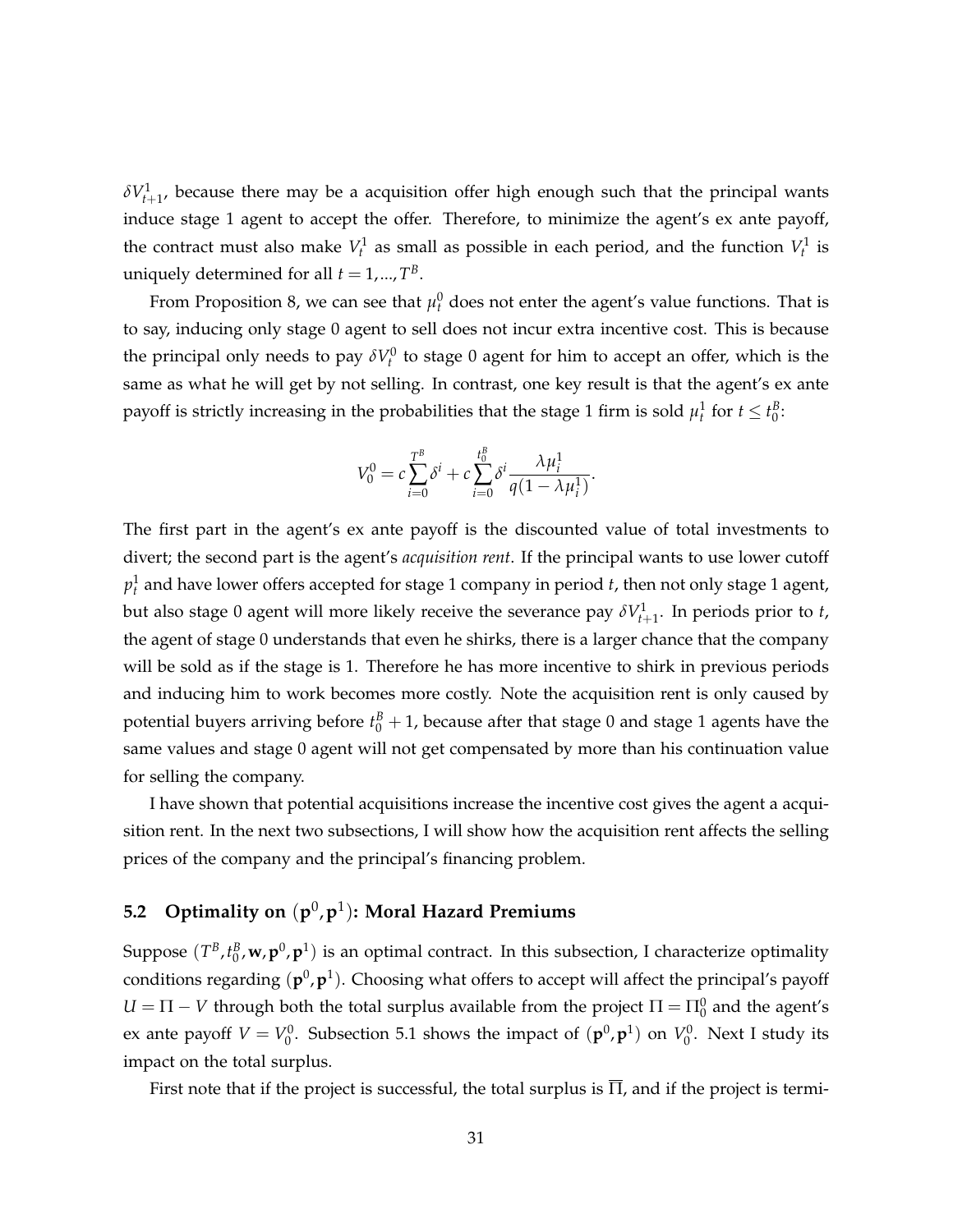nated without success, the total surplus is  $\Pi$  which comes solely from sale of the company, where  $\overline{\Pi}$  and  $\underline{\Pi}$  are defined as in lemma 3. If the project is at stage 1 in period  $t \leq T^B$ , then the total surplus  $\Pi_t^1$  follows

$$
\Pi_t^1 = q\overline{\Pi} + (1-q)\left[\lambda \int_{p_t^1}^{\infty} z g(z) dz + (1-\lambda(1-G(p_t^1))) \delta \Pi_{t+1}^1\right] - c.
$$
 (9)

With probability *q* the project becomes successful and the total surplus increases to  $\overline{\Pi}$ ; without success, if the buyer arrives and offers a price higher than the cutoff  $p_t^1$ , then the company will be sold; otherwise, the project moves to the next period staying at stage 1.

If the project is at stage 0, for  $t \le t_0^B$ ,

$$
\Pi_t^0 = q \left[ \lambda \int_{p_t^1}^{\infty} z g(z) dz + (1 - \lambda (1 - G(p_t^1))) \delta \Pi_{t+1}^1 \right] + (1 - q) \left[ \lambda \int_{p_t^0}^{\infty} z g(z) dz + (1 - \lambda (1 - G(p_t^0))) \delta \Pi_{t+1}^0 \right] - c;
$$
\n(10)

for  $t = t_0^B$ , ...,  $T^B$ ,

$$
\Pi_t^0 = \lambda \int_{p_t^0}^{\infty} z g(z) dz + (1 - \lambda (1 - G(p_t^0))) \delta \Pi_{t+1}^0.
$$
 (11)

Let **P** be the probability measure induced over the set of all outcomes. Define

$$
\rho_t^n = \mathbb{P}(n_t = n \cap \text{no sale}), \ \ n = 0, 1, 2;
$$

So  $\rho_t^n$  is the probability that the project is at stage *n* and the company has not been sold.

**Proposition 9** In an optimal contract, the cutoff prices  $p_t^0, p_t^1$  satisfy

$$
p_t^0 = \delta \Pi_{t+1}^0, \ \ \forall t \leq T^B;
$$

$$
p_t^1 = \begin{cases} \delta \Pi_{t+1}^1 + \frac{c}{(\rho_t^0 q + \rho_t^1 (1-q))q[1-\lambda(1-G(p_t^1))]^2}, & t \leq t_0^B \\ \delta \Pi_{t+1}^1, & t_0^B < t \leq T^B \end{cases}.
$$

As discussed in section 5.1, for  $t \leq T^B$ , inducing stage 0 agent to sell does not affect the agent's payoff, because the severance pay needed is exactly equal to his continuation value  $\delta V_t^0$ . Therefore, the optimal cutoffs should equal to the total surplus after rejecting the offer. In other words, in these cases the principal should make a severance pay to induce the agent to accept the offer if and only if the price is higher than the total surplus that can be generated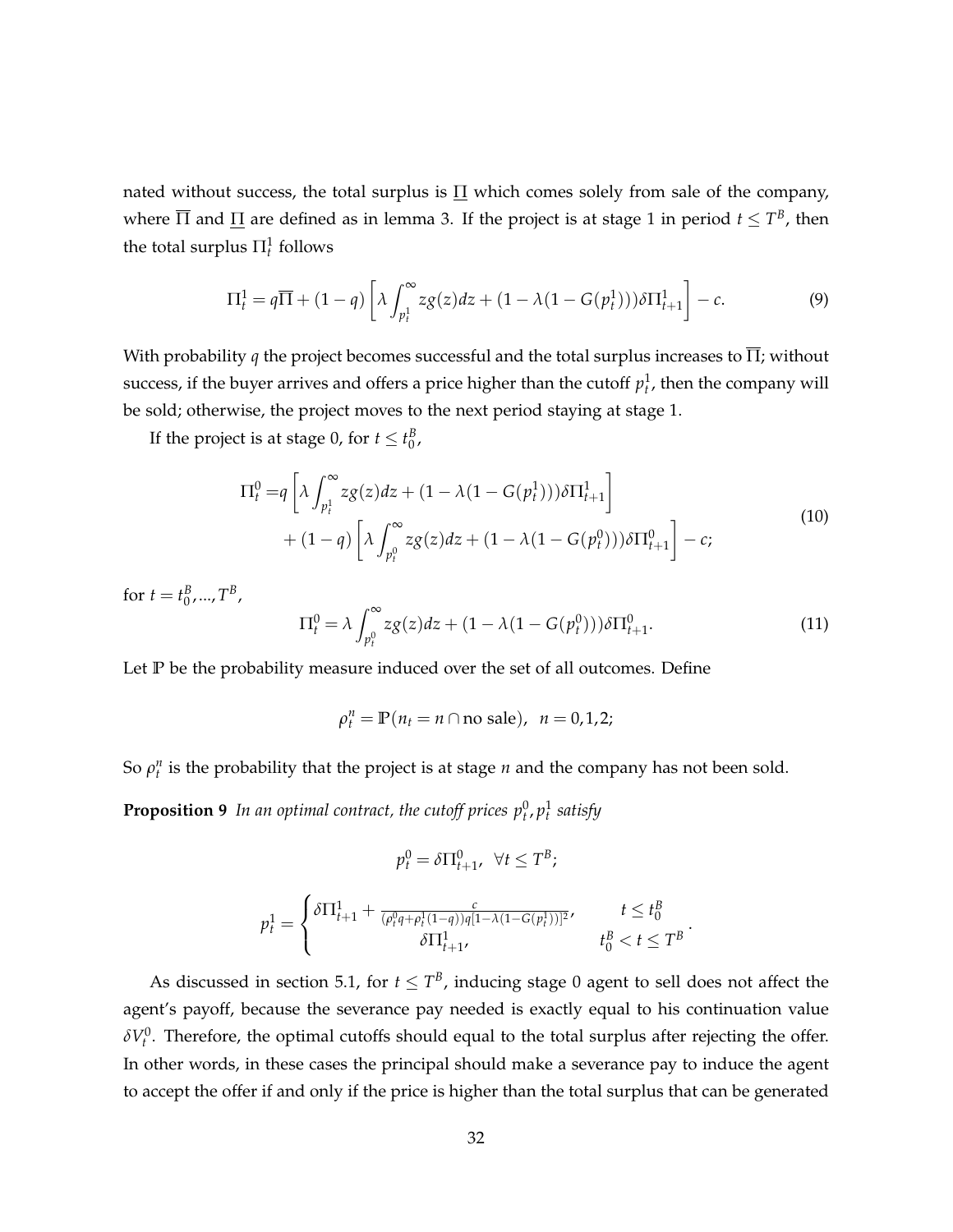from the project after rejecting the offer. Given the investment choices, the selling decisions of the stage 0 project are made as if there is no agency problem. The same is true for selling stage 1 project in periods  $t > t_0^B$  because  $V_{t+1}^1 = V_{t+1}^0$  for  $t > t_0^B$ .

However, if the principal wants to induce agents at stage 1 to accept an offer in period  $t \leq t_0^B$ , she has to pay  $\delta V^1_{t+1}$ , which is larger than stage 0 agent's continuation value. The agent therefore receives extra rent because of the potential acquisition, and inducing incentives in earlier periods becomes more costly. As a result, the principal would like the stage 1 project to be sold less often to reduce the agent's acquisition rent. She may not want to induce the agent to accept an offer even if the offer is higher than the surplus from continuing the project. More specifically, at stage 1, an offer  $p$  will be accepted in period  $t \leq t_0^B$  if and only if

$$
p - \delta \Pi_{t+1}^1 \ge \frac{c}{(\rho_t^0 q + \rho_t^1 (1-q))q[1 - \lambda (1 - G(p_t^1))]^2} = MHP.
$$

I call the right hand side of the above inequality the *moral hazard premium* (*MHP*). This is extra amount of money the buyer needs to pay in order for the offer to be accepted by a stage 1 agent in addition to the continuation value of keeping the firm. *MPH* is decreasing in  $\rho_t^0q + \rho_t^1(1-q))$ , which is the probability that the project is unsold and is at stage 1 after the investment in period *t*. In general, this probability is first increasing and then decreasing, and thus *MPH* is first decreasing then increasing. The cutoffs  $p_t^1$  is non-monotone in *t*. Also, *MPH* is increasing in per period cost *c*. When the agent can divert more investment in a period, the agency problem is worse, and the moral hazard premium is higher.

In this model, there is one startup company with an innovation project. Imagine a world with many such innovating companies with heterogeneous values. Buyers that cannot observe the progress of innovations face a lemon problem: agents on projects with less progress are more likely to accept an offer. This is true even without the moral hazard problem because projects with less progress have lower value to continue. The result on moral hazard premium suggests that the agency problem in innovation aggravates the lemon problem. To reduce the acquisition rent received by agents, the projects with more progress are sold even less likely at even higher prices. Conditional on an offer being accepted, the probability that the project is with slow progress is larger than the case without the moral hazard problem.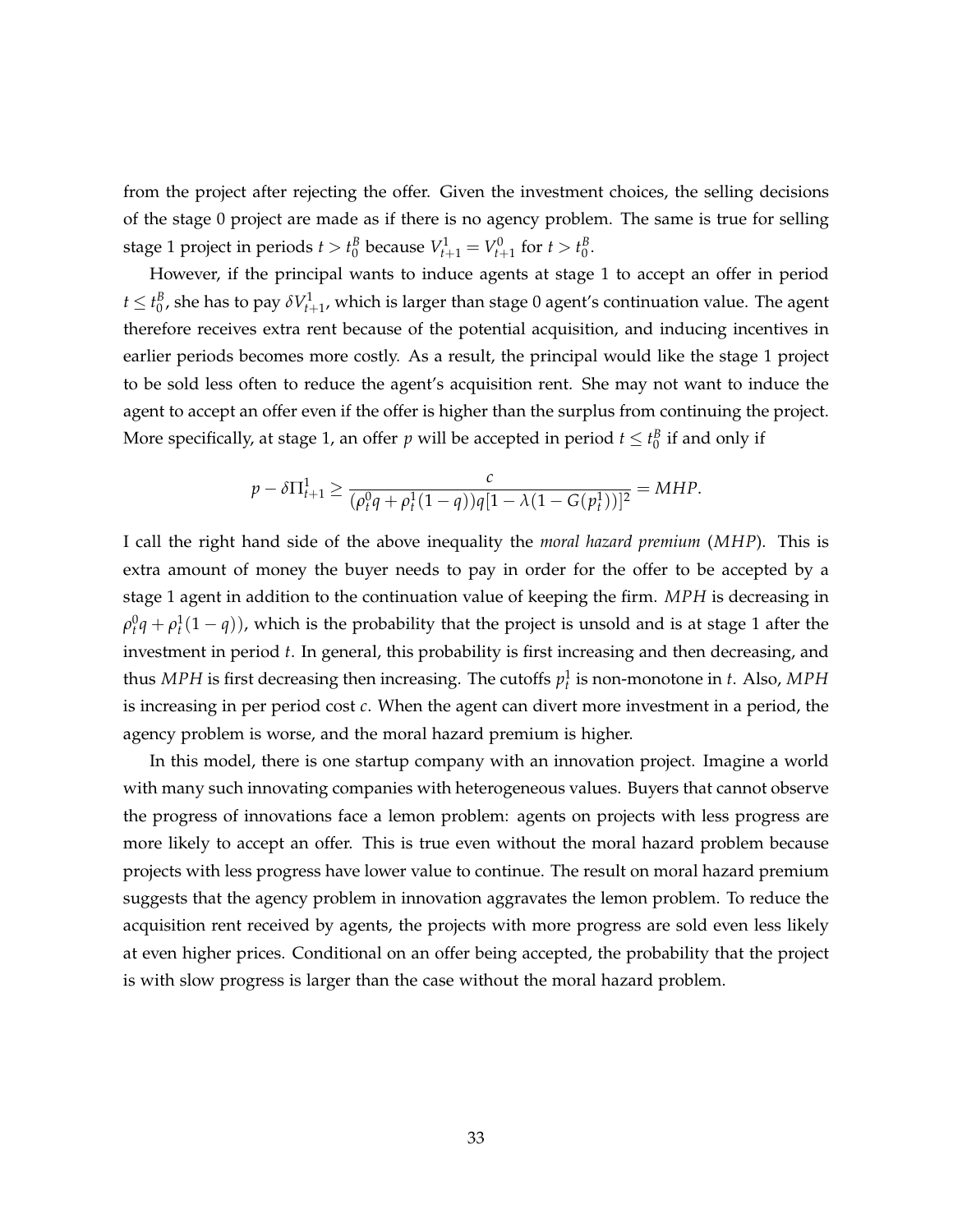#### **5.3** Investment Choices  $(T^B, t^B_0)$  $\binom{B}{0}$

In this subsection, I analyze the impact of acquisition rent on the total amount of investment the principal chooses to finance, and the total amount of investment made by stage 0 agent.

In the environment without buyers, recall that *T* is the last period in which the agent is financed by the principal and  $t_0$  is the last period that stage 0 agent is induced to work. Let  $T^B$  and  $t_0^B$  be the corresponding values in the case with buyers.

#### **Proposition 10**

$$
T^B \leq T.
$$

*Moreover, there exist parameter values such that the inequality is strict.*

Proposition 10 states that if the buyers arrive often enough and their valuations are high enough, then the investment on innovation with potential acquisition offers is less than the case without acquisitions offers in two aspects: First, the total investment that the principal commits to finance the agent is less; second, the agent with slow progress gives up on the project earlier.

Intuitively, the presence of potential buyers gives the agent additional acquisition rent and makes inducing honest investment more costly. To balance the increased incentive cost, in an optimal contract, the principal would like to commit to a smaller amount of total investment, and ask the agent with little progress to stop working earlier.

This result have empirical implications on the relationship between investment lengths and success probabilities of innovation projects. During economic bubbles such as the "dotcom" bubble at the end of 20th century, hot money flowed in and buyers' valuations over tech firms surged due to frenzy speculations. Acquisitions became much more probable. However, since the operation of startups are more or less opaque and it is hard for the initial investors and outside buyers to monitor the progress of the innovation, the possibility of acquisition offers created huge inventive problems for entrepreneurs. They had strong incentives to shirk because they knew that even little progress was made, it was likely that they would be bailed out by selling the companies to buyers making wild offers. In response to this increased incentive costs, the initial investors became more impatient. They invested in projects hoping for some quick outcome or sell-off, and were less willing to commit to longer investment periods. Partly because of this, although more projects were financed due to the capital inflow, the overall quality of startups in terms of probability of success and survival time became worse, which might have in turn contributed to the burst of the bubble.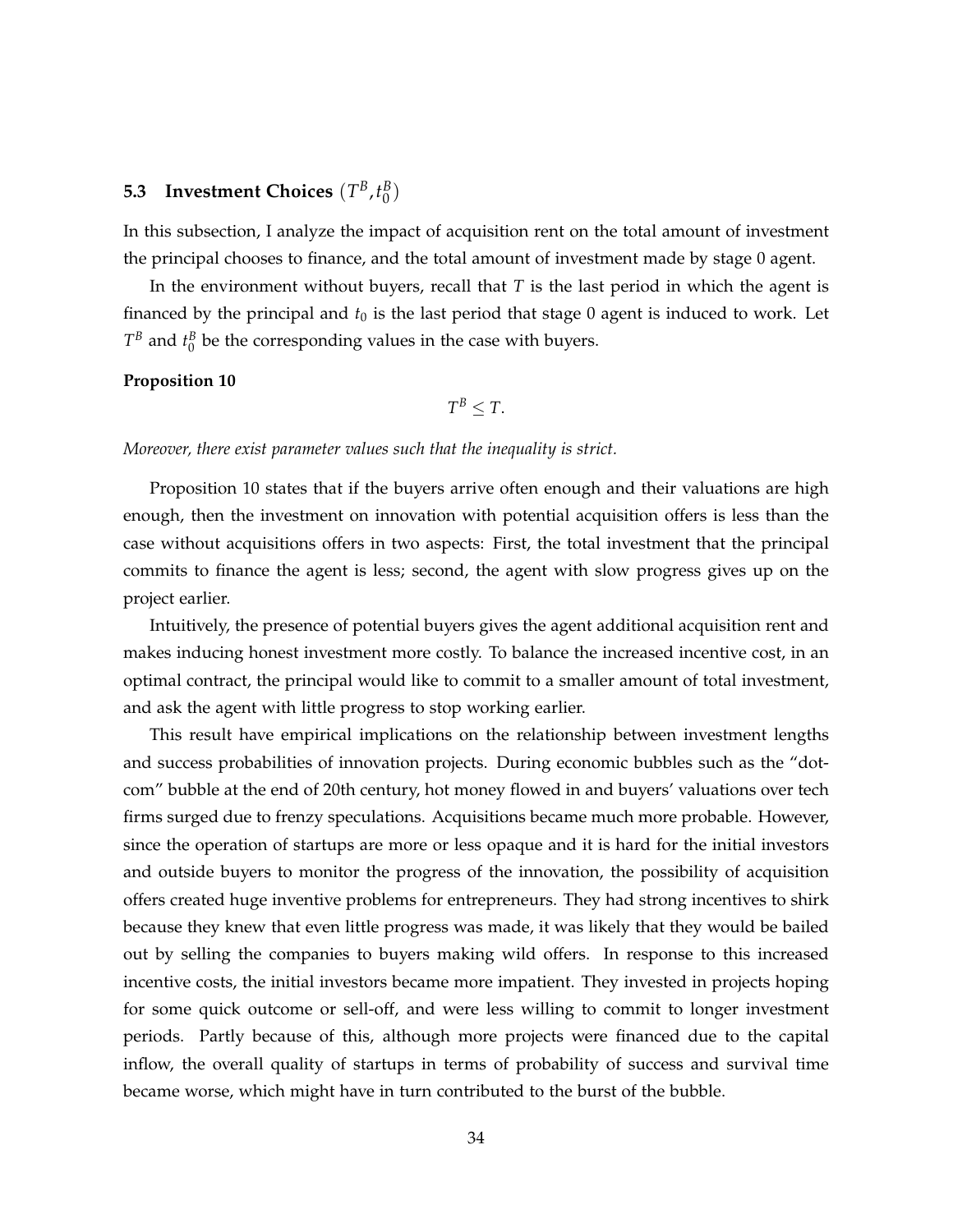Saffie and Ates (2013), using Chilean data of 1998, found that firms born during economic downturn tended to grow better than in other times. Their main theory is that due to credit shortage, financial institutions were more careful at screening and selecting projects, and therefore projects that actually got financed were intrinsically of better quality. My model suggests an alternative and complementary explanation to the phenomenon. During credit shortage, acquisitions were less a concern, and the agents' incentive problems were alleviated. Investors were willing to commit to longer investment and the probabilities of success were higher.

### **6 Discussions**

### **6.1** *N* ≥ 3 **Breakthroughs**

The paper has been focusing on the case where *N* = 2 breakthroughs are needed for innovation to occur. Suppose the same approach is applied for general  $N \geq 3$ . Fixing termination time of financing *T*, we can still solve for the actions  $\hat{\bf{a}}(T) = \{\hat{a}_t^n\}_{t=0,\dots,T}^{n=0,\dots,N-1}$  $\sum_{t=0,\dots,T}^{n=0,\dots,N-1}$  that maximize the total surplus Π. There exists a sequence of stopping time {*tn*} such that agent at each stage *n* will invest if and only if  $t \leq t_n$ . Agent with more progress will stop at a later time,  $t_n < t_{n'}$  for all  $n < n'$ . However, if we keep stage 0 agent's IC constraints always binding for  $t \le t_0$ , the agent's IC at other stage  $n \geq 2$  may not be satisfied for  $t \leq t_n$ . Therefore, we can still write down a set conditions analogous to proposition 1, 2 and 3, and these are sufficient conditions for optimality. However, they will not be necessary conditions.

The reason that IC's at stage  $n \geq 2$  may not be satisfied when IC's at stage 0 are binding is related to the possible non-monotonicity of reward function discussed in 4.2. Between  $t_0$  and  $t_1 + 1$  (if  $N = 2$ ,  $t_1 = T$ ), the agent's value at stage 1  $V_t^1$  shifts down from  $V_t^0 + c/\delta q$  to  $V_t^0$ . A larger decrease in  $V_t^1$  will correspond to a larger  $V_{t+1}^2$  ( if  $N = 2$ ,  $w_t$  plays the role of  $V_{t+1}^2$ ). If  $t_0$  and  $t_1$  are close enough, then  $V_t^2$  will be non-monotone. But then it contradicts IC at stage 2, which requires  $V_t^2 \ge c + \delta V_{t+1}^2$ . If this is the case, then in an optimal contract the agent's IC conditions at stage 0 will be strict in some periods. Moreover, induced actions may not be socially optimal given termination time *T*.

### **6.2 Self-report of Progress**

The paper does not allow the agent to report the progress to the principal. It turns out that it will not make the principal better off if reporting of progress is allowed and contractible. This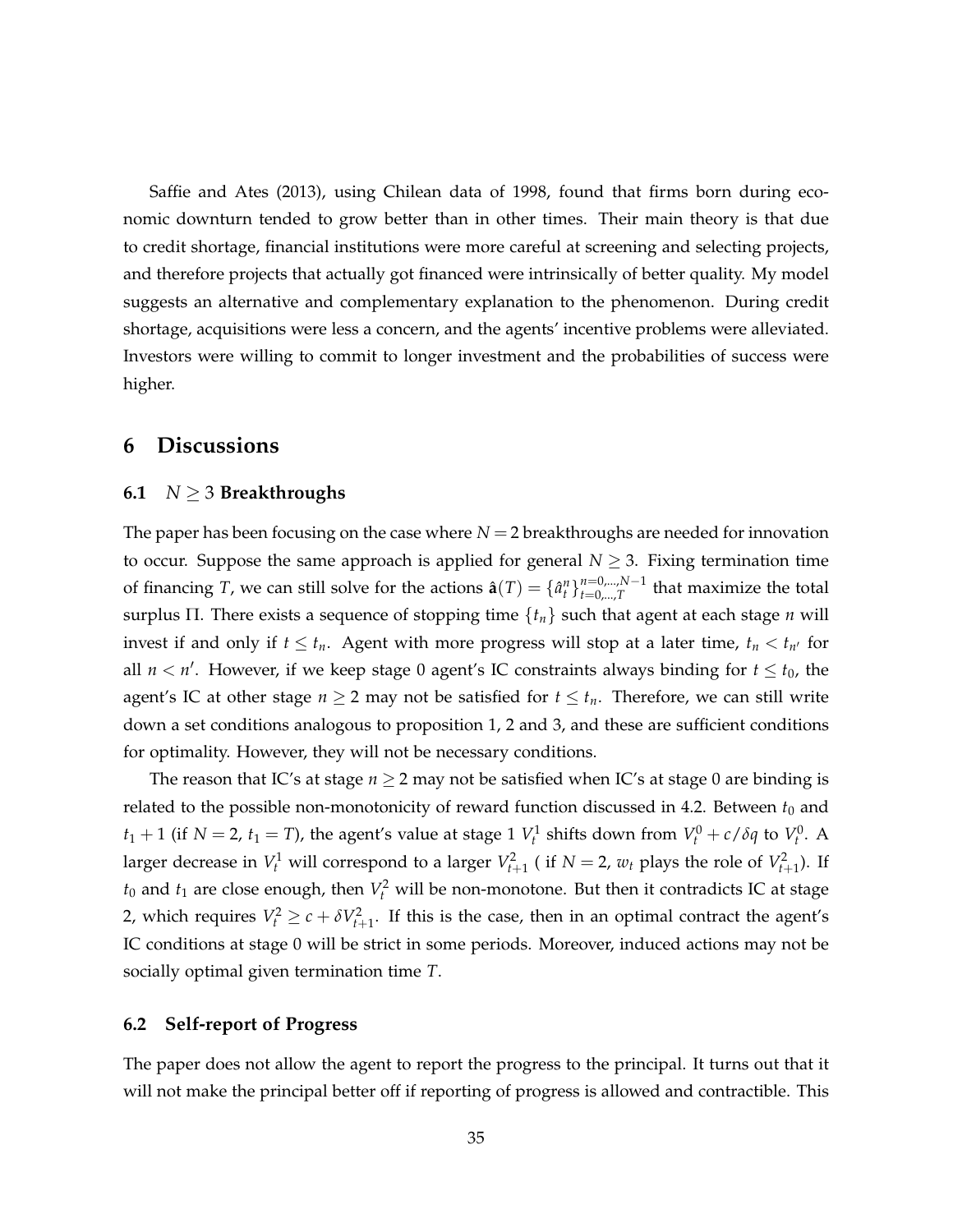is related to the efficiency result given *T*. Suppose in a contract with reported progress, the termination time of financing is *T*<sup>0</sup> conditional on the agent has always reported stage 0, and *T*<sub>1</sub> conditional on the agent reported stage 1. Then without loss of generality  $T_1 \leq T_0$ , because if otherwise the agent can always pretend to be at stage 1, and expropriate the funds between *T*<sup>0</sup> and *T*1. To prevent the agent from lying, the principal has to pay a severance equal to the value of the funds to be diverted between  $T_0$  and  $T_1$ , but then it is equivalent to also finance the agent up to  $T_1$ . So the agent's ex ante payoff is at least equal to the value of diverting  $T_0 \geq T_1$  periods of funds  $c \sum_{i=1}^{T_0}$  $I_{i=0}^{\tau_0}$   $\delta^i$ . Now consider the optimal contract without reports given termination time  $T_0$ . It has been shown that given the financing of the project lasts until  $T_0$ , the optimal contract maximizes the total surplus of the project, and minimizes the agent's value down to  $c\sum_{i=1}^{T_0}$  $I_{i=0}^{\tau_0}$ δ<sup>*i*</sup>. Therefore, the principal is at least as well off as in the contracts with reports.

### **6.3 Strategic Buyers**

In section 5, I assume that buyers are non-strategic and offers are random variables drawn from some distribution. This is a reasonable assumption in situations where buyers' valuation for the startup are observable to the agent, and the agent has all the bargaining power. In this section, I discuss the other extreme, namely, buyers have all the bargaining power and make take-it-or-leave-it (TIOLI) offers upon arrivals. Here I argue that the qualitative results are not driven by that buyers are non-strategic. Details on the results are available on request.

First, the acquisition rent still arises and the agent's ex ante payoff is larger than if he always diverts funds financed by the principal. Its driving force is that when the company is sold off, the principal cannot distinguish agents with different levels of progress. Therefore, if the principal wants to sell when the project is stage 1, she has to pay stage 1 agent's continuation value  $\delta V^1_{t+1}$  to both stage 1 and stage 0 agent. Therefore, even if the agent has always been shirking, there is a chance that in some period he gets a payoff equal to as if he has made some progress. So the acquisition rent exists no matter whether offers by buyers are strategic or not, as long as the stage 1 project is sold with positive probability. Moreover, the agent's acquisition rent is larger when the stage 1 project is sold more likely.

Second, since the agent's acquisition rent is increasing in the probability that stage 1 project is sold, in an optimal contract, the stage 1 project is induced to be sold less likely, and the cutoff offers for acceptance are higher than if there is no agency problem. When buyers are nonstrategic, the cutoff offers in no-agency-problem benchmark are the continuation surplus of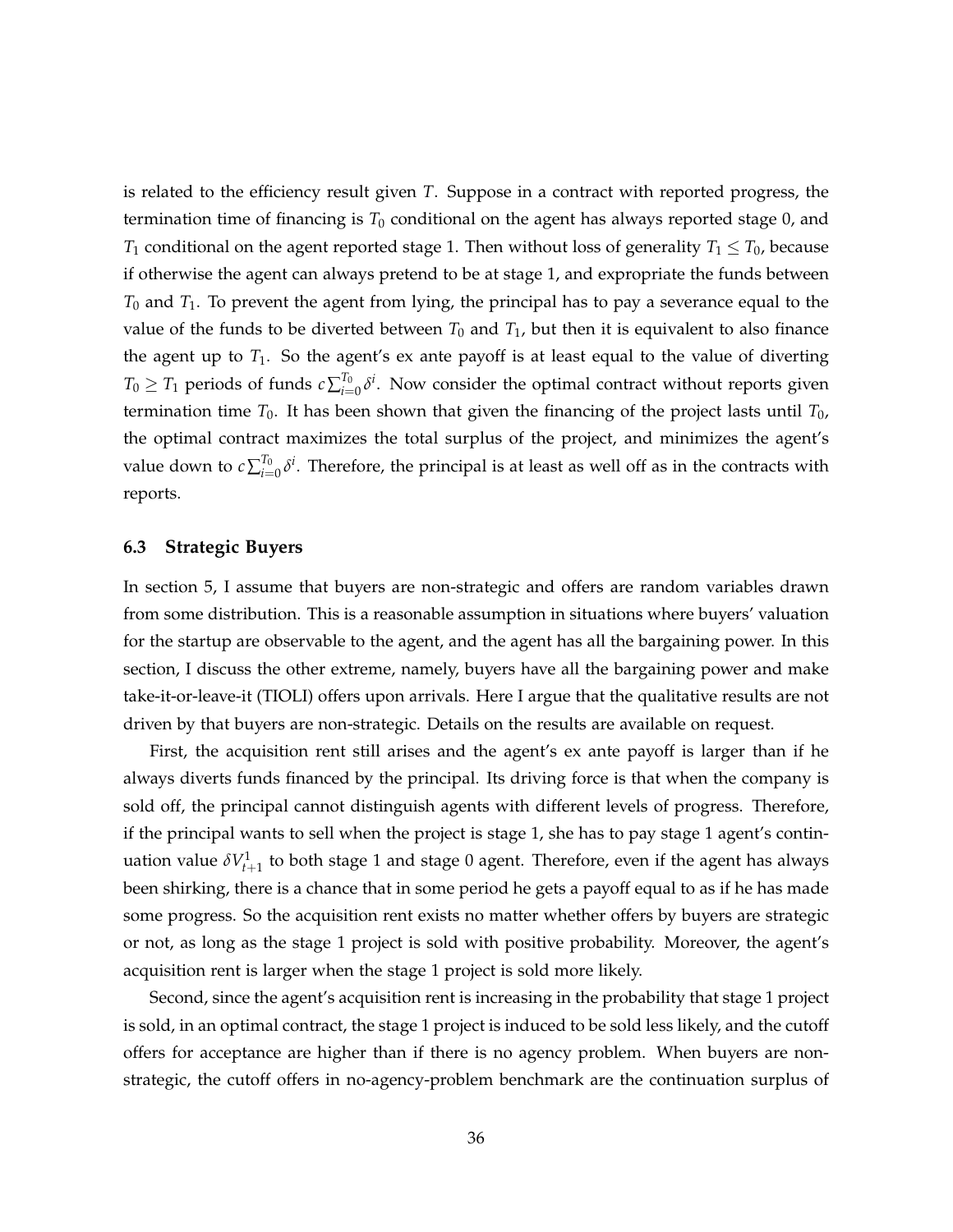the project after the current offer is rejected. When buyers are strategic, another consideration kicks in. They will no longer simply bid their valuations; instead they will infer from the contract that whether an offer will be accepted or rejected by the agent with different stages. Depending on their valuations, they will either not make an offer, or bid the cutoff price for stage 0 agent and only buys stage 0 companies, or bid the cutoff price for stage 1 agent and buy companies of both types. In other words, by specifying different cutoff prices for acceptance, the contract can affect the offers made by the buyers. Thus while it is the buyer that makes the TIOLI offer, by committing to a contract, the startup actually has the the bargaining power; the situation is equivalent to a monopoly posting a pair of prices for the company at each stage. So without the agency problem, the contract would specify the cutoff prices that maximize the monopoly profit given the buyers value distribution with the cost being the continuation surpluses of not selling. Unlike the non-strategic buyer case, the cutoff prices will be higher than the continuation surpluses of not selling even without the agency problem. Essentially, by contracting with an agent, the principal can change the agent's payoff in the bargaining game between the agent and the buyer, and obtain more commitment power. This idea similar to Fershtman and Judd (1987), Fershtman, Judd, and Kalai (1991) and Cai and Cont (2004).

With the monopoly pricing as the no-agency-problem benchmark, it still holds that due to the moral hazard problem, the cutoffs for stage 1 agent are higher than the optimal monopoly prices without agency problem. The intuition is the same: Raising the cutoff prices for stage 1 agent will decrease the agent's acquisition rent; although it decreases the expected profit from the sold-off, the principal is still better off.

Finally, with strategic buyers, the optimal amount of financing is still less than without potential acquisitions. The driving forces in the case of non-strategic buyers are the increased cost of financing due to the acquisition rent and decreased benefit of financing because of the possibility of a sold-off before success. These forces still exist when the buyers are strategic.

I have argued that similar results hold when assuming strategic buyers. There is one additional complication that is worth noting. With non-strategic buyers, future offers will not depend on whether a offer was rejected in the past, and since the contract does not depend on rejected offers, the agent's valuation only depends on the stage of the project. This is no longer true when buyers are strategic and can observe past offers. Buyers will make inferences about the agent's progress based on these past offers. On the one hand, rejects of past offers will affect the buyers' valuations if they care about partial progress. On the other hand, since agents with different levels of progress have different acceptance cutoffs, buyers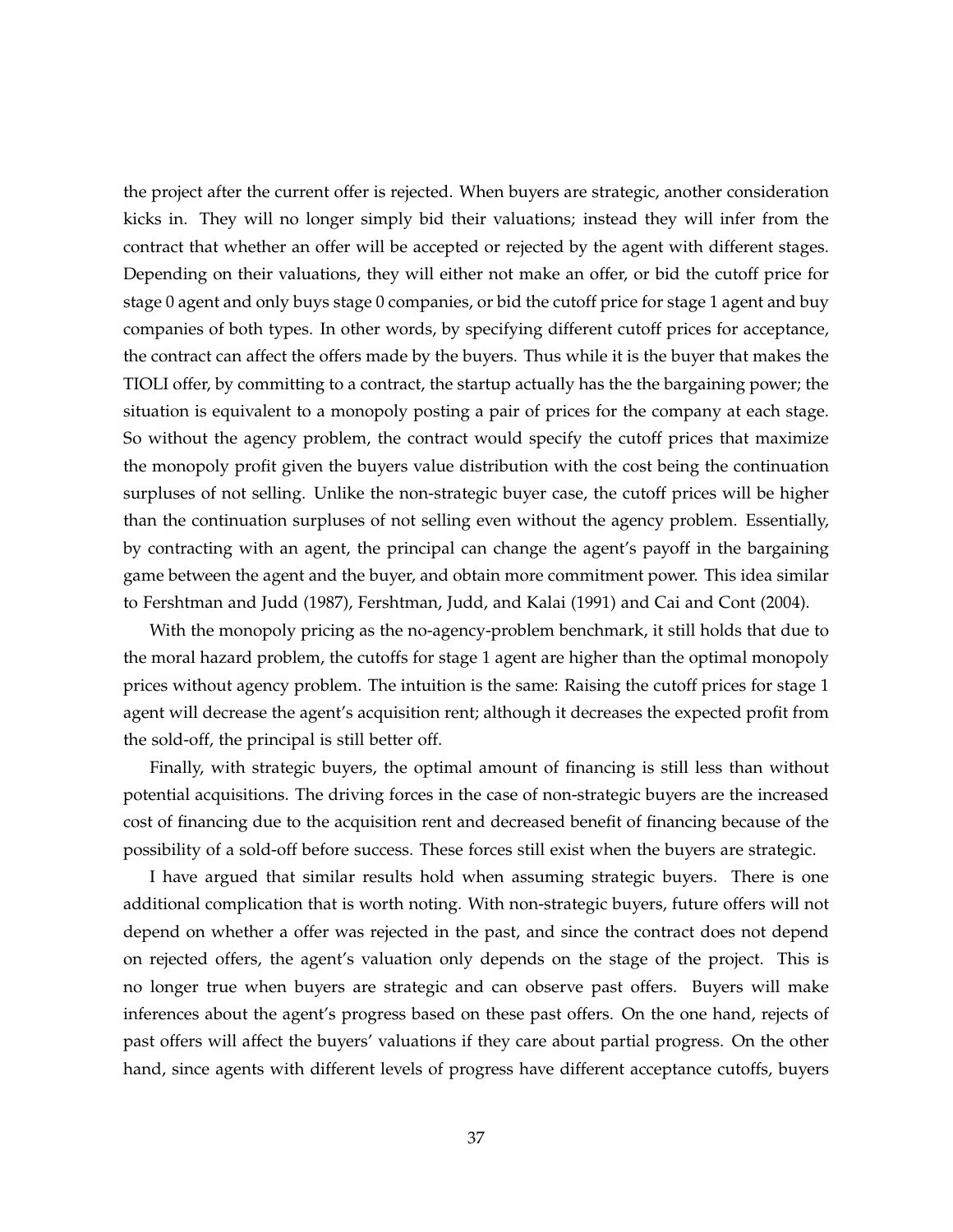will have different beliefs about whether an offer will be accepted depending on past offers. Therefore, buyers' strategies depend on past offers, and so do the agent's value functions. More specifically, there will be three relevant value functions for the agent: the value when he is at stage 1, the value when he is stage 0 but buyers think that he is at stage 1 because he rejected an offer that stage 0 is supposed to accept, and the value when he is stage 0 and has deviated.

### **7 Conclusion**

I develop a model to study agency problems in innovation when the progress is unobserved by the principal. I characterize the optimal contracts, highlighting two distinct implications of the agent's private knowledge about the innovation progress.

First, given the total amount of financing, the optimal contracts induce efficient actions from the agent. This result suggests that under some circumstances the difficulty of monitoring the innovation progress turns out to be desirable from a social point of view. Second, in contrast to the standard front-loading results due to dynamic agency cost, the reward for success is non-monotonic. In later periods of investment, additional rewards are promised to incentivize to an agent with slow progress. This is consistent with the use of time-vested equity as part of compensation schemes.

In addition, the model provides a useful framework to understand more complex environments where the agent's private information about innovation progress is an important concern. In particular, I analyze the interaction between the moral hazard problem and the possibility of acquisition offers when a principal finances a startup company. When the principal cannot monitor the progress of innovation, potential future acquisition offers create additional incentive cost and gives the agent a acquisition rent. As a result, in an optimal contract, the company with better progress is less likely sold off than without the moral hazard problem, and there is a moral hazard premium in the acquisition prices. Moreover, the principal would like to commit to less total investment compared to the case without acquisitions offers. This suggests that, on the one hand, in the market for startups, the lemon problem becomes worse due to the moral hazard in innovation; and on the other hand, the possibility of acquisitions may harm innovation activities.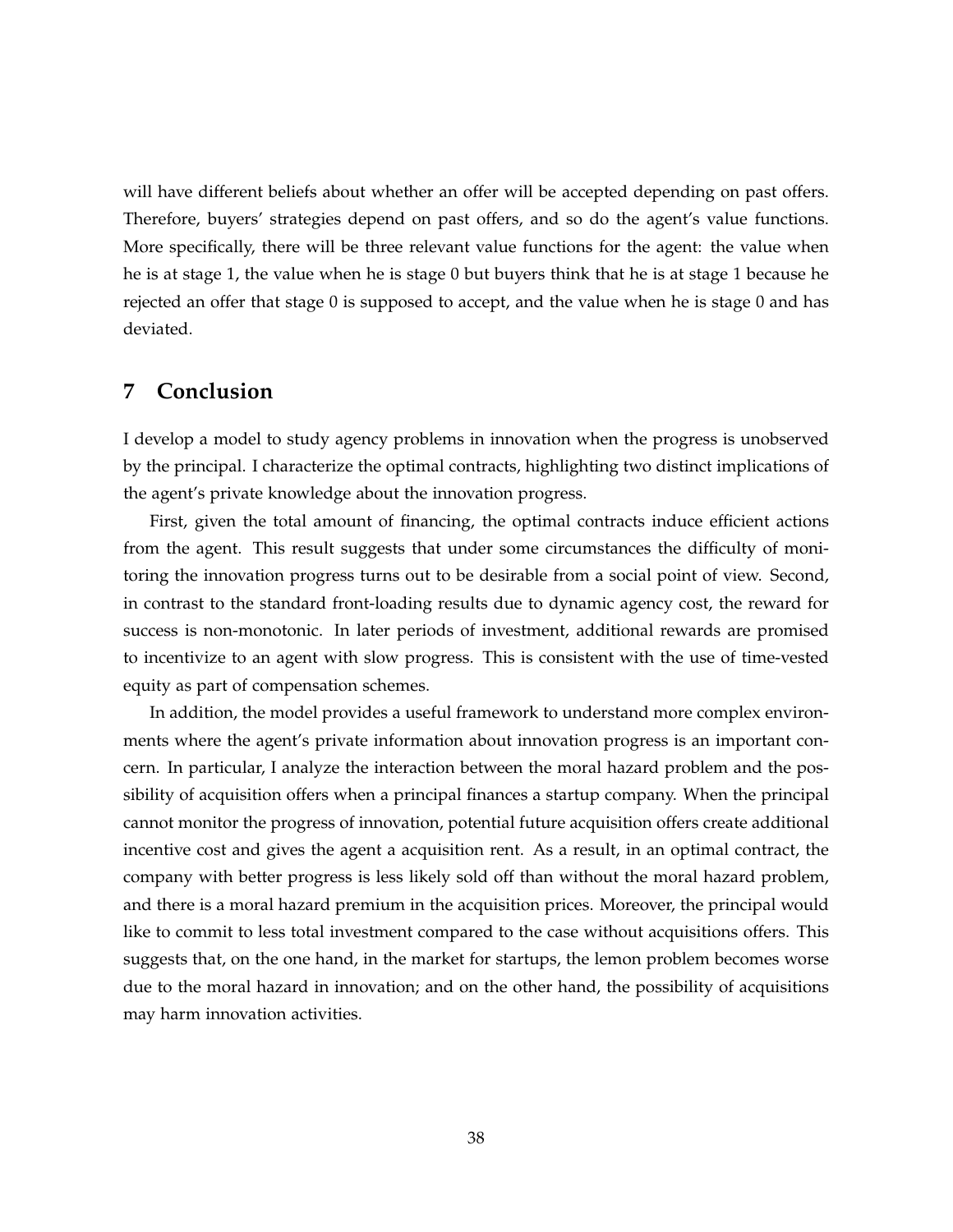### **8 Appendix**

Throughout the proofs, define  $\sum_i^j$  $j_i^j(\cdot) = 0$  for all  $j < i$ .

### **A Characterization of Optimal Contracts**

### **Calculation of Assumption 1.**

We calculate the planner's payoff by always investing until success  $\Pi^*$ . The probability that success occurs in period  $t^* \geq 1$  is

$$
\sum_{t'=0}^{t^*-1} q^2 (1-q)^{t^*-1} = t^* q^2 (1-q)^{t^*-1}
$$

So

$$
\Pi^* = \sum_{t^* = 1}^{\infty} t^* q^2 (1 - q)^{t^* - 1} \left( \delta^{t^*} Y - \sum_{t=0}^{t^*} \delta^t c \right)
$$
  
\n
$$
= \sum_{t^* = 1}^{\infty} t^* q^2 (1 - q)^{t^* - 1} \left( \delta^{t^*} Y - c \frac{1 - \delta^{t^* + 1}}{1 - \delta} \right)
$$
  
\n
$$
= \delta q^2 Y \sum_{t^* = 1}^{\infty} t^* [\delta (1 - q)]^{t^* - 1} - \frac{q^2 c}{1 - \delta} \left( \sum_{t^* = 1}^{\infty} t^* (1 - q)^{t^* - 1} - \delta^2 \sum_{t^* = 1}^{\infty} t^* [\delta (1 - q)]^{t^* - 1} \right)
$$
  
\n
$$
= \frac{\delta q^2}{[1 - \delta (1 - q)]^2} Y - \frac{q^2 c}{1 - \delta} \left( \frac{1}{q^2} - \frac{\delta^2}{[1 - \delta (1 - q)]^2} \right)
$$
  
\n
$$
= \frac{1}{[1 - \delta (1 - q)]^2} \left( \delta q^2 Y - \frac{c}{1 - \delta} \left( [1 - \delta (1 - q)]^2 - \delta^2 q^2 \right) \right)
$$
  
\n
$$
= \frac{1}{[1 - \delta (1 - q)]^2} \left[ \delta q^2 Y - (1 - \delta + 2 \delta q) c \right].
$$

So  $\Pi^* \geq 0$  implies

$$
Y \geq \frac{(1-\delta+2\delta q)}{\delta q^2}c.
$$

 $\blacksquare$ 

### **Proof of Lemma 1.**

Suppose the optimal contract Γ specifies a payment scheme {*wt*} conditional on success in period *t* and a unconditional payment *β* > 0 in some period *τ*. Now consider an alternative contract  $\hat{\Gamma}$  that specifies the same termination time *T* and induces the same actions as  $\Gamma$ . The only difference is that  $\hat{\Gamma}$  specifies 0 unconditional payment in period *t*, and  $\hat{w}_{\tau} = w_{\tau} + \beta/q$ .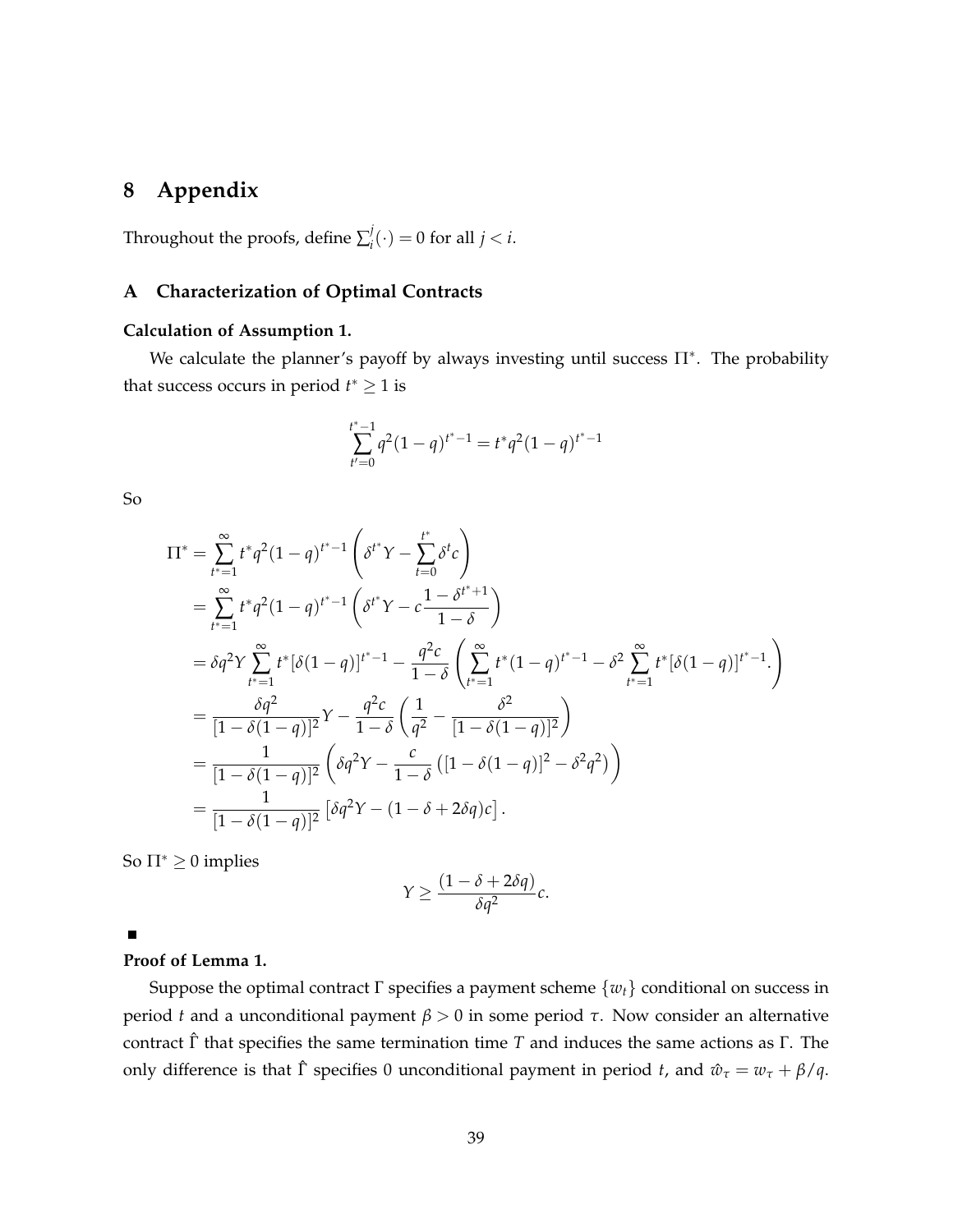We will show that under  $\hat{\Gamma}$  the IC conditions are still satisfied and the agent's ex ante value is strictly smaller.

First note that the value functions for both stage 0 and stage 1 agents are not affected for *t* > *τ*. We have  $\hat{V}_t^0 = V_t^0$  for *t* > *τ*. So the IC conditions are not affected for *t*  $\geq$  *τ*. Moreover, stage 1 agent's value function remain the same even for  $t \leq \tau$ , i.e.,  $\hat{V}^1_t = V^1_t$  for all  $t \leq T$ , and stage 1 agent's IC conditions are still satisfied for all *t* ≤ *T*. For the stage 0 agent, his value at *τ* is strictly smaller because of the loss of the unconditional payment *β*, i.e., ,  $\hat{V}^0_\tau < V^0_\tau$ . Hence, stage 0 agent's value for *t* < *τ* also becomes smaller, including the ex ante payoff. Since the gap between the stage 0 and stage 1 agents' values are larger, it is easier for stage 0 agent's IC conditions to satisfy for  $t < \tau$ .

### **Proof of Proposition 1.**

It remains to prove that for all  $t < t_0$ , condition (2) holds, i.e.,

$$
\Pi_{t+1}^1 - \Pi_{t+1}^0 \ge \frac{c}{\delta q}.\tag{2}
$$

We prove it by induction.

- 1. In period  $t_0$ , condition (2) holds by construction.
- 2. Suppose condition (2) holds for some  $t \leq t_0$ . Then

$$
\Pi_t^0 = \delta(q\Pi_{t+1}^1 + (1-q)\Pi_{t+1}^0) - c.
$$

Thus

$$
\Pi_{t}^{1} - \Pi_{t}^{0} = \Pi_{t}^{1} - \delta(q\Pi_{t+1}^{1} + (1-q)\Pi_{t+1}^{0}) + c
$$
  
>  $\Pi_{t+1}^{1} - \delta(q\Pi_{t+1}^{1} + (1-q)\Pi_{t+1}^{0}) + c$   
=  $(1 - \delta q)\Pi_{t+1}^{1} - (1 - \delta q)\Pi_{t+1}^{0} + (1 - \delta)\Pi_{t+1}^{0} + c$   
=  $(1 - \delta q)(\Pi_{t+1}^{1} - \Pi_{t+1}^{0}) + (1 - \delta)\Pi_{t+1}^{0} + c$   
 $\geq (1 - \delta q)\frac{c}{\delta q} + (1 - \delta)\Pi_{t+1}^{0} + c$   
 $\geq \frac{c}{\delta q},$ 

where the first inequality holds because Π*<sup>t</sup>* is strictly decreasing in *t*.

So condition (2) holds for all  $t < t_0$  with strict inequality.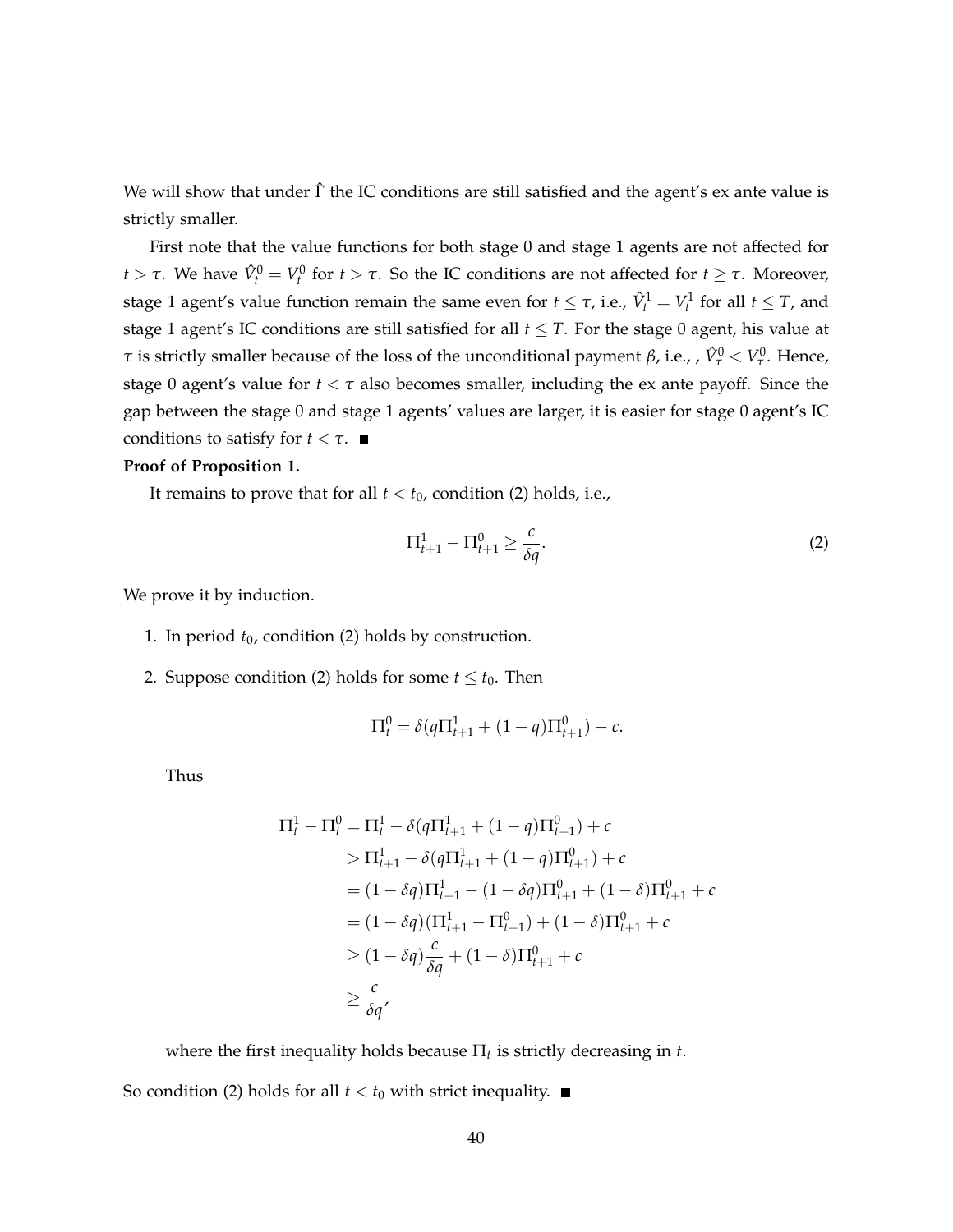#### **Proof of Proposition 3.**

As discussed, the marginal cost of investment in period *T* is the increase in the agent's ex ante payoff,  $\delta^T c$ . Next we calculate its marginal benefit.

Compare the total surplus generated by the project between contract with termination time *T* − 1 and one with *T*. Stage 0 agent stops working after *t*0,*T*−<sup>1</sup> and *t*0,*<sup>T</sup>* respectively, with  $t_{0,T} = t_{0,T-1} + 1$ . There are three cases:

- 1. Conditional on the event that two breakthroughs occur by period *t*0,*T*−1, the two contracts generate the same total surplus.
- 2. Conditional on the event that exactly one breakthrough occurs by period *t*0,*T*−1, the contract with *T* generates more surplus because stage 1 agent has one more period to make investment. The increase in surplus is

$$
Q_1(t_{0,T})Q_0(\hat{t})\delta^T(\delta qY-c).
$$

3. Conditional on the event that no breakthrough occurs by *t*0,*T*−1, the contract with *T* generates more surplus because it gives one more chance to reach stage 1 in period *t*0,*T*. The increase in surplus is

$$
Q_0(t_{0,T})\delta^{t_{0,T}}(\delta q\Pi^1(\hat{t})-c)
$$

Summing up, the marginal benefit to invest in period *T* is

$$
\Pi_{0,T}^0 - \Pi_{0,T-1}^0 = Q_1(t_{0,T})Q_0(\hat{t})\delta^T(\delta qY - c) + Q_0(t_{0,T})\delta^{t_{0,T-1}}(\delta q\Pi^1(\hat{t}) - c), \ \ \forall T \geq \hat{t}.
$$

Note that  $(\Pi^0_{0,T}-\Pi^0_{0,T-1})/\delta^T$  first increases and then decreases in  $T$ , and converges to 0 as  $T$ goes to infinity. So either  $\Pi^0_{0, T} - V^0_{0, T}$  is maximized at

$$
T^* = \max_T \{ T : \Pi_{0,T}^0 - \Pi_{0,T-1}^0 \ge \delta^T c \},
$$

or  $\Pi^0_{0,T} - V^0_{0,T}$  is always negative for all  $T.$ **Proof of Proposition 2.**

Take any contract  $\Gamma$  where financing is provided in  $k \in \{2, 3, ..., \infty\}$  phases for  $t \in \cup_{i=1}^k [\tau_i, \tau'_i)$ where  $\tau_{i+1} > \tau_i'$  for all  $i \in \{1, ..., k-1\}$ . I will show there is a contract consisting of only one financing phase that gives the principal at least the same payoff as  $\Gamma$  does. Define  $\ell_i = \tau'_i - \tau_i$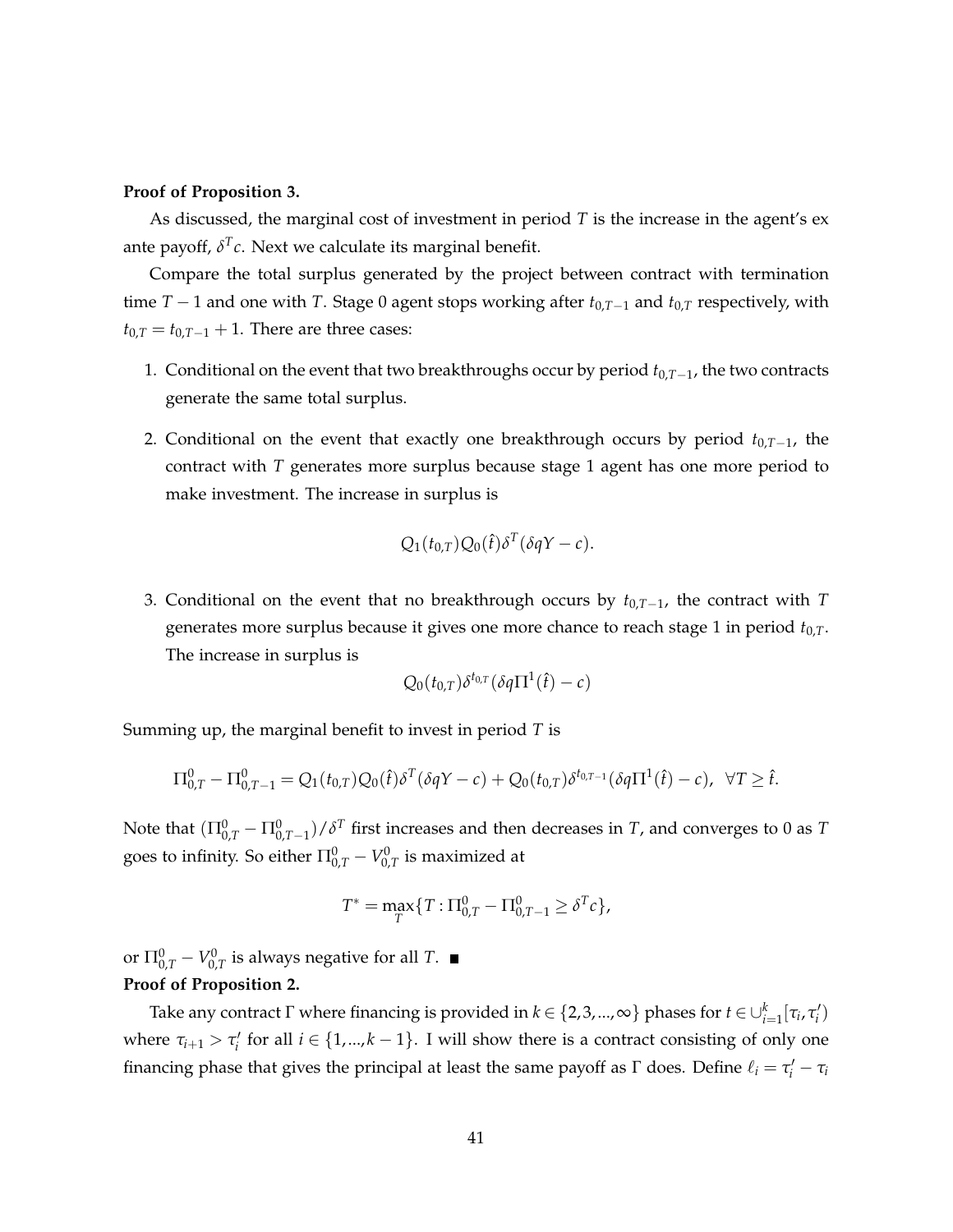for  $i = 1,...,k$  and  $\ell_0 = 0$ ; define  $\sigma_i = \tau_{i+1} - \tau'_i$  for  $i = 1,...,k-1$  and  $\sigma_0 = \tau_1$ . So  $\ell_i$  is the length of the *i*th financing phase and *σ<sup>i</sup>* 's are the lengths of intervals in which financing is suspended.

Recall that  $\Pi_t^n$  is the total surplus of the project at stage *n* in period *t*. Let  $\tilde{\Pi}(i)$  be the expected total surplus in period *τ<sup>i</sup>* conditional on success did not occur before the *τ<sup>i</sup>* , the *i*th financing phase, i.e.,

$$
\tilde{\Pi}(i) = \mathbb{P}(n_{\tau_i} = 0 | n_{\tau_i} \neq 2) \Pi_{\tau_i}^0 + \mathbb{P}(n_{\tau_i} = 1 | n_{\tau_i} \neq 2) \Pi_{\tau_i}^1, i = 1,...,k; \ \tilde{\Pi}(k+1) = 0.
$$

Let  $\Pi(i) = \tilde{\Pi}(i) - \delta^{\ell_i+\sigma_i}\tilde{\Pi}(i+1)$ . Then  $\Pi(i)$  is the total surplus at the beginning of the *i*th phase conditional on success occurs in the *i*th phase.

Define

$$
V(i) = c \sum_{t=0}^{\ell_i - 1} \delta^t,
$$

and define

$$
\tilde{V}(i) = V(i) + \sum_{m=i+1}^{k} \delta^{\ell_m + \sigma_m} V(m).
$$

Since the agent has the option to always shirk, his value at  $\tau_i$  given by contract  $\Gamma$  is bounded from below by  $\tilde{V}(i)$ . In particular, his ex ante payoff is bounded from below by  $\sigma_0 \tilde{V}(1)$ . Define

$$
j = \min\left\{i \in \{1, ..., k\} : \tilde{\Pi}(i) - \tilde{V}(i) < 0\right\},\
$$

and let *j* = *k* + 1 when the set is empty. Note that if *k* =  $\infty$ , then the set will never be empty, and it is dominated by some contract with finite periods of financing.

If  $j \geq 2$ , let contract Γ' be an optimal cutoff contract with termination date  $T = \sum_{i=1}^{j-1}$  $\int_{i=1}^{j-1} \ell_i - 1$ as characterized in Proposition 2. If  $j = 1$  then the project is not financed at all in contract  $\Gamma'$ . I will argue contract Γ' yields at least the same payoff to the principal as Γ.

If  $j = 1$ ,  $\tilde{\Pi}(1) - \tilde{V}(1) < 0$ . Under  $\gamma$ , the ex ante total surplus is  $\sigma_0 \tilde{\Pi}(1)$ , and the agent's ex ante payoff is bounded from below by  $\sigma_0 \tilde{V}(1)$ . Therefore the principal's ex ante payoff is negative, and she is better off by not financing the project at all.

If  $j \geq 2$ , under Γ, the ex ante total surplus generated from the project can be expressed as

$$
\Pi = \sum_{i=1}^{j-1} \delta^{\tau_i} \Pi(i) + \delta^{\tau_j} \tilde{\Pi}(j);
$$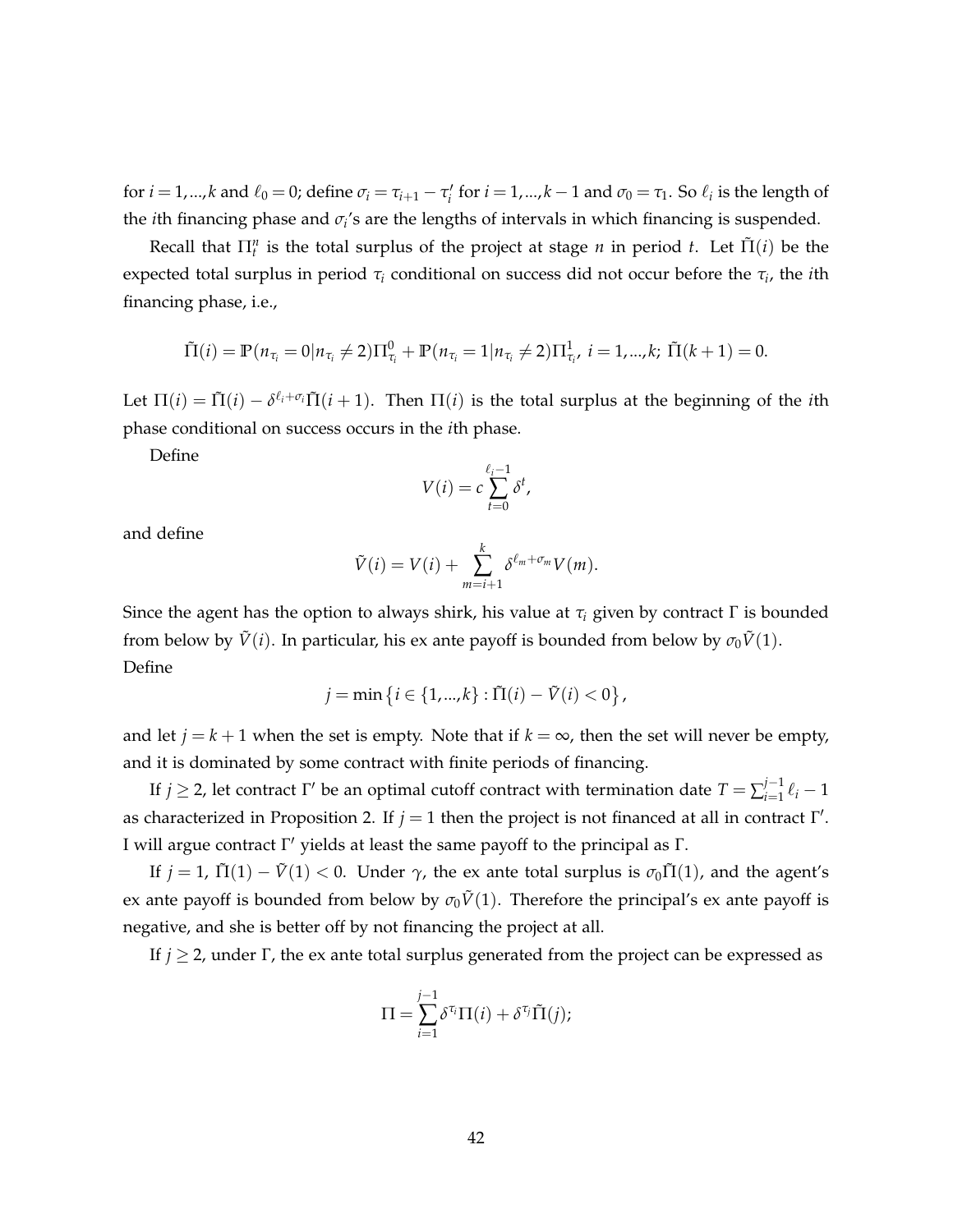the agent's ex ante payoff is bounded from below by

$$
\sum_{i=1}^{j-1} \delta^{\tau_i} V(i) + \delta^{\tau_j} \tilde{V}(j).
$$

Thus, the principal's ex ante payoff *U* under Γ satisfies

$$
U \leq \sum_{i=1}^{j-1} \delta^{\tau_i} \left[ \Pi(i) - V(i) \right] + \delta^{\tau_j} \left[ \tilde{\Pi}(j) - \tilde{V}(j) \right].
$$

Under  $\Gamma'$ , the project is financed for the same length as the total length of the first *j* − 1 phases under Γ. Suppose the same sequence of actions were induced as in the first *j* − 1 phases in Γ, but delays are eliminated, then the total surplus would be

$$
\sum_{i=1}^{j-1} \delta^{\sum_{m=0}^{i-1} \ell_m} \Pi(i).
$$

By Proposition 2, we know that  $\Gamma'$  induces socially efficient actions given termination time  $\sum_{i=1}^{j-1}$  $\prod_{i=1}^{J-1}$   $\ell_i$  – 1. So the total surplus Π' under Γ' is bounded from below by the above expression. Also by Proposition 2, under  $\Gamma'$ , the agent's ex ante payoff  $V'$  is exactly equal to the payoff that he can get from always shirking, i.e.,

$$
V' = \sum_{i=1}^{j-1} \delta^{\sum_{m=0}^{i-1} \ell_m} V(i).
$$

Thus, the principal's ex ante payoff *U'* under Γ' satisfies

$$
U' \geq \sum_{i=1}^{j-1} \delta^{\sum_{m=0}^{i-1} \ell_m} \left[ \Pi(i) - V(i) \right].
$$

Comparing *U'* and *U*,

$$
U'-U \geq \sum_{i=1}^{j-1} \left( \delta^{\sum_{m=0}^{i-1} \ell_m} - \delta^{\tau_i} \right) \left[ \Pi(i) - V(i) \right] - \delta^{\tau_j} \left[ \tilde{\Pi}(j) - \tilde{V}(j) \right]
$$
  

$$
\geq \sum_{i=1}^{j-1} \left( \delta^{\sum_{m=0}^{i-1} \ell_m} - \delta^{\tau_i} \right) \left[ \Pi(i) - V(i) \right],
$$

because  $\tilde{\Pi}(j) - \tilde{V}(j) < 0$ .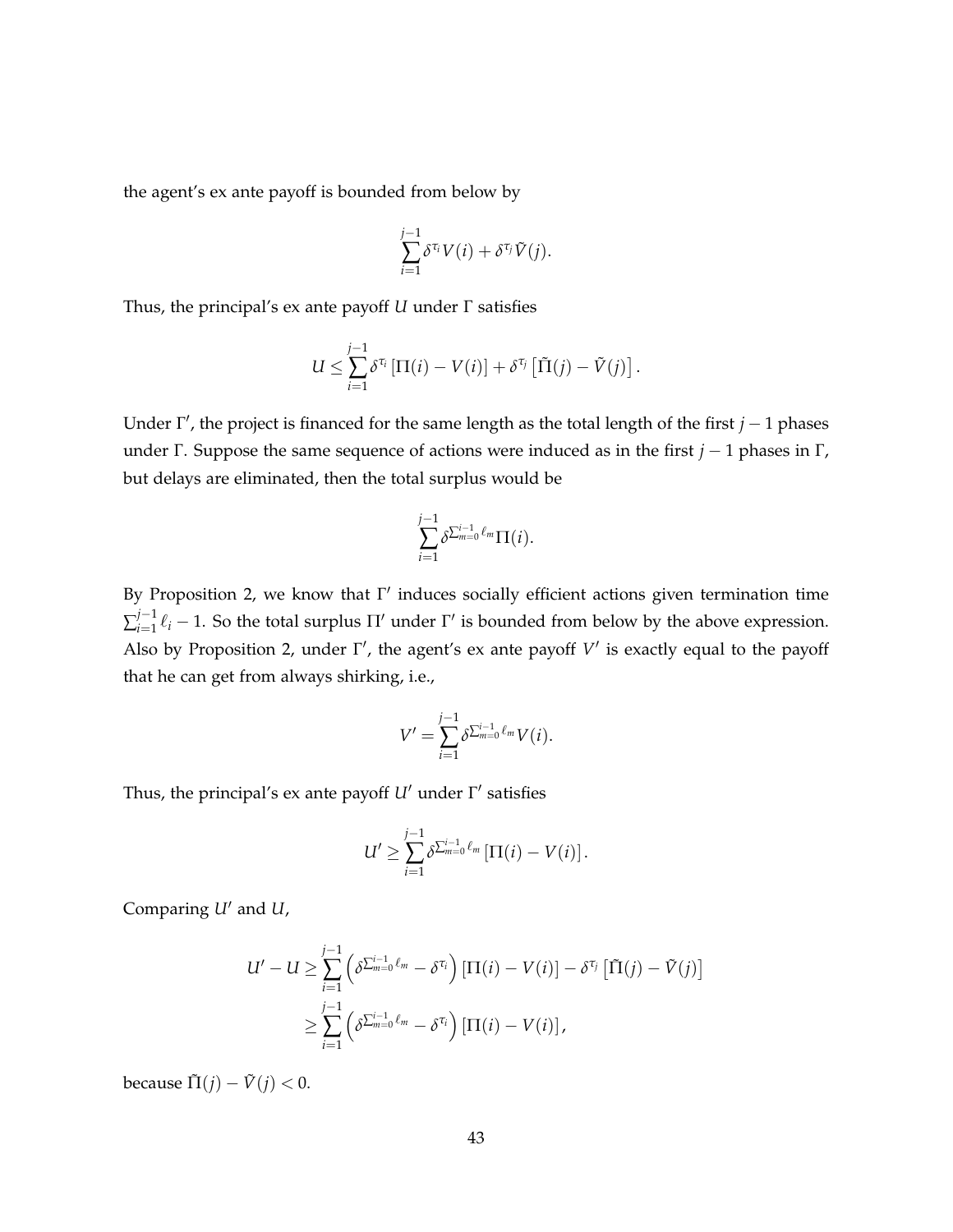To complete the proof that  $U' - U \geq 0$ , I show by induction that for all  $i' \leq j - 1$ ,

$$
\sum_{i=i'}^{j-1} \left( \delta^{\tau_{i'-1} + \sum_{m=i'-1}^{i-1} \ell_m} - \delta^{\tau_i} \right) [\Pi(i) - V(i)] \ge 0. \tag{12}
$$

By the definition of *j*, it is true that for all  $h \leq j - 1$ ,

$$
\sum_{i=h}^{j-1} \delta^{\tau_i} \left[ \Pi(i) - V(i) \right] \ge 0; \tag{13}
$$

otherwise,  $\tilde{\Pi}(h) - \tilde{V}(h) < 0$ , and it violates the definition of *j*.

- 1. Let *h* = *j* − 1 in (13), then  $\Pi(j 1) V(j 1) \ge 0$ . So the inequality (12) holds for  $i' = j - 1.$
- 2. Suppose inequality (12) holds for  $i' = i'' \in (1, j 1]$ , i.e.,

$$
\sum_{i=i''}^{j-1} \left( \delta^{\tau_{i''-1} + \sum_{m=i''-1}^{i-1} \ell_m} - \delta^{\tau_i} \right) [\Pi(i) - V(i)] \ge 0.
$$
 (14)

It remains to show that (12) holds for  $i' = i'' - 1$ .

Equation (14) implies

$$
\sum_{i=i''}^{j-1} \delta^{\tau_i} \left[ \Pi(i) - V(i) \right] \le \sum_{i=i''}^{j-1} \delta^{\tau_{i''-1} + \sum_{m=i''-1}^{i-1} \ell_m} \left[ \Pi(i) - V(i) \right]. \tag{15}
$$

Let  $h = i'' - 1$  in (13):

$$
\sum_{i=i''-1}^{j-1} \delta^{\tau_i} \left[ \Pi(i) - V(i) \right] \ge 0; \tag{16}
$$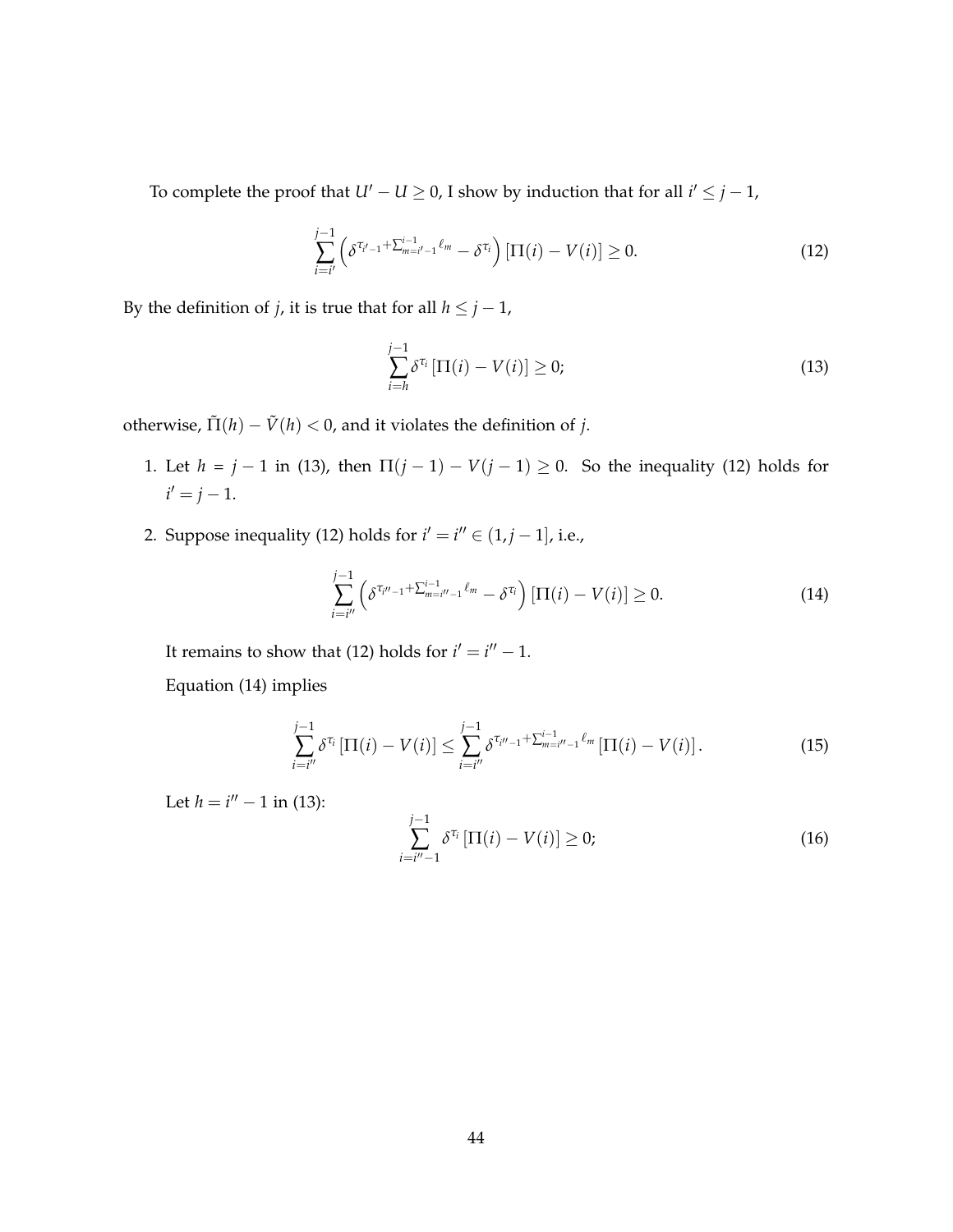Equations (15) and (16) imply

$$
0 \leq \sum_{i=i''-1}^{j-1} \delta^{\tau_i} [\Pi(i) - V(i)]
$$
  
\n
$$
\leq \delta^{\tau_{i''-1}} [\Pi(i'-1) - V(i'-1)] + \sum_{i=i''}^{j-1} \delta^{\tau_{i''-1} + \sum_{m=i''-1}^{i-1} \ell_m} [\Pi(i) - V(i)]
$$
  
\n
$$
\leq \delta^{\tau_{i''-2}} [\Pi(i'-1) - V(i'-1)] + \sum_{i=i''}^{j-1} \delta^{\tau_{i''-2} + \sum_{m=i''-1}^{i-1} \ell_m} [\Pi(i) - V(i)] \geq 0
$$
  
\n
$$
\leq \sum_{i=i''-1}^{j-1} \delta^{\tau_{i''-2} + \sum_{m=i''-2}^{i-1} \ell_m} [\Pi(i) - V(i)],
$$

which implies inequality (12) holds for  $i' = i'' - 1$ .

The proof is complete.

### **B Implications of Unobserved Innovation Progress**

### **Proof of Proposition 5.**

The proof is broken down to four steps.

**Step 1** Claim that if the stage 0 agent is financed if and only if  $t \leq \tilde{t}$  for some termination time  $\tilde{t}_0$ , then conditional on the first breakthrough has occurred by  $\tilde{t}_0$ , the agent is always financed until  $\tilde{T}$ , regardless of when the time of the first breakthrough. To show this  $\operatorname{claim}$  is true, consider two cases,  $\operatorname{c}\sum_{i=1}^{\tilde{T}-\tilde{t}_0}$  $\int_{i=1}^{\tilde{T}-\tilde{t}_0} \delta^i \geq c/(\delta q)$  and  $c \sum_{i=1}^{\tilde{T}-\tilde{t}_0}$  $\sum_{i=1}^{T-t_0} \delta^i < c/(\delta q).$ 

*Case 1*. Suppose  $c$  ∑ $\tilde{T}-\tilde{t}_0$ <sup> $\tilde{T}-\tilde{t}_0$ </sup>  $\int_{i=1}^{T-t_0}$  *δ*<sup>*i*</sup> ≥ *c*/(*δq*). Consider the following kind of continuation contracts after the first breakthrough (which are contracts for an innovation project that requires only one breakthrough): no rewards are made for the first breakthrough; the agent is financed up to period  $\tilde{T}$ , and the rewards for success are as specified in Proposition 6. Then in the continuation contracts, the agent is indifferent between working and shirking. Conditional on that the first breakthrough occurs in period  $t \in \{0, 1, ..., \tilde{t}_0\}$ , his continuation value is exactly  $c \sum_{i=1}^{\tilde{T}-t}$  $\int_{i=1}^{T-t} \delta^i$ . In period  $\tilde{t}_0$ , since  $c$   $\sum_{i=1}^{\tilde{T}-\tilde{t}_0}$  $I_{i=1}^{T-t_0}$  *δ*<sup>*i*</sup>  $\geq$  *c*/(*δq*), the stage 0 agent has a strict incentive to work under the specified continuation contract. Moreover, it can be proved by induction that, for all  $t \leq \tilde{t}_0$ , the stage 0 agent has a strict incentive to work. Therefore, the specified contract is incentive compatible. By Proposition 1 and 6, since  $\tilde{T} \leq T^*$ , it can be verified that the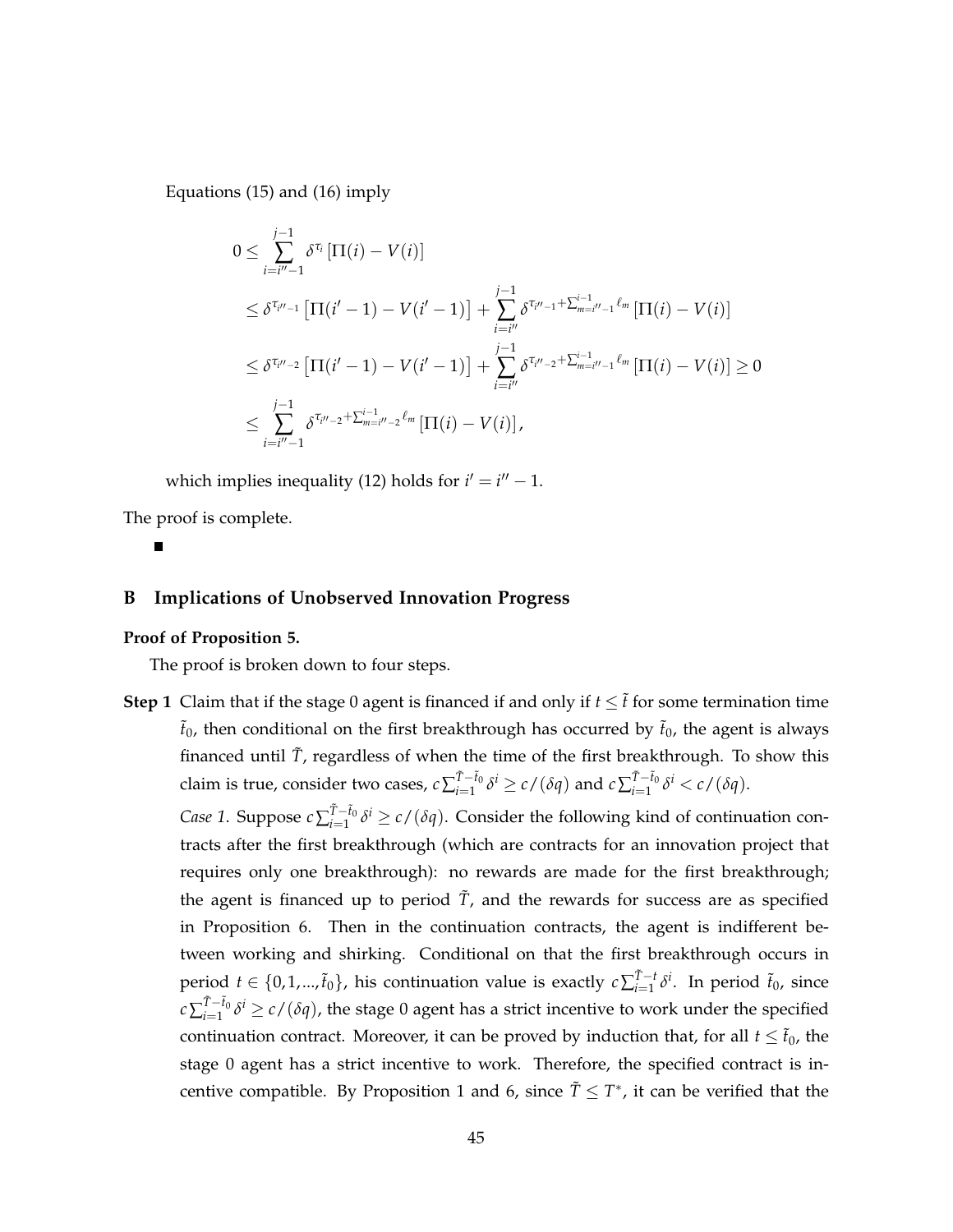optimal termination time of financing *T* when the innovation requires only one breakthrough is larger than  $\tilde{T}$ . Then the specified contract maximizes the principal's payoff conditional on any date of the first breakthrough, and thus maximizes the principal's ex ante payoff.

*Case* 2. Suppose  $c\sum_{i=1}^{T-f_0}$  $I_{i=1}^{T-t_0}$ δ<sup>*i*</sup> < *c*/(δ*q*). Then under the continuation contracts specified above, the stage 0 agent does not have a incentive to work. Instead of not rewarding for the first breakthrough, now specify a reward schedule for the first breakthrough  **such that the stage 0 agent is indifferent between working and shirking at any time**  $t \leq \tilde{t}_0$ . The agent is still financed until  $\tilde{T}$  conditional on the first breakthrough, and the rewards for success remain the same. Under this contract (given  $\tilde{t}_0$ ), the agent's ex ante payoff is minimized (equal to always shirking), and the total surplus of the project is maximized. The principal's ex ante payoff is thus maximized.

**Step 2** Claim that there exists some  $\tilde{t}_0 < T$  such that the stage 0 agent is financed if and only if  $t \leq \tilde{t}_0$ . Suppose conversely that the stage 0 is financed for a total of  $\tilde{t}_0$  periods, but there is some period in which financing is temporarily suspended.

If  $c \sum_{i=1}^{\tilde{T}-\tilde{t}_0}$  $\int_{i=1}^{T-t_0} \delta^i \ge c/(\delta q)$ , then the contract is dominated by the contract specified in Step 1, Case 1 with termination date of financing  $\tilde{t}_0$  for stage 0, because conditional on the number of periods of investment needed for the first breakthrough, the principal's payoff is smaller.

If  $c \sum_{i=1}^{\tilde{T}-\tilde{t}_0}$  $I_{i=1}^{T-t_0} \delta^i \ge c/(\delta q)$ , then the contract is dominated by the contract specified in Step 1, Case 2, by the same argument as in the proof of Proposition 4.

- **Step 3** Claim that  $\tilde{t}_0 \leq t_0$ . Suppose not. Then consider the optimal contract given termination time of financing  $\tilde{t}_0$  − 1 for the stage 0 agent. First observe that, under the new contract, the agent's ex ante payoff decreases at least by  $(1-q)^{\tilde{t}_0}\delta^{\tilde{t}_0}c$ . In Case 2, the decrease is equal to *δ* ˜*t*<sup>0</sup> *c*, since the agent's ex ante payoff is equal to as if the value from always shirking. In Case 1, the agent's payoff stays the same conditional on that the first breakthrough occurs by ˜*t*<sup>0</sup> − 1; otherwise, his payoff decreases by at least *δ* ˜*t*<sup>0</sup> *c*, because he loses the option to shirk and receives  $c$  in period  $\tilde{t}_0$ . At the same time, since  $t_0$  is the socially efficient time to terminate the stage 0 project, the new contract yields higher total surplus. Hence, the principal's payoff is strictly improved.
- **Step 4** Let the parameters be parameterized by rates in continuous time and the length of a  $\phi$  period Δ, i.e., *q* = *q*<sup>*r*</sup>Δ, *c* = *c*<sup>*r*</sup>Δ and *δ* = *e*<sup>−*r*Δ</sup> for some *q<sub>r</sub>*, *c<sub>r</sub>*, and *r*. The value of success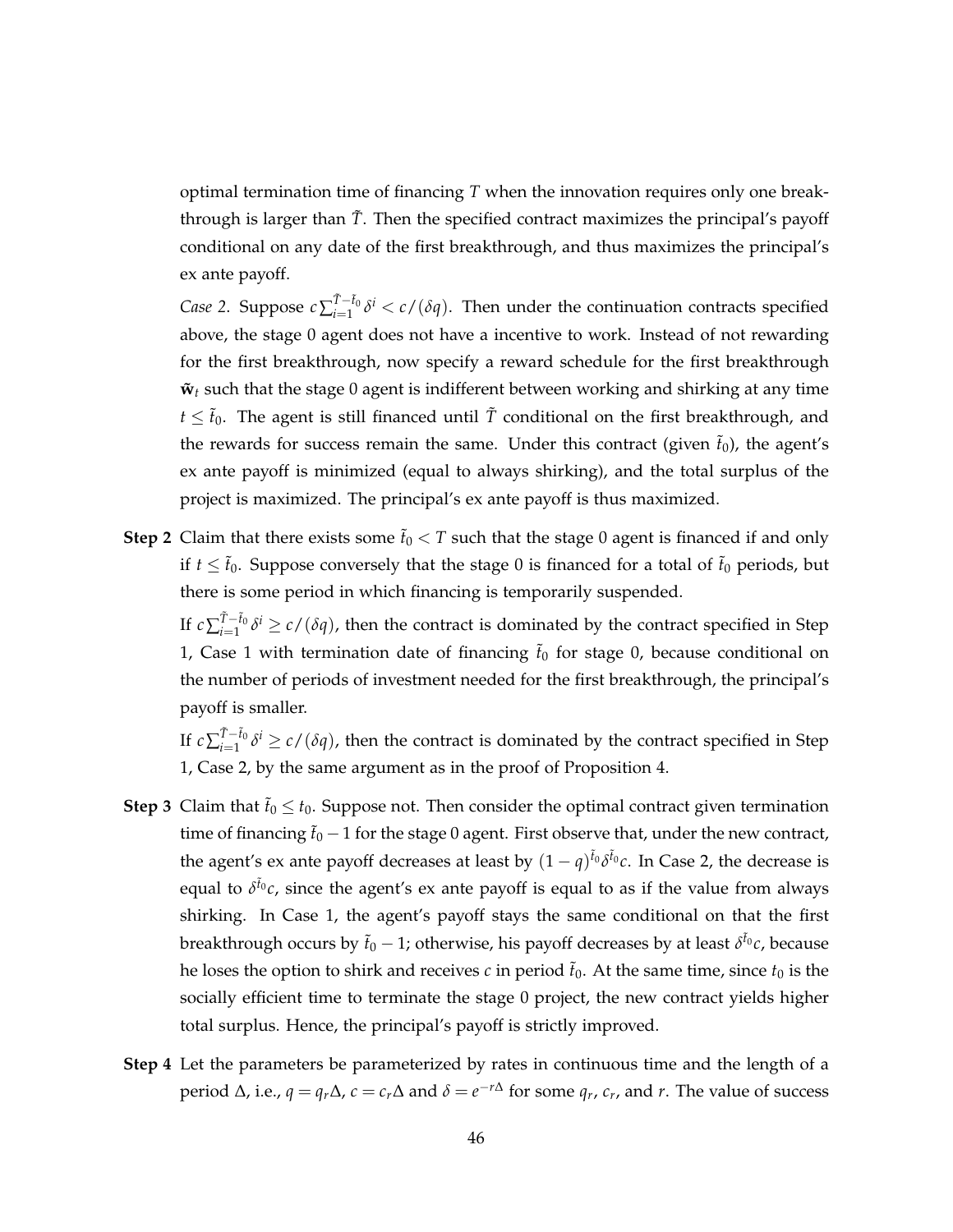is still denoted by *Y*. Let the exogenous deadline  $\tilde{T}$  be equal to  $T^*$ . Claim that there exists <u>∆</u> such that if  $\Delta < \Delta$ , then  $\tilde{t}_0 < t_0$ .

First, as ∆ goes to 0, by proposition 3, *T* <sup>∗</sup>∆ converges to some *S* ∗ , and by proposition 1, *t*<sub>0</sub>∆ converges to some *s*<sub>0</sub>. Suppose  $\tilde{t}_0 = t_0$  for all Δ. Then for Δ small enough, by the argument of Step 3, choosing another contract with termination time  $\tilde{t}_0 = t_0 - 1$  for stage 0 decreases the agent's payoff by at least  $\left(e^{-(r+q)s_0}-\epsilon\right)c\Delta$  for arbitrarily small *e*. It remains to show that the decrease in total surplus is  $o(\Delta)$ .

Recall that the total surplus of the stage 1 project in period  $t$  given termination time  $\tilde{T}$ is

$$
\Pi_{t,\tilde{T}}^1 = \frac{qY - c}{1 - \delta(1 - q)} (1 - [\delta(1 - q)]^{\tilde{T} - t + 1}).
$$

The efficient time to terminate stage  $0$  project  $t_0$  satisfies

$$
\Pi_{t_0+1,\tilde{T}}^1 = \frac{qY - c}{1 - \delta(1-q)} (1 - [\delta(1-q)]^{\tilde{T}-t_0}) \ge \frac{c}{\delta q}
$$

and

$$
\Pi_{t_0+2,\tilde{T}}^1 = \frac{qY - c}{1 - \delta(1 - q)} (1 - [\delta(1 - q)]^{\tilde{T} - t_0 - 1}) < \frac{c}{\delta q}.
$$

So

$$
\Pi_{t_0+1,\tilde{T}}^1 - \Pi_{t_0+2,\tilde{T}}^1 = [\delta(1-q)]^{\tilde{T}-t_0-1}(qY-c)
$$
  
=  $[\delta(1-q)]^{\tilde{T}-t_0-1}(q_rY-c_r)\Delta$   
=  $O(\Delta)$ .

Thus,

$$
\Pi^1_{t_0+1,\tilde{T}} = \frac{c}{\delta q} + O(\Delta).
$$

In the contract with stage 0 termination time  $\tilde{t} = t_0$ , the total surplus for stage 0 project at time  $t_0$  is

$$
\Pi^0_{\tilde{t}_0,\tilde{T}} = \delta q \Pi^1_{t_0+1,\tilde{T}} - c = \delta q O(\Delta) = e^{-r\Delta} q \Delta O(\Delta) = o(\Delta).
$$

In the contract with  $\tilde{t} = t_0 - 1$ , the total surplus for stage 0 project at time  $t_0$  is 0. The different in total surplus of the stage 0 project at  $t_0$  is  $o(\Delta)$ , and hence so is the difference in ex ante total surplus.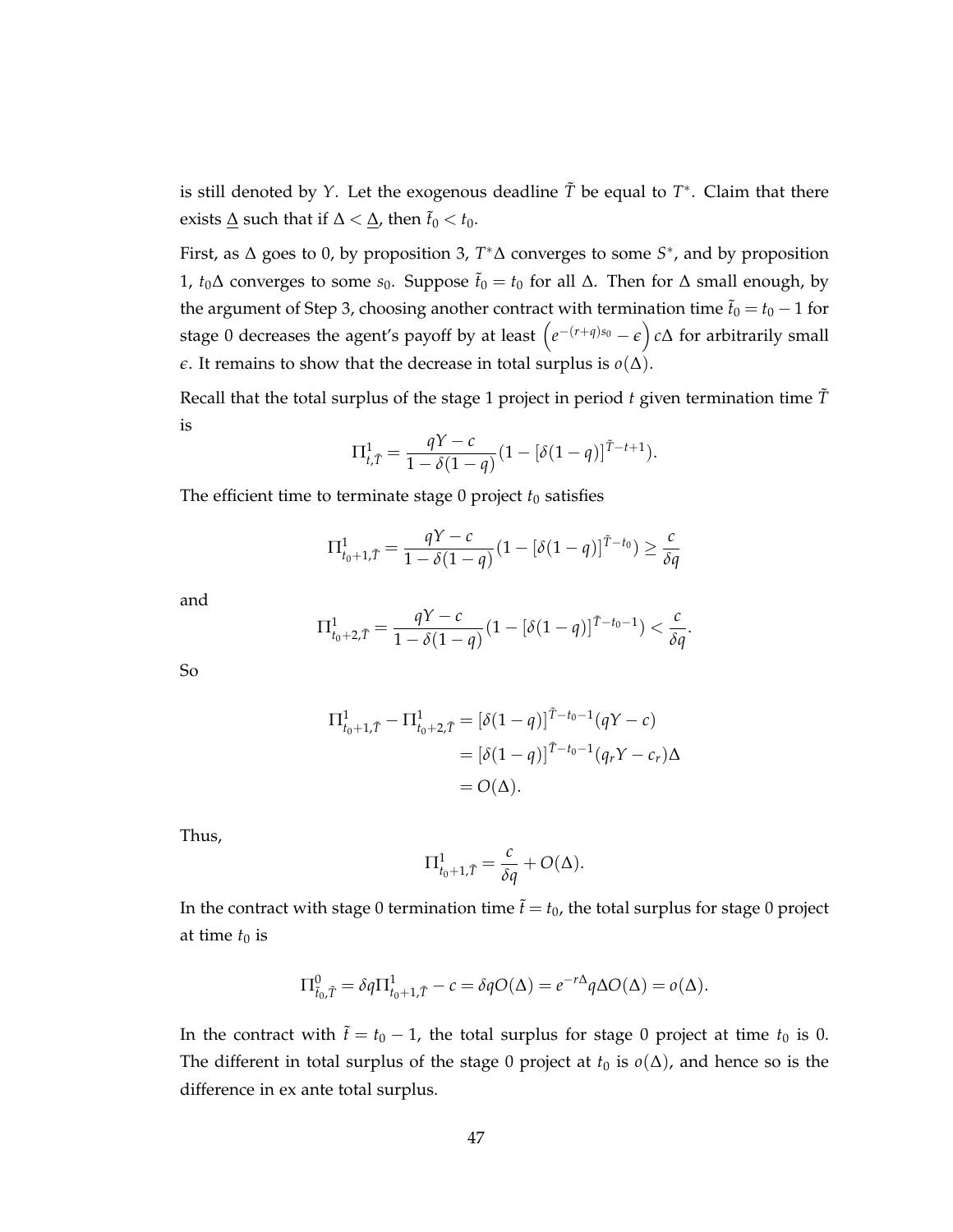$\blacksquare$ 

### **Proof of Proposition 6.**

When innovation only requires one breakthrough, given a termination time of financing *T*, the agent is always induced to work. Given a contract (**w**,*T*), his value function *V<sup>t</sup>* follows

$$
V_t = \max\{ \underbrace{qw_t + \delta(1-q)V_{t+1}}_{\text{Value from working}} \}, \quad \underbrace{c + \delta V_{t+1}}_{\text{Value from shifting}} \}, \quad \forall t = 0, ..., T.
$$

The IC condition in period *t* is

$$
V_t \geq c + \delta V_{t+1},
$$

or

$$
w_t \geq \delta V_{t+1} + \frac{c}{q}.
$$

To minimize the agent's value, the IC conditions need to be binding in every period, and for all  $t \leq T$ ,

$$
V_t = c \sum_{i=0}^{T-t} ; \ w_t = c \left( \sum_{i=1}^{T-t} + \frac{1}{q} \right).
$$

By increasing the termination time from  $T - 1$  to  $T$ , the increase in total surplus is

$$
(1-q)^T \delta^T (qY-c);
$$

the increase in the agent's value is  $\delta^T c$ . So the optimal *T* should satisfy

$$
T = \max\{t : (1 - q)^t \delta^t (qY - c) \ge \delta^t c\},\
$$

or

$$
T = \left\lfloor \log_{1-q} \frac{c}{qY - c} \right\rfloor.
$$

 $\blacksquare$ 

### **C Optimal Contracts with Arriving Buyers**

### **Proof of Lemma 2.**

First, we show that  $s_t(p) \in \{0, \delta V_t^0, \delta V_t^1\}.$ 

1. If  $s_t(p) \in (0, \delta_t^0)$  for some *p*, then it is equivalent to  $s_t(p) = 0$  because neither type of agent will accept the offer.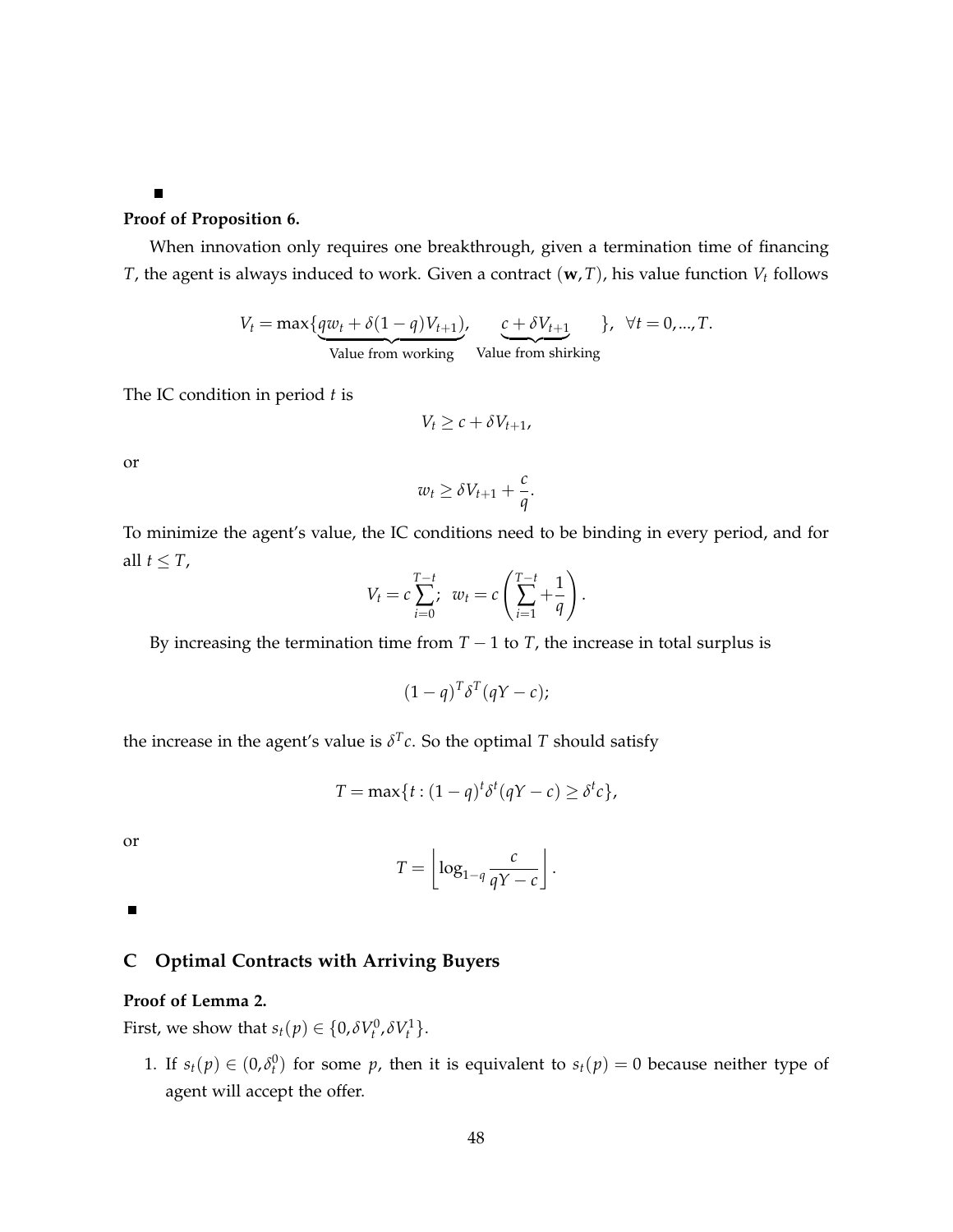- 2. Suppose for a set of offers  $B_1$  with positive measure,  $s_t(p) > \delta V_t^1$  for all  $p \in B_1$ . Let  $\beta_1 = \mathbb{E}\left[s_t(p) - \delta V_t^1 \middle| p \in B_1\right]$ . Then it is equivalent to using  $s_t(p) = \delta V_t^1$  for all  $p \in B_1$ and making an unconditional payment  $\mathbb{P}(B_1)\beta_1$  to both types of agents. In lemma 1 we have shown that unconditional payments are suboptimal when there are no buyers. The same argument holds here. We can replace the unconditional payment  $\mathbb{P}(B)\beta$  with an increase in reward for success  $P(B)\beta/q$ . All incentives conditions will still hold and the total surplus remains the same, but the agent's ex ante payoff is lower.
- 3. Suppose for a set of offers  $B_0$  with positive measure,  $s_t(p) \in (\delta V_t^0, \delta V_t^1)$  for all  $p \in B_0$ . Then it is equivalent to using  $s_t(p) = \delta V_t^1$  for all  $p \in B_0$  and making an unconditional payment only to the stage 0 agent. The principal is better off by setting  $s_t(p) = \delta V_t^1$  and not making the unconditional payment. Again incentives conditions will still hold and the total surplus remains the same, but the agent's ex ante payoff is lower.

It remains to show that  $s_t(p)$  is weakly increasing in p. Suppose there exist two sets of prices  $B_0$  and  $B_1$  such that

$$
s(p) = \delta V_t^0, \forall p \in B_0,
$$
  

$$
s(p) = \delta V_t^1, \forall p \in B_1,
$$
  

$$
\mathbb{P}(B_0) = \mathbb{P}(B_1),
$$

and

 $\mathbb{E}\left[p|B_0\right] > \mathbb{E}\left[p|B_1\right].$ 

Then the principal is better off by setting

$$
s(p) = \delta V_t^0, \ \forall p \in B_1,
$$
  

$$
s(p) = \delta V_t^1, \ \forall p \in B_0.
$$

#### **Proof of Lemma 3.**

After success or termination, the environment is stationary. Remember that the offer  $p_t =$  $z + \mathbb{1}\{n_t = 2\}\delta Y$ , with  $z \sim G(\cdot)$ . So without success,  $p_t$  follows distribution  $G(\cdot)$ , and after success,  $p_t - \delta Y$  follows  $G(\cdot)$ .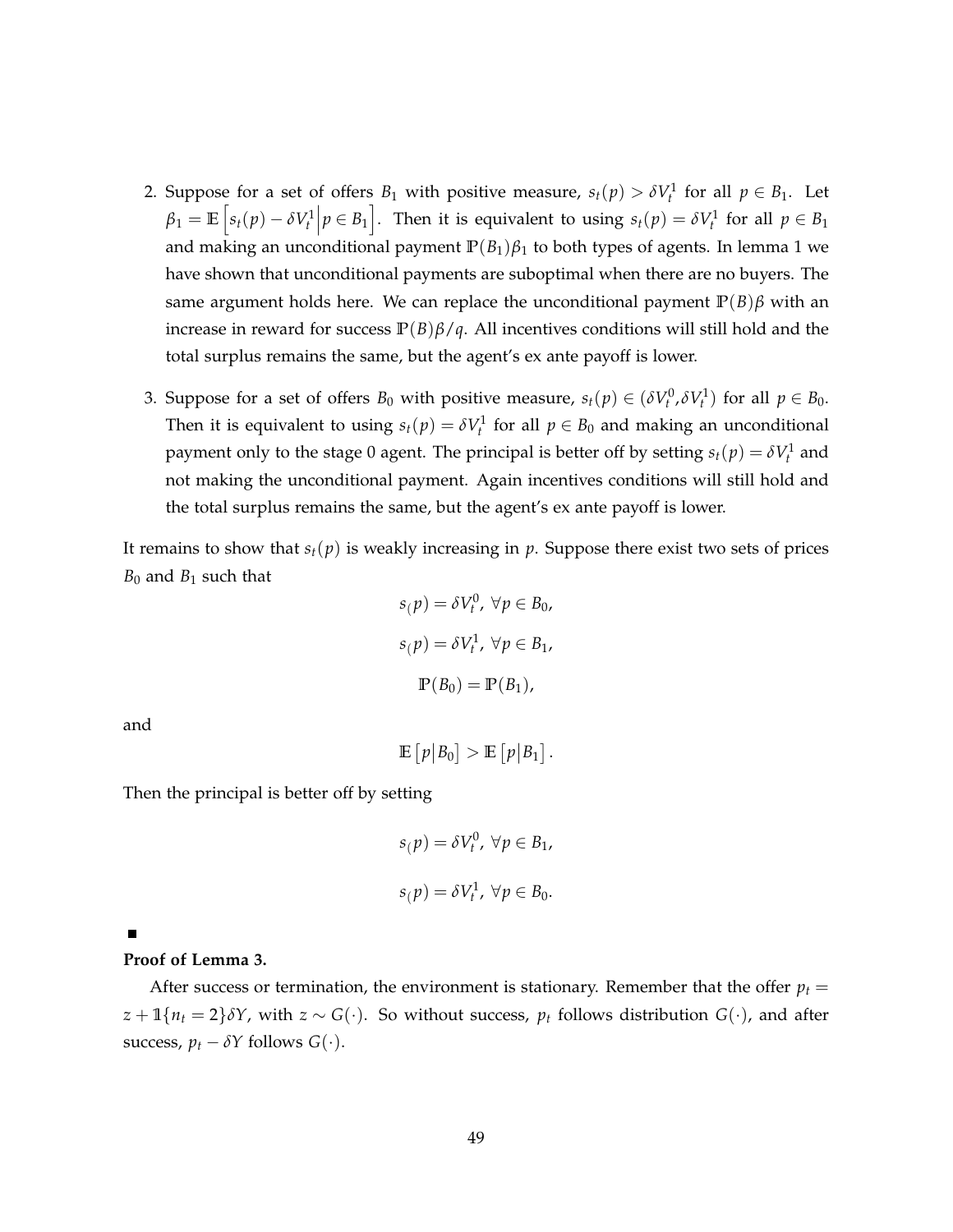When the project has been terminated without success,

$$
\underline{\Pi} = \max_{\underline{p}} \left\{ \lambda \int_{z \geq \underline{p}} z g(z) dz + (\lambda G(\underline{p}) + 1 - \lambda) \delta \underline{\Pi} \right\}.
$$

The first order condition is necessary and sufficient for optimality, and the value is maximized at  $p = \delta \Pi$ . In other words, the acquisition offer should be accepted if and only if it is no less than the continuation value after rejecting it. So

$$
\underline{\Pi} = \lambda \int_{z \geq \delta \underline{\Pi}} z g(z) dz + (\lambda G(\delta \underline{\Pi}) + 1 - \lambda) \delta \underline{\Pi},
$$

or

$$
(1 - \delta)\underline{\Pi} = \lambda \int_{z \ge \delta \underline{\Pi}} (z - \delta \underline{\Pi}) g(z) dz.
$$
 (17)

The left hand side (*LHS*) is strictly increasing in Π and the right hand side (*RHS*) is strictly decreasing in  $\Pi$ . When  $\Pi = 0$ , *LHS* < *RHS* and when  $\Pi \rightarrow \infty$ , *LHS* > *RHS*. So equation (17) has a unique solution.

Similarly, the principal's value after success follows

$$
\overline{\Pi} = \max_{\overline{p}} \left\{ y + \lambda \int_{z + \delta Y \geq \overline{p}} (z + \delta Y) g(z) dz + (\lambda G(\overline{p} - \delta Y) + 1 - \lambda) \delta \overline{\Pi} \right\},\,
$$

and optimal cutoff is  $\bar{p} = \delta \bar{\Pi}$ . The equation that solves  $\bar{\Pi}$  is

$$
\overline{\Pi} = y + \lambda \int_{z + \delta Y \ge \delta \overline{\Pi}} (z + \delta Y) g(z) dz + (\lambda G (\delta \overline{\Pi} - \delta Y) + 1 - \lambda) \delta \overline{\Pi}.
$$

Arranging terms, we get

$$
(1 - \delta)(\overline{\Pi} - Y) = \int_{z + \delta Y \ge \delta \overline{\Pi}} (z + \delta Y - \delta \overline{\Pi}) g(z) dz,
$$
\n(18)

which characterizes  $\overline{\Pi}$ . Moreover, equations (17) and (18) imply that

$$
\overline{\Pi} = \underline{\Pi} + Y.
$$

**Proof of Proposition 7.**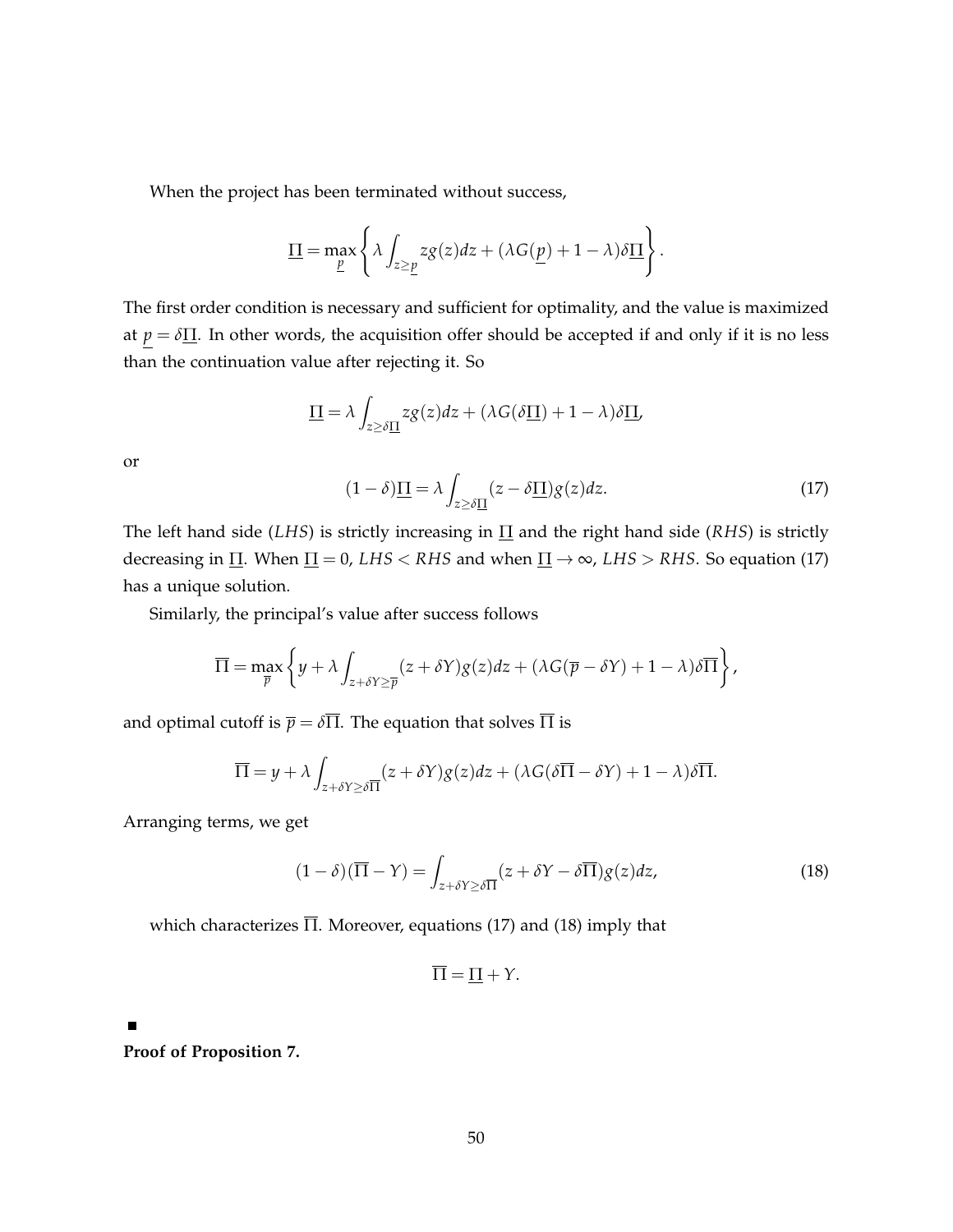The problem (P) is equivalent to

$$
\max_{T^{B}, t_{0}^{B}, \mathbf{w}, \mu^{0}, \mu^{1}} \Pi_{0}^{0} - V_{0}^{0}
$$
\ns.t.  $V_{t}^{0} \ge c + \delta V_{t+1}^{0}, \forall t \le t_{0}^{B},$   
\n $V_{t}^{0} = c + \delta V_{t+1}^{0}, \forall t \in (t_{0}^{B}, T^{B});$  (IC: Stage 0)  
\n $V_{t}^{0} \ge c + \delta V_{t+1}^{0}, \forall t \le T_{0}^{B},$  (IC: Stage 1)  
\n $w_{t} \ge 0, \forall t \le T_{0}^{B}.$  (LL)

Since it is not optimal to choose  $T^B = \infty$ , and there exists a  $\overline{w}$  such that it is not optimal for any  $w_t$  to exceed  $\overline{w}$ , the maximization problem is to maximize a continuous function over a compact set. Therefore the solution exists.

### **Proof of Proposition 8 .**

In any optimal contract, the agent ex ante payoff  $V_0^0$  must be minimized given  $(T^B, t^B_0, {\bf p}_t^0, {\bf p}_t^1).$ Otherwise, we can implement the same  $(T^B, t^B_0, {\bf p}^0_t, {\bf p}^1_t)$  yielding the same total surplus  $\Pi^0_0$  while giving the agent a smaller ex ante payoff, and the principal will be strictly better off.

We will show that to minimize  $V_0^0$ , the inequalities (7) must hold with equality for all  $t \leq t_0^B$ . That is to say, the stage 0 agent's IC conditions must be always binding whenever he is induced to work. Moreover, the stage 1 agent's IC conditions must also be binding for  $t > t_0^B + 1.$ 

Rearranging stage 0 agent's IC conditions (7), we get

$$
\delta q (1 - \lambda \mu_t^1) (V_{t+1}^1 - V_{t+1}^0) \ge c, \ \ \forall t \le t_0^B,
$$

or

$$
V_{t+1}^1 \ge V_{t+1}^0 + \frac{c}{\delta q (1 - \lambda \mu_t^1)}, \ \ \forall t \le t_0^B. \tag{19}
$$

Substituting (19) back into (7), we get

$$
V_t^0 \ge c + \delta V_{t+1}^0 + \frac{\lambda \mu_t^1}{q(1 - \lambda \mu_t^1)} c, \ \forall t \le t_0^B.
$$
 (20)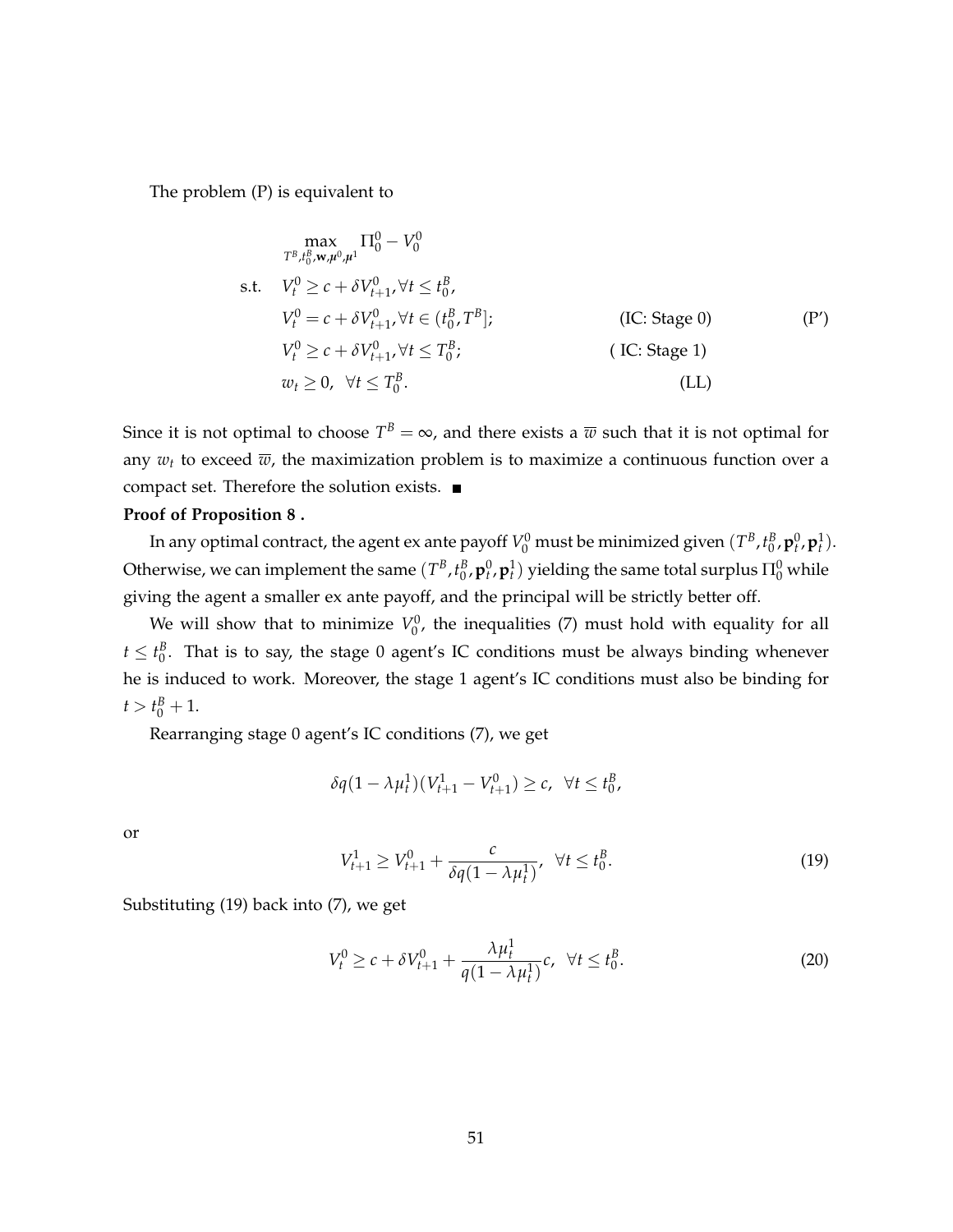Stage 1 agent is supposed to work for all  $t\leq T^B$ , and his IC conditions are

$$
V_t^1 = qw_t + \delta(1 - q)V_{t+1}^1
$$
  
\n
$$
\geq c + \delta V_{t+1}^1, \quad \forall t = 1, ..., T^B.
$$
 (21)

Note that if success does not happen, then stage 1 agent's continuation value is always  $\delta V^1_{t+1}$ , no matter whether the acquisition offer arrives or not, because by selling the company stage 1 agent gets at most  $\delta V^1_{t+1}$ . Recursively using inequalities (21) for  $t > t_0^B + 1$ , we get

$$
V_t^1 \ge c \sum_{i=0}^{T^B - t} \delta^i, \ \ \forall t > t_0^B + 1. \tag{22}
$$

Substituting inequality (22) into equation (8), for all  $t = t_0^B + 1, ..., T^B - 1$ ,

$$
V_t^0 \ge c + \delta \lambda \mu_t^1 c \sum_{i=0}^{T^B - t - 1} \delta^i + \delta (1 - \lambda \mu_t^1) V_{t+1}^0,
$$

or

$$
V_t^0 - c \sum_{i=0}^{T^B - t} \delta^i \ge \delta (1 - \lambda \mu_t^1) \left( V_{t+1}^0 - c \sum_{i=0}^{T^B - (t+1)} \delta^i \right)
$$

Substituting  $V_t^0 - c \sum_{i=0}^{T^B-(t+1)}$  $\int_{t=0}^{T^{D}-(t+1)} \delta^{i}$  iteratively and using  $V_{T^{B}}^{0} = c$ , we get

$$
V_t^0 \ge c \sum_{i=0}^{T^B - t} \delta^i, \ \ \forall t = t_0^B + 1, ..., T^B.
$$

Recursively using inequalities (20) for  $t \le t_0^B$  and equations (23) for  $t > t_0^B$  , we get

$$
V_t^0 \ge c \sum_{i=0}^{T^B - t} \delta^i + c \sum_{i=t}^{t_0^B} \delta^{i-t} \frac{\lambda \mu_i^1}{q(1 - \lambda \mu_i^1)}, \forall t \le t_0^B.
$$
 (24)

In particular,

$$
V_0^0 \ge c \sum_{i=0}^{T^B} \delta^i + c \sum_{i=0}^{t_0^B} \delta^i \frac{\lambda \mu_i^1}{q(1 - \lambda \mu_i^1)}.
$$
 (25)

If and only if inequalities (7) for all  $t \leq t_0^B$  and (21) for all  $t > t_0^B + 1$  hold with equalities, inequalities (20) for all  $t \le t_0^B$  and (21) for all  $t > t_0^B$  hold with equalities, which is equivalent to (24), and in particular (25) hold with equalities. So the agent's ex ante value  $V_0^0$  is minimized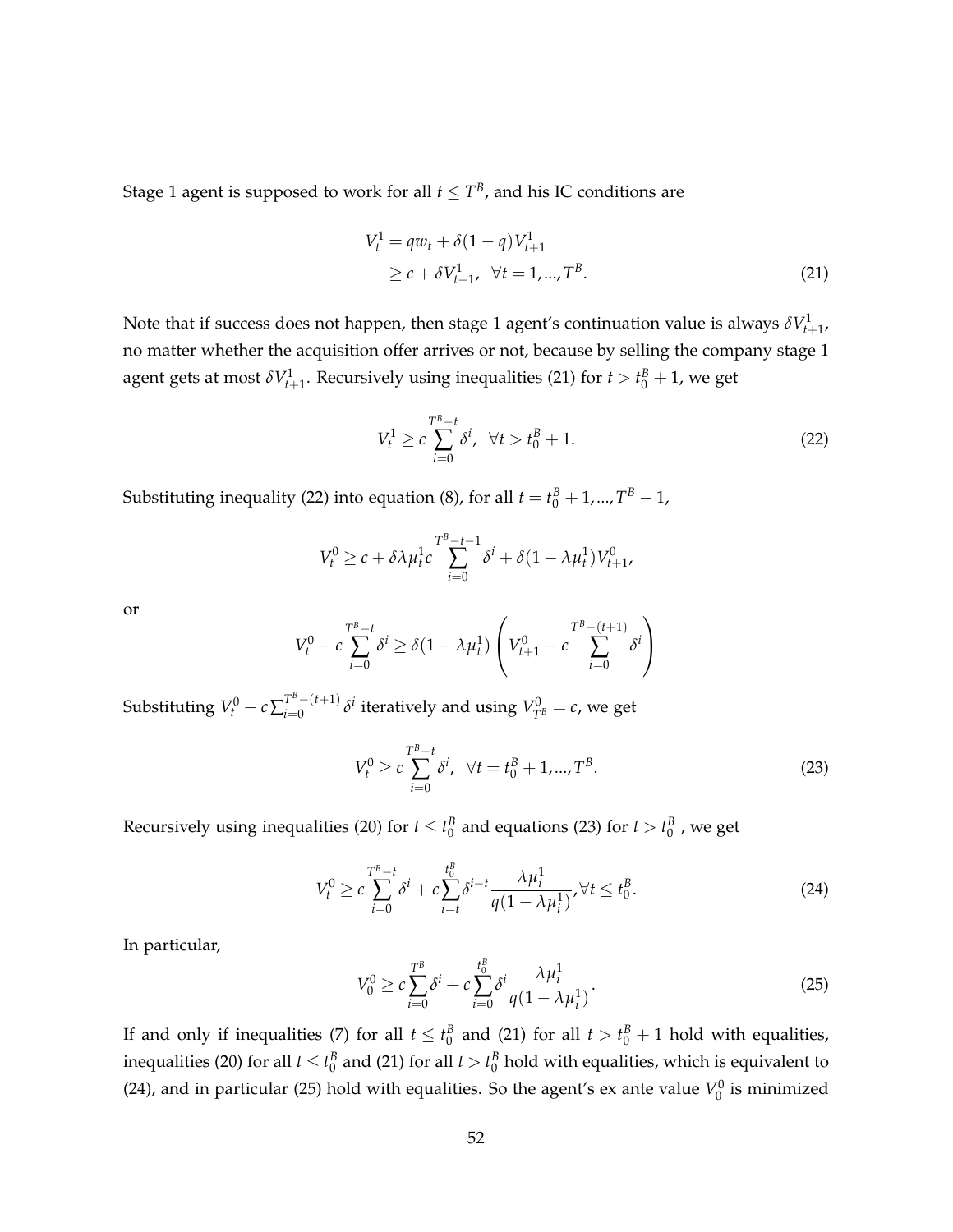at the lower bound if and only if stage 0 agent's IC conditions are binding for  $t \leq t_0^B$  and stage 1 agent's IC conditions are binding for  $t > t_0^B + 1$ .

When  $V_0^0$  is minimized, the agent's value functions  $V_t^n$  are

$$
V_t^0 = c \sum_{i=0}^{T^B - t} \delta^i + c \sum_{i=t}^{t_0^B} \delta^{i-t} \frac{\lambda \mu_i^1}{q(1 - \lambda \mu_i^1)}, \quad \forall t = 0, ..., t_0^B;
$$
  

$$
V_t^0 = c \sum_{i=0}^{T^B - t} \delta^i, \quad \forall t = t_0^B + 1, ..., T^B.
$$
  

$$
V_t^1 = V_t^0 + \frac{c}{\delta q(1 - \lambda \mu_{t-1}^1)}, \quad \forall t = 1, ..., t_0^B + 1;
$$
  

$$
V_t^1 = V_t^0 = c \sum_{i=0}^{T^B - t} \delta^i, \quad \forall t = t_0^B + 2, ..., T^B.
$$

The reward function  $w_t$  can be derived from (21):

$$
w_t = \delta V_{t+1}^1 + \frac{V_t^1 - \delta V_{t+1}^1}{q}, \ \ \forall t = 1, ..., T^B.
$$

We have already set stage  $0$  agent's IC constraints binding for  $t \leq t_0^B$  and stage  $1$  agent's IC constraints binding for  $t \ge t_0^B + 2$ . It remains to verify that stage 1 agent's IC for  $t \le t_0^B + 1$ :

$$
\forall t \le t_0^B, \quad V_t^1 - \delta V_{t+1}^1 = V_t^0 - \delta V_{t+1}^0 + \frac{c}{\delta q (1 - \lambda \mu_{t-1}^1)} - \frac{c}{q (1 - \lambda \mu_t^1)}
$$
  
\n
$$
= c + \frac{\lambda \mu_t^1 c}{q (1 - \lambda \mu_t^1)} + \frac{c}{\delta q (1 - \lambda \mu_{t-1}^1)} - \frac{c}{q (1 - \lambda \mu_t^1)}
$$
  
\n
$$
= c + \frac{c}{q} \left( \frac{1}{\delta (1 - \lambda \mu_{t-1}^1)} - 1 \right)
$$
  
\n
$$
> c;
$$
  
\n
$$
V_{t_0^B + 1}^1 - \delta V_{t_0^B + 2}^1 = V_{t_0^B + 1}^0 + \frac{c}{\delta q (1 - \lambda \mu_{t_0^B}^1)} - \delta V_{t_0^B + 2}^0
$$
  
\n
$$
= c + \frac{c}{\delta q (1 - \lambda \mu_{t_0^B}^1)}
$$
  
\n
$$
> c.
$$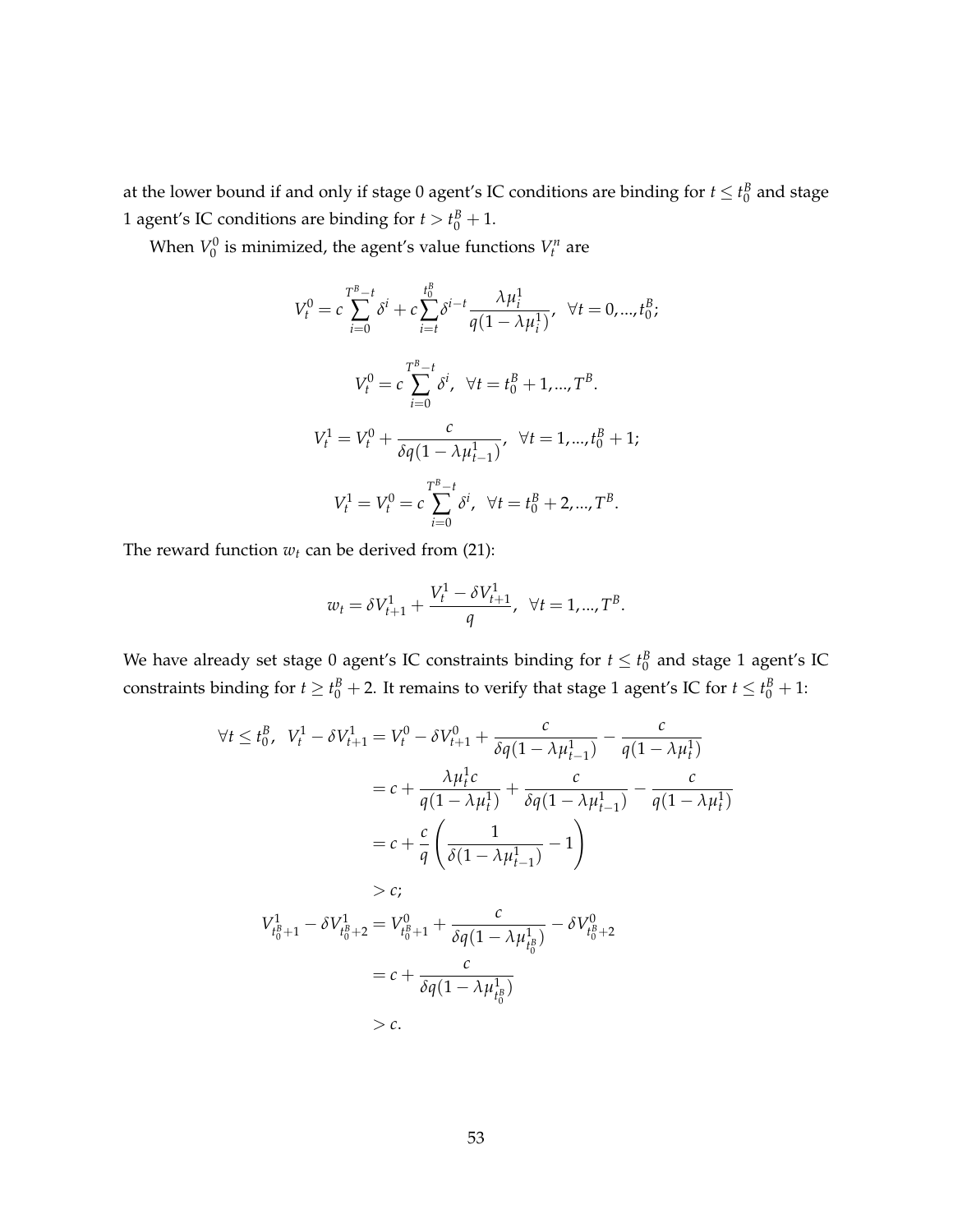When stage 1 agent's IC constraints are satisfied, automatically *w<sup>t</sup>* is non-negative for all  $t = 1,..., T^B$ . So the specified  $w_t$  indeed induces the stage 0 agent to work for  $t \le t_0^B$  and stage 1 agent to work for  $t \leq T^B$  while minimizing the agent's ex ante payoff.

### **Proof of Proposition 9.**

Fix  $t \le t_0^B$ . Iteratively substituting  $\Pi_{t'}^0$ ,  $\Pi_{t'}^1$  using equation (9) and (10) for  $t' \le t$  and get

$$
\Pi_0^0 = \rho_t^0 \delta^t \Pi_t^0 + \rho_t^1 \delta^t \Pi_t^1 + K(\{p_{t'}^0, p_{t'}^1\}_{t' < t}),
$$
\n(26)

where  $K(\{p_{t'}^0, p_{t'}^1\}_{t' is a function of  $p_{t'}^0$  and  $p_{t'}^1$  for  $t' < t$ , and$ 

$$
\rho_t^0 = (1 - q)^t \prod_{i=0}^{t-1} (1 - \lambda (1 - G(p_t^0)))
$$

is the probability that the project is at stage 0 and no acquisition offer has been accepted by period *t*, and

$$
\rho_t^1 = q(1-q)^{t-1} \sum_{j=0}^{t-1} \left( \prod_{i=0}^{j-1} (1 - \lambda(1 - G(p_i^0))) \prod_{i=j}^{t-1} (1 - \lambda(1 - G(p_j^1))) \right)
$$

is the probability that the project is at stage 1 and no acquisition offer has been accepted by period *t*.

First note that for all  $t'$ ,  $\prod_{t'}^n$  only depends on  $\{p_t^0, p_t^1\}$  for  $t \ge t'$ . So from equation (9) and (10), we have

$$
\frac{\partial \Pi_t^0}{\partial p_t^0} = (1 - q)\lambda g(p_t^0)(\delta \Pi_{t+1}^0 - p_t^0);
$$

$$
\frac{\partial \Pi_t^1}{\partial p_t^0} = 0;
$$

and

$$
\frac{\partial \Pi_t^0}{\partial p_t^1} = q \lambda g(p_t^1) (\delta \Pi_{t+1}^1 - p_t^1);
$$
  

$$
\frac{\partial \Pi_t^1}{\partial p_t^1} = (1 - q) \lambda g(p_t^1) (\delta \Pi_{t+1}^1 - p_t^1).
$$

So

$$
\frac{\partial \Pi_0^0}{\partial p_t^0} = \delta^t \rho_t^0 (1-q) \lambda g(p_t^0) (\delta \Pi_{t+1}^0 - p_t^0);
$$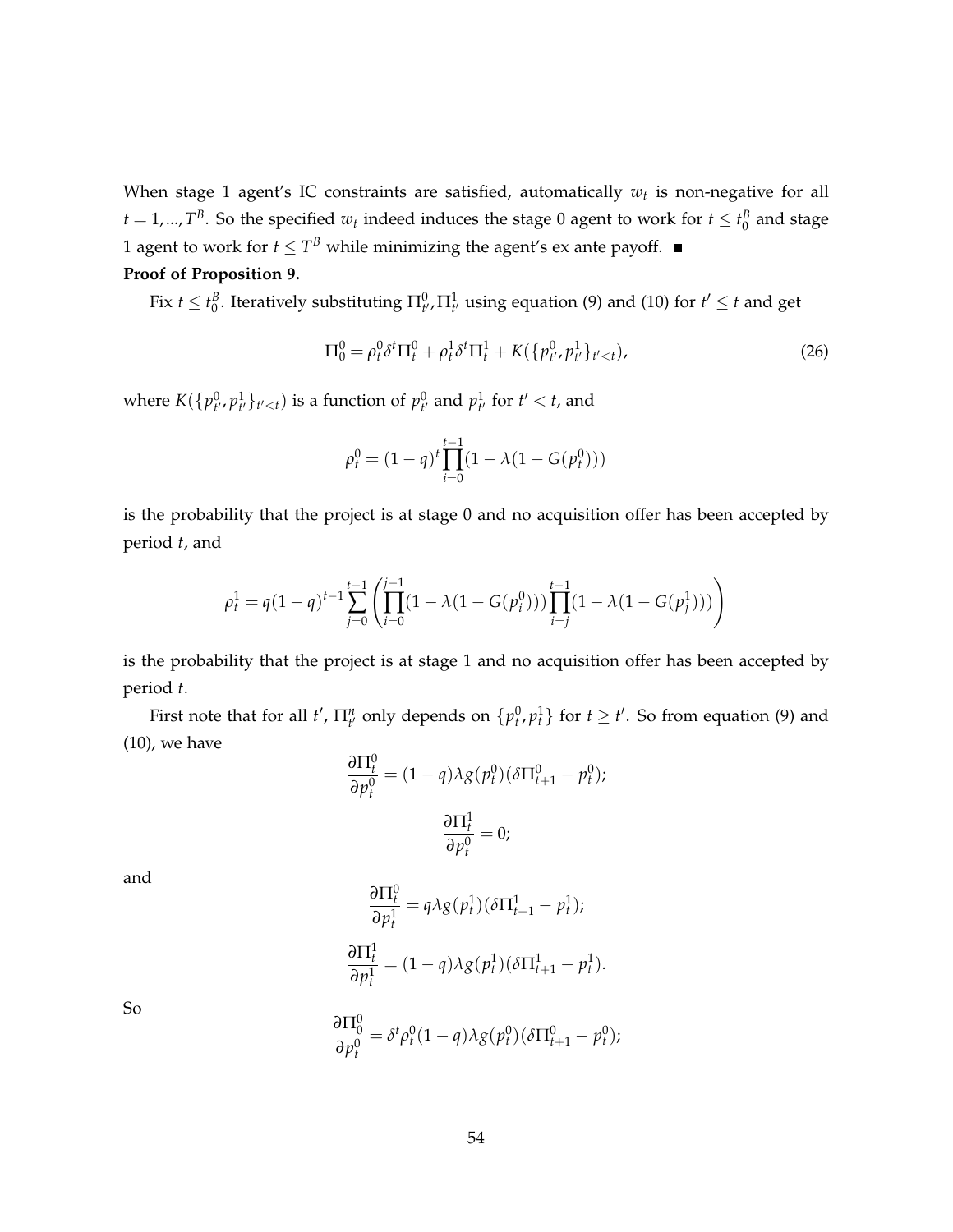$$
\frac{\partial \Pi_0^0}{\partial p_t^1} = \delta^t (\rho_t^0 q + \rho_t^1 (1-q)) \lambda g(p_t^1) (\delta \Pi_{t+1}^1 - p_t^1).
$$

Remember from proposition 8 that

$$
V_0^0 = c \sum_{i=0}^{T^B} \delta^i + c \sum_{i=0}^{t_0^B} \delta^i \frac{\lambda \mu_i^1}{q(1 - \lambda \mu_i^1)} = c \sum_{i=0}^{T^B} \delta^i + c \sum_{i=0}^{t_0^B} \delta^i \frac{\lambda (1 - G(p_i^1))}{q(1 - \lambda (1 - G(p_i^1)))}.
$$

So

$$
\frac{\partial V_0^0}{\partial p_t^0} = 0
$$

and

$$
\frac{\partial V_0^0}{\partial p_t^1} = -\delta^t \frac{\lambda g(p_t^1)}{q[1 - \lambda(1 - G(p_t^1))]^2}c.
$$

So

$$
\frac{\partial U}{\partial p_t^0} = \delta^t \rho_t^0 (1-q) \lambda g(p_t^0) (\delta \Pi_{t+1}^0 - p_t^0),
$$

and

$$
\frac{\partial U}{\partial p_t^1} = \delta^t (\rho_t^0 q + \rho_t^1 (1-q)) \lambda g(p_t^1) (\delta \Pi_{t+1}^1 - p_t^1) + \delta^t \frac{\lambda g(p_t^1)}{q[1 - \lambda (1 - G(p_t^1))]^2} c
$$
  
=  $\delta^t \lambda g(p_t^1) \underbrace{ (\rho_t^0 q + \rho_t^1 (1-q)) (\delta \Pi_{t+1}^1 - p_t^1) + \frac{c}{q[1 - \lambda (1 - G(p_t^1))]^2}}_{(*)}.$ 

For  $p_t^0$ , clearly optimality requires

$$
p_t^0 = \delta \Pi_{t+1}^0.
$$

For  $p_t^1$ , the term (\*) is strictly positive when  $p_t^1 < \delta \Pi_{t+1}^1$ ; for  $p_t^1 < \delta \Pi_{t+1}$ , (\*) is strictly decreasing to negative and concave. So optimality requires

$$
q[1 - \lambda(1 - G(p_t^1))]^2 (p_t^1 - \delta \Pi_{t+1}^1) = \frac{c}{\rho_t^0 q + \rho_t^1 (1 - q)},
$$

or

$$
p_t^1 = \delta \Pi_{t+1}^1 + \frac{c}{(\rho_t^0 q + \rho_t^1 (1-q))q[1-\lambda(1-G(p_t^1))]^2}
$$

and the above equation has a unique solution and  $p_t^1 - \delta \Pi_{t+1}^1$  is increasing in  $c$  and decreasing  $\inf_{t} \rho_{t}^{0} q + \rho_{t}^{1} (1 - q).$ 

We have characterized optimality conditions regarding  $p_t^0$  for  $t \leq t_0$ . For  $t > 0$ , since neither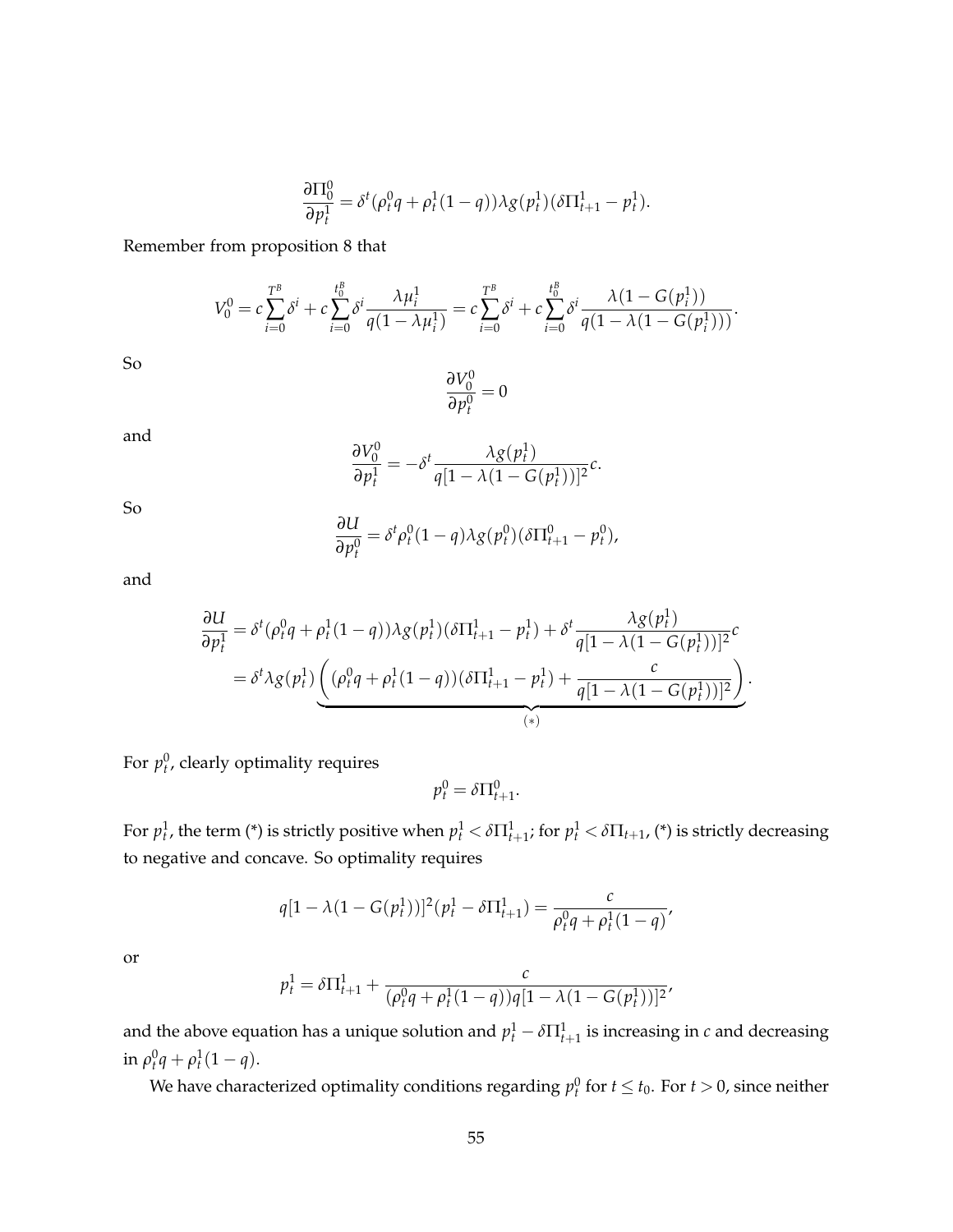$\mu_t^0$  or  $\mu_t^1$  will affect  $V_0^0$ , optimality requires  $p_t^0, p_t^1$  maximize  $\Pi_0^0$ , and therefore

$$
p_t^0 = \delta \Pi_{t+1}^0; \ \ p_t^1 = \delta \Pi_{t+1}^1.
$$

Moreover, since  $\Pi_{T^B+1}^0 = \Pi$ , by recursion we have  $\Pi_t = \Pi$  for  $t > t_0$  and  $p_t = \delta \Pi$  for  $t \ge t_0$ . **Proof of Proposition 10.**

First, I show that the inequalities hold weakly for any set of parameters.

In the no-buyer case, recall from Proposition 3 that

$$
T = \max\{T' : \Pi_{0,T'}^0 - \Pi_{0,T'-1}^0 \ge \delta^{T'} c\},\
$$

where

$$
\Pi_{0,T}^0 - \Pi_{0,T-1}^0 = Q_1(t_{0,T})Q_0(\hat{t})\delta^T(\delta qY - c) + Q_0(t_{0,T})\delta^{t_{0,T}}(\delta q\Pi^1(\hat{t}) - c).
$$

Suppose  $T^B$  is the optimal termination time in the case with buyers and  $T^B > T$ . Remember  $\mu_t^1$   $(\mu_t^0)$  is the probability that the stage 1 (stage 0) company is sold in period *t*. Note that given  $G(\cdot)$ , the distribution function of offers,  $\mu_t^1$  and  $\mu_t^0$  are bounded away from 0. So

$$
\Pi_{0,T^B}^{0,B} - \Pi_{0,T^B-1}^{0,B} = f_1(\mu_0^t) Q_1(t_{0,T^B}) Q_0(\hat{t}^B) \delta^{T^B} (\delta qY - c) + f_2(\mu_0^t, \mu_1^t) Q_0(t_{0,T^B}) \delta^{t_{0,T^B}^B} (\delta q \Pi^1(\hat{t}) - c).
$$

where *f*<sup>1</sup> and *f*<sup>2</sup> are positive, smaller than 1 and strictly decreasing in *t*. So

$$
\Pi_{0,T^B}^{0,B} - \Pi_{0,T^B-1}^{0,B} < \Pi_{0,T^B}^0 - \Pi_{0,T^B-1}^0 < \delta^T c < \delta^{T^B} \frac{\lambda \mu_{T^B}^1}{q(1 - \lambda \mu_{T^B}^1)} c.
$$

Therefore, the principal is better off by choosing  $T^B - 1$  instead of  $T^B$  as the termination time of financing.

Next I show under some parameters the inequality is strict. Let ∆ denote the length of a period, and let the probability of a breakthrough, the cost of investment and the discount factor be functions of the period length,  $q = q_r\Delta$ ,  $c = c_r\Delta$ ,  $\lambda = \lambda_r\Delta$  and  $\delta = e^{-r\Delta}$ . Note that given  $G(\cdot)$ ,  $\mu_t^0$  and  $\mu_t^1$  are bounded away from 0 for any  $\Delta$ , because whenever the offer is larger than  $\overline{\Pi}$ , the company is sold. Moreover,  $\overline{\Pi}$  is bounded as  $\Delta\to 0.$  As a result,  $f_1(\mu_0^t)$  and  $f_2(\mu_0^t, \mu_1^t)$  are bounded away from 1, and there exists some  $\epsilon$  such that as  $\Delta \to 0$ ,

$$
\Pi_{0,T}^{0,B}-\Pi_{0,T-1}^{0,B}<\Pi_{0,T}^{0}-\Pi_{0,T-1}^{0}-\epsilon.
$$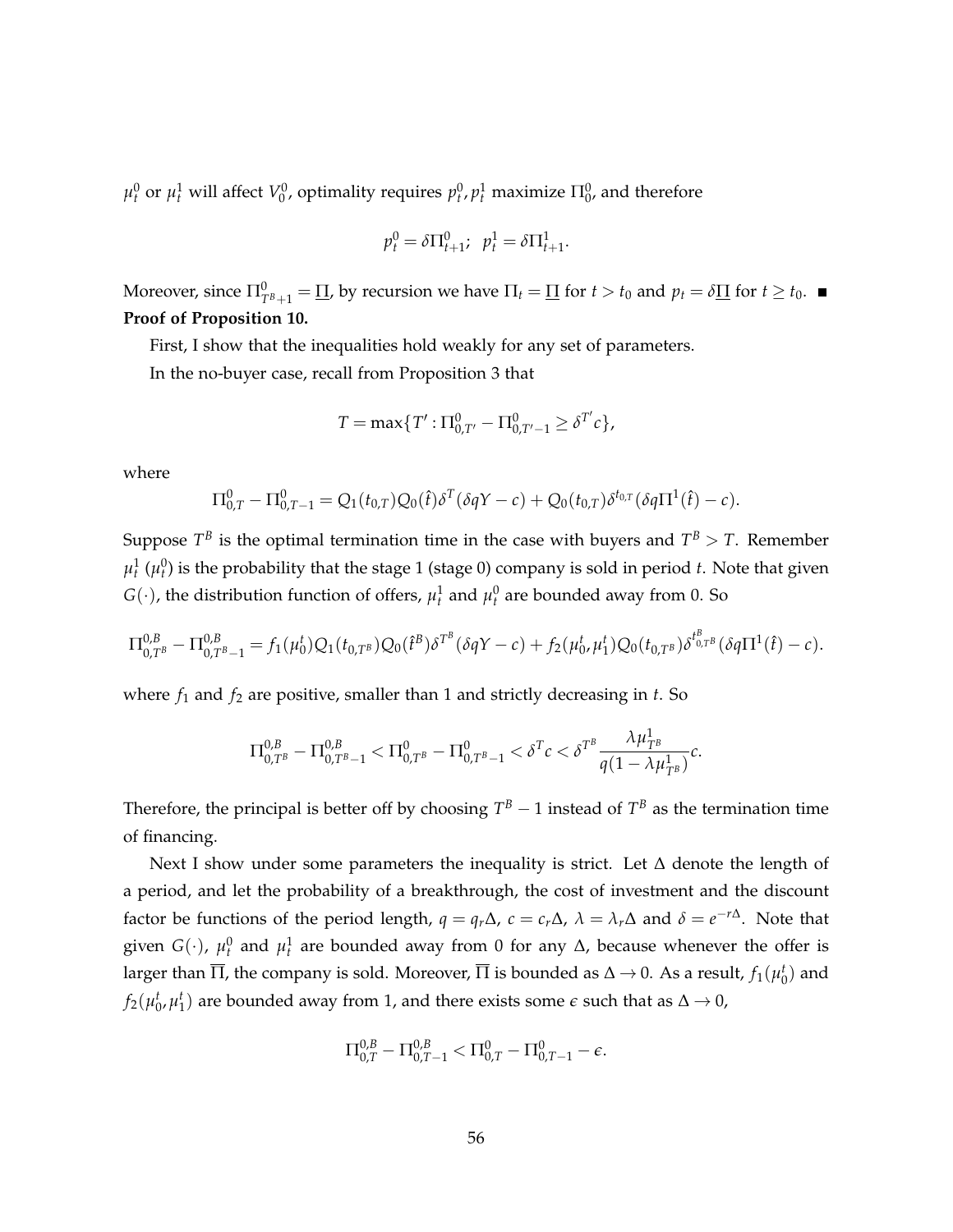At the same time, there exists some  $\epsilon'$  such that for all  $\Delta$ ,

$$
\Pi_{0,T}^0 - \Pi_{0,T-1}^0 > \delta^T c - \epsilon',
$$

because by the theorem of maximum can be applied, all values are continuous in *T* for any ∆.

 $\blacksquare$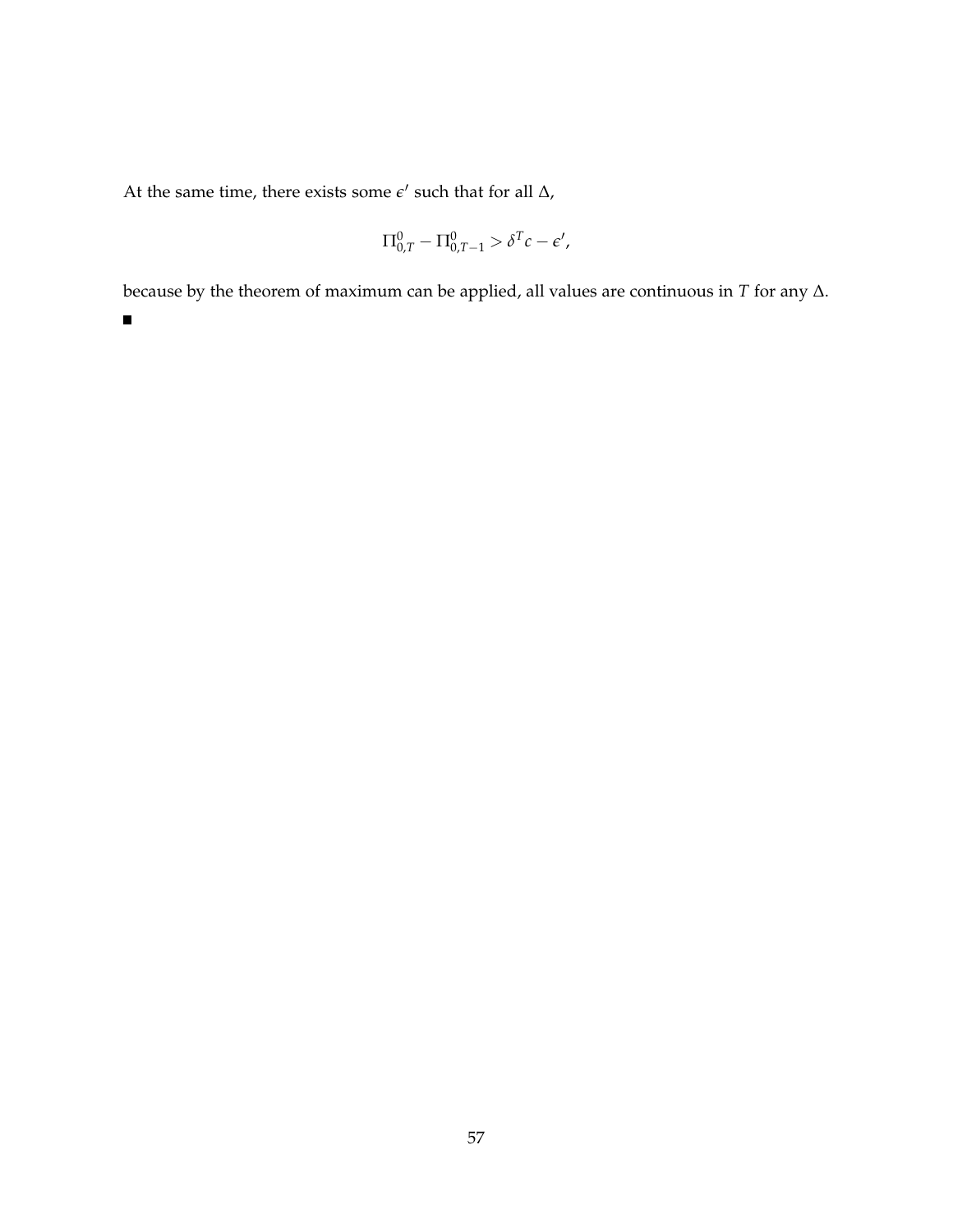### **References**

- Aghion, P., and J. Tirole (1994): "The Management of Innovation," *The Quarterly Journal of Economics*, 109(4), 1185–1209.
- BERGEMANN, D., AND U. HEGE (1998): "Venture capital financing, moral hazard, and learning," *Journal of Banking & Finance*, 22(6–8), 703–735.
- (2005): "The Financing of Innovation: Learning and Stopping," *The RAND Journal of Economics*, 36(4), 719–752.
- CAI, H., AND W. CONT (2004): "Agency Problems and Commitment in Delegated Bargaining," *Journal of Economics & Management Strategy*, 13(4), 703–729.
- CRÉMER, J. (1995): "Arm's Length Relationships," *The Quarterly Journal of Economics*, 110(2), 275–295.
- DeMarzo, P., and Y. Sannikov (2011): "Learning, termination and payout policy in dynamic incentive contracts," Discussion paper, mimeo.
- FERSHTMAN, C., AND K. L. JUDD (1987): "Equilibrium Incentives in Oligopoly," The American *Economic Review*, 77(5), 927–940.
- FERSHTMAN, C., K. L. JUDD, AND E. KALAI (1991): "Observable Contracts: Strategic Delegation and Cooperation," *International Economic Review*, 32(3).
- GARRETT, D., AND A. PAVAN (2013): "Dynamic Managerial Compensation: On the Optimality of Seniority-based Schemes," .
- Garrett, D. F., and A. Pavan (2012): "Managerial Turnover in a Changing World," *Journal of Political Economy*, 120(5), 879–925.
- Grossman, S. J., and O. D. Hart (1980): "Takeover Bids, The Free-Rider Problem, and the Theory of the Corporation," *The Bell Journal of Economics*, 11(1), 42–64.
- HALAC, M. C., Q. LIU, AND N. KARTIK (2013): "Optimal Contracts for Experimentation,".
- HÖLMSTROM, B. (1989): "Agency costs and innovation," *Journal of Economic Behavior & Organization*, 12(3), 305–327.